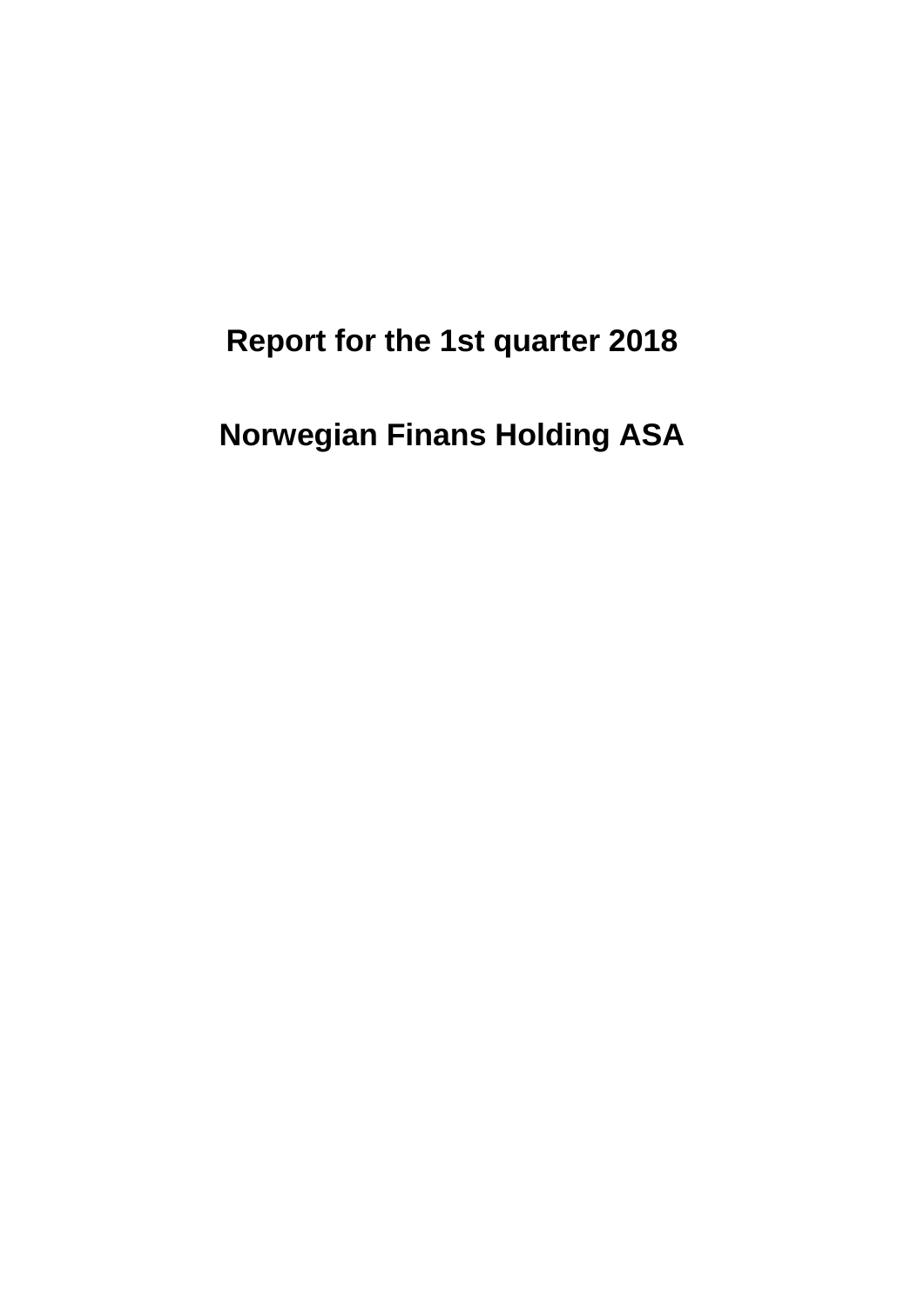# **Norwegian Finans Holding ASA Report for the 1st quarter 2018**

Norwegian Finans Holding ASA (NFH) owns 100% of the shares in Bank Norwegian AS. The company does not engage in any other operations. The ownership of Norwegian Finans Holding ASA is divided between institutional and private investors in Norway and abroad, of which Norwegian Air Shuttle ASA is the largest owner with a stake of 16.4% at the end of the 1st quarter 2018. Norwegian Finans Holding ASA is listed on the Oslo Stock Exchange with the ticker code NOFI.

Bank Norwegian started its operations in November 2007 and offers consumer loans, credit cards and deposit accounts to retail customers distributed through the Internet in the Nordic market. Bank Norwegian offers, in cooperation with the airline Norwegian, a combined credit card and reward card. The NFH Group started operations in Sweden in May 2013. In December 2015 the bank launched operations in Denmark and Finland, where it initially offered consumer loans and deposit accounts. Credit cards were launched in June 2016.

Bank Norwegian is a digital bank that offers simple and competitive products to the retail market. The strategy is based on leading digital solutions, synergies with the airline Norwegian, attractive terms for our customers, costeffective operations and effective risk selection.

At the end of the 1st quarter 2018 the NFH Group had a customer base of 1,316,100 customers, which can be broken down into 959,400 credit card customers, 179,200 loan customers and 177,500 deposit customers.

#### **Profit and loss for the 1st quarter 2018**

The NFH Group has implemented IFRS 9 as of the 1st quarter 2018. Comparative figures and ratios have not been restated.

The NFH Group's comprehensive income amounted to MNOK 410.6 compared with MNOK 442.8 in the 4th quarter 2017. Annual return on equity in the 1st quarter was 31.0%, while return on assets was 3.7%. Underlying profit growth compared with the previous quarter is satisfactory considering non-recurring items in the 4th quarter and the 1st quarter, and fewer interest days in 1st quarter.

Net interest income amounted to MNOK 1,028.5, an increase of MNOK 13.7 from the 4th quarter. The increase is explained by loan growth. The net interest margin was 9.5%, compared with 9.7% in the 4th quarter.

Net other operating income amounted to MNOK 40.4 compared with MNOK 54.0 in the 4th quarter. Net commission income decreased with MNOK 3.5 to MNOK 53.8 due to accrual effects. Net gain on securities and currency amounted to MNOK -13.5, compared with a net gain of MNOK -3.4 in the 4th quarter. Net loss on value of securities was MNOK 9.7, net loss on currency was MNOK 3.5 and net change in value of shares was MNOK -0.3.

Total operating expenses amounted to MNOK 312.6 compared with MNOK 289.6 in the 4th quarter. Personnel expenses increased with MNOK 1.0. Administrative expenses increased with MNOK 21.7, and is explained by increased sale and marketing expenses and external fees relating to business development. Depreciation increased with MNOK 0.1. Other operating expenses increased with MNOK 0.2.

The NFH Group's write-downs on loans were MNOK 208.9, an increase of MNOK 9.8 from the 4th quarter. Write-downs in the 1st quarter equalled 2.4% of average gross loans, unchanged compared with the 4th quarter. Gross delinquent loans were MNOK 3,160, compared with MNOK 2,615 at the end of the 4th quarter. Delinquent loans accounted for 9.0% of gross loans, compared with 7.8% at the end of the 4th quarter. Gross non-performing loans accounted for 7.1% of gross loans, compared with 5.7% as of 31.12.2017. The increase in delinquent loans should be seen in relation to the development of operations in Denmark and Finland, and the increase in Norway and Sweden from a lower level following the sale of nonperforming loan portfolios in 2017.

#### **Balance sheet as of March 31, 2018**

Total assets increased with MNOK 2,372 in the quarter and amounted to MNOK 45,372.

Net loans to customers increased with MNOK 1,362 and amounted to MNOK 33,814. The loan growth is similar to the previous quarter, adjusted for currency changes. Consumer loans amounted to MNOK 25,454 and credit card loans amounted to MNOK 9,602.

Customer deposits increased with MNOK 2,107 and amounted to MNOK 35,789 at the end of the quarter.

Liquid assets increased with MNOK 1,010 and amounted to MNOK 11,197, equivalent to 24.7% of total assets.

The implementation of the NFH Group's IFRS 9 framework shows a reversal of write-downs of MNOK 72.8 at year-end, which resulted in a MNOK 54.6 increase in equity as of 1.1.2018. There was no impact on profit after tax.

Total equity amounted to MNOK 6,174, compared with MNOK 5,714 as of 31.12.2017. The total capital ratio was 20.5%, the core capital ratio was 19.0% and the common equity tier 1 ratio was 17.0% as of 31.3.2018.

There has been a limited review of the accounts as of 31.3.2018, and the full result is added to retained earnings.

#### **Outlook for the remaining of the year**

The economic trends in the Nordic markets where the NFH Group operates are positive. The Norwegian economy shows increasing growth and falling unemployment rate. The Swedish economy is showing a high economic growth. The Danish and Finnish economies show moderate growth and an improved labour market.

The interest rate levels in the countries where the NFH Group is represented are expected to remain low, although higher interest rates are expected going forward. The NFH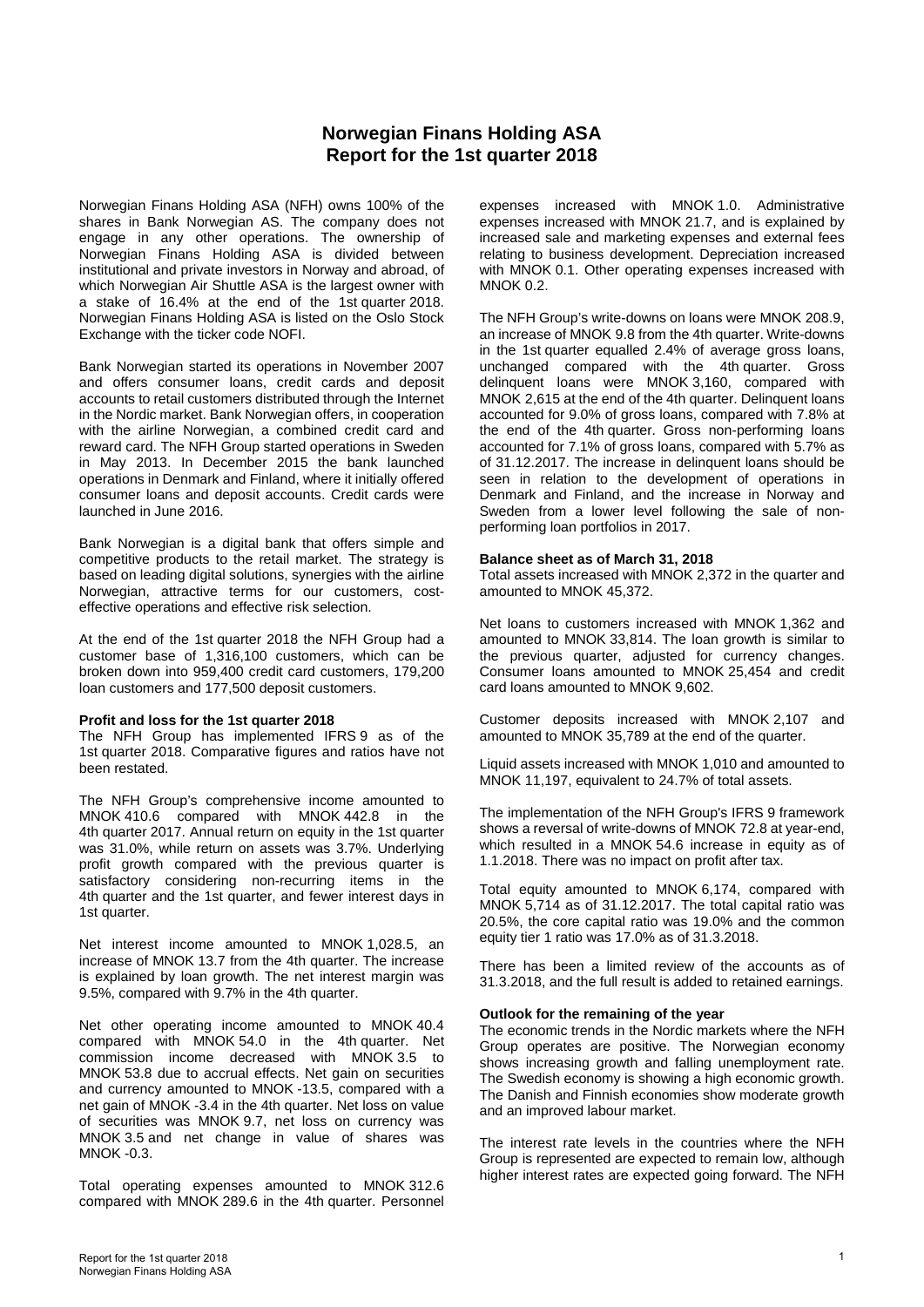Group is still expected to benefit from the interest rate level through low funding costs.

The earnings growth is expected to continue through strong loan growth, stable margins, cost control and good credit quality, even though the Nordic market for unsecured credit is impacted by increased competition. Increased competition may lead to higher customer acquisition cost, margin pressure or lower growth. Increased run-off in line with a growing portfolio may affect future loan growth.

The NFH Group has a broad Nordic platform and loan volumes are growing faster outside of Norway. The NFH Group has therefore a diversified risk in relation to regulations in the individual markets.

A high deposit to loans ratio and good access to the securities market are expected to maintain the NFH Group's strong liquidity position.

On April 20, 2018, the NFH Group entered into a Euro Medium Term Note Program to further improve access to funding.

The investment portfolio has provided a satisfactory return. The portfolio's low risk mandate will remain.

The credit quality of the loan portfolio in Norway shows a stable development and the levels of write-downs are<br>expected to remain stable going forward. remain After the sale of non-performing loan portfolios in Norway and Sweden, the delinquency is expected to gradually increase to a normalized level. The Danish and Finnish loan portfolios show a stable development. Relatively high writedowns in Denmark and Finland are still expected for a period going forward.

Common equity tier 1 ratio was 17.0% at the reporting date and exceeds the current minimum common equity tier 1 ratio requirement of 15.5% with a wide margin. The NFH Group aims to maintain a good margin to the minimum capital adequacy requirements.

The current capital base and internal generation of capital are considered sufficient to ensure the NFH Group's growth ambitions, while the board of directors will propose the introduction of dividend payments.

#### **Dividend program**

In line with previous signals to the market, the board of directors is aiming for the company to begin paying dividends in 2018. Payments to shareholders will be made through a combination of cash dividends and repurchases of the company's own shares, and will be subject to continued satisfactory results, sufficient capital adequacy and necessary public authorizations.

The board of directors aims to propose payment of dividends throughout the year.

During the 3rd quarter, based on the company's accounts as of June 30, the board of directors aims to propose a cash dividend of at least NOK 0.50 per share.

Bærum, May 3, 2018 Board of directors of Norwegian Finans Holding ASA

\_\_\_\_\_\_\_\_\_\_\_\_\_\_\_\_\_ Bjørn Østbø Chairman of the Board  $\overline{\phantom{a}}$  , which is a set of the set of the set of the set of the set of the set of the set of the set of the set of the set of the set of the set of the set of the set of the set of the set of the set of the set of th John Høsteland Board Member

\_\_\_\_\_\_\_\_\_\_\_\_\_\_\_\_\_\_\_\_ Anita Aarnæs Board Member

\_\_\_\_\_\_\_\_\_\_\_\_\_\_\_\_\_ Christine Rødsæther Board Member

\_\_\_\_\_\_\_\_\_\_\_\_\_\_\_\_\_\_\_\_ Rolv-Erik Spilling Board Member

\_\_\_\_\_\_\_\_\_\_\_\_\_\_\_\_\_\_\_\_ Tine Wollebekk C<sub>EO</sub>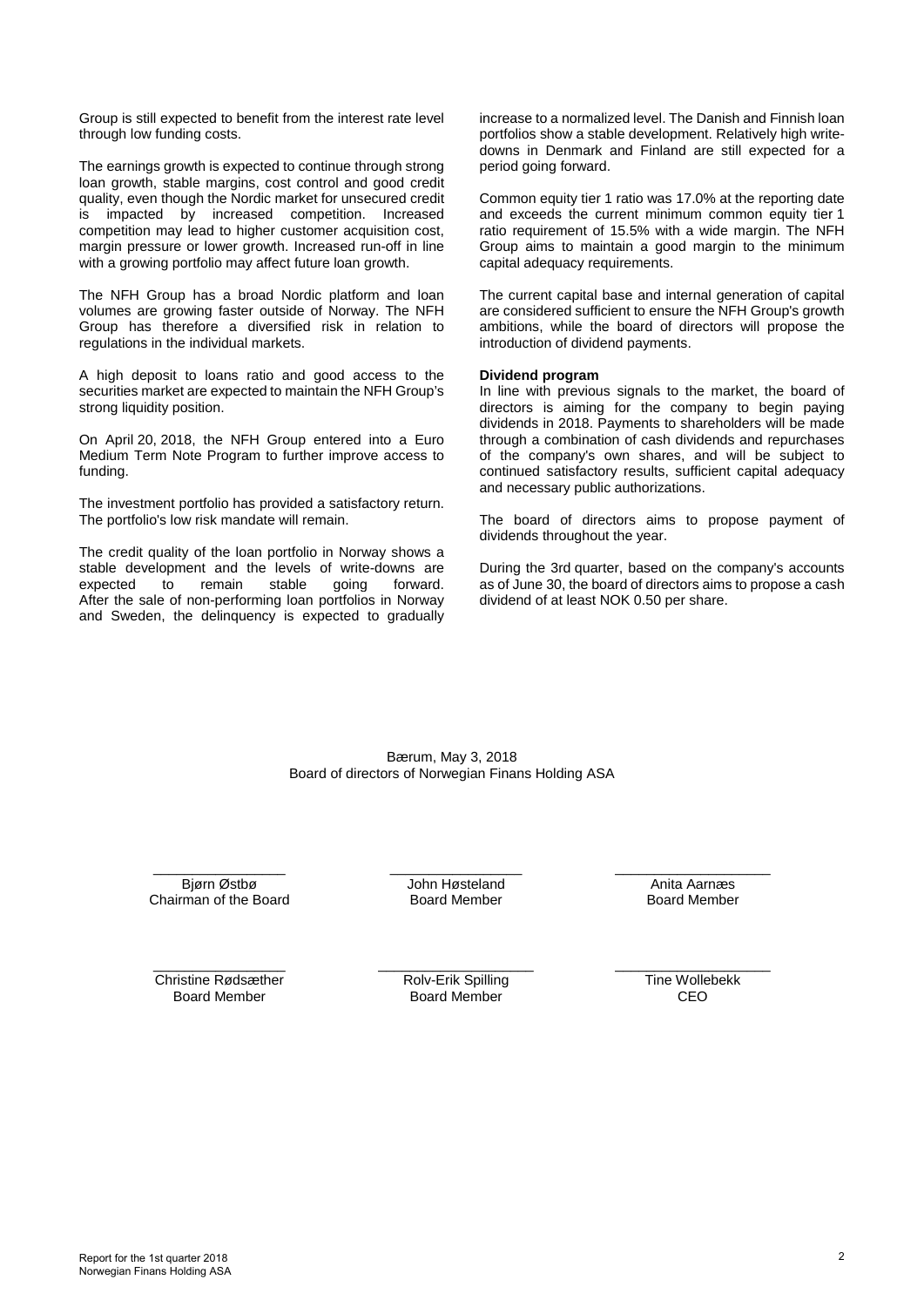# **Profit and loss account**

|                                                |         | Norwegian Finans Holding Group |         |           |  |
|------------------------------------------------|---------|--------------------------------|---------|-----------|--|
| Amounts in NOK 1000                            | Note    | Q1 2018                        | Q1 2017 | 2017      |  |
| Interest income, amortised cost                |         | 1,147,000                      | 912,707 | 4,077,561 |  |
| Other interest income                          |         | 24,206                         | 21,341  | 95,122    |  |
| Interest expenses                              |         | 142,666                        | 108,347 | 502,211   |  |
| Net interest income                            | 11      | 1,028,540                      | 825,702 | 3,670,472 |  |
| Commission and bank services income            | 12      | 119,839                        | 80,892  | 399,998   |  |
| Commission and bank services expenses          | 12      | 65,992                         | 42,149  | 211,091   |  |
| Net change in value on securities and currency | 13      | $-13,476$                      | 5,516   | 7,458     |  |
| Net other operating income                     |         | 40,371                         | 44,258  | 196,365   |  |
| <b>Total income</b>                            |         | 1,068,911                      | 869,960 | 3,866,837 |  |
| Personnel expenses                             |         | 21,485                         | 19,394  | 74,957    |  |
| General administrative expenses                | 14      | 266,894                        | 215,979 | 906,286   |  |
| Ordinary depreciation                          |         | 11,922                         | 11,375  | 44,477    |  |
| Other operating expenses                       | 15      | 12,268                         | 11,589  | 45,484    |  |
| <b>Total operating expenses</b>                |         | 312,570                        | 258,336 | 1,071,204 |  |
| Provision for loan losses                      | 3, 5, 6 | 208,903                        | 177,224 | 672,388   |  |
| Profit on ordinary activities before tax       |         | 547,439                        | 434,400 | 2,123,245 |  |
| Tax charge                                     |         | 136,827                        | 108,609 | 526,194   |  |
| Profit on ordinary activities after tax        |         | 410,611                        | 325,791 | 1,597,050 |  |
| Earnings per share (kroner)                    |         | 2.20                           | 1.80    | 8.60      |  |
| Diluted earning per share (kroner)             |         | 2.20                           | 1.80    | 8.60      |  |

# **Comprehensive income**

| Norwegian Finans Holding Group |         |           |  |
|--------------------------------|---------|-----------|--|
| Q1 2018                        | Q1 2017 | 2017      |  |
| 410.611                        | 325.791 | 1,597,050 |  |
|                                | 2.691   | 8,176     |  |
|                                | -20     | -61       |  |
|                                | 2.671   | 8.115     |  |
| 410.611                        | 328,462 | 1,605,165 |  |
|                                |         |           |  |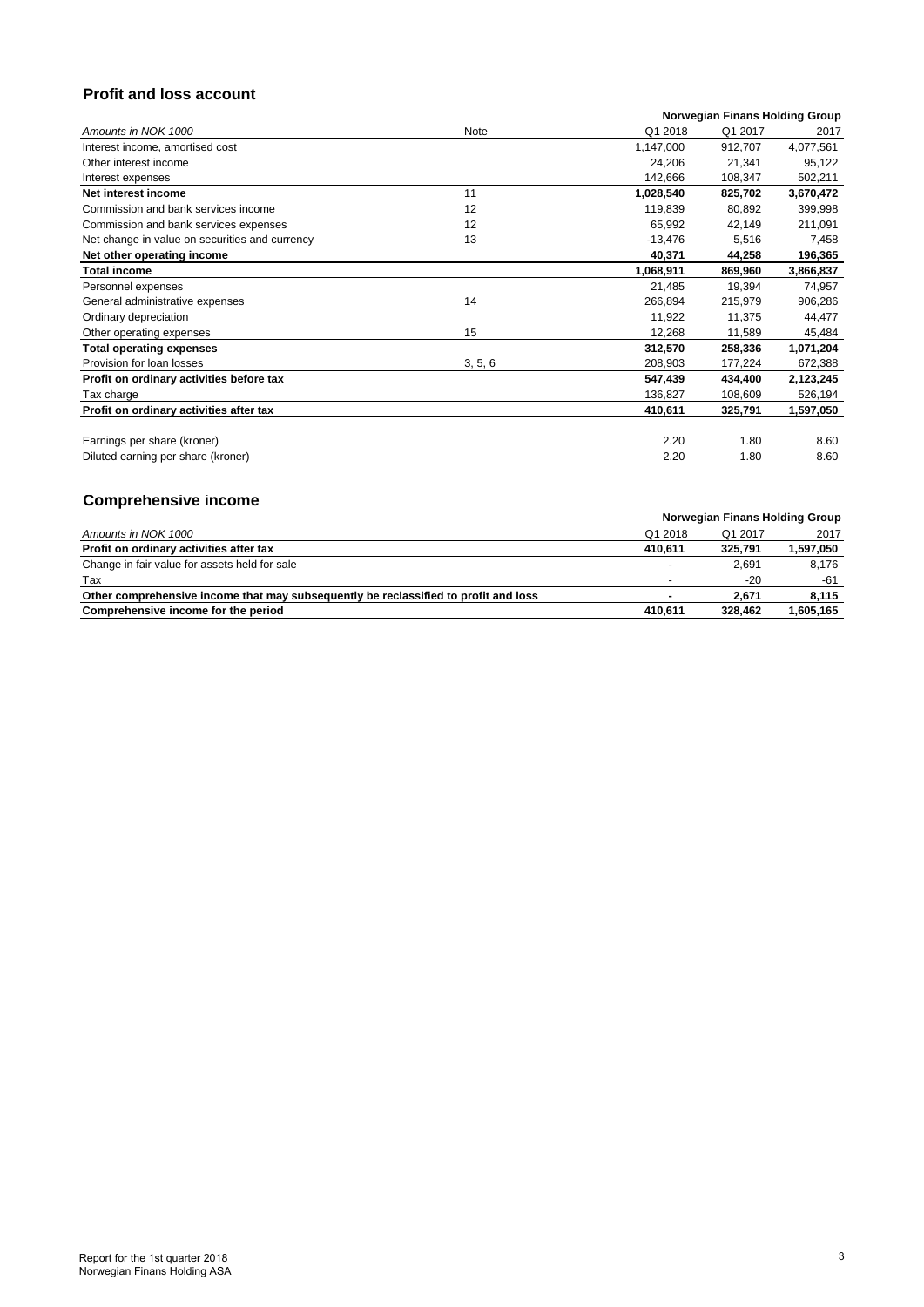# **Balance sheet**

|                                             |             |            | Norwegian Finans Holding Group |            |  |  |
|---------------------------------------------|-------------|------------|--------------------------------|------------|--|--|
| Amounts in NOK 1000                         | Note        | 31.3.18    | 31.3.17                        | 31.12.17   |  |  |
| <b>Assets</b>                               |             |            |                                |            |  |  |
| Cash and deposits with the central bank     | 10, 17      | 65,982     | 59,986                         | 65,976     |  |  |
| Loans and deposits with credit institutions | 10, 17      | 1,838,548  | 1,071,771                      | 1,260,947  |  |  |
| Loans to customers                          | 4, 7, 8, 17 | 33,813,701 | 27,152,968                     | 32,451,553 |  |  |
| Certificates and bonds                      | 16          | 9,292,364  | 6,567,532                      | 8,859,834  |  |  |
| <b>Financial derivatives</b>                | 16          | 49,364     | 2.578                          | 1,935      |  |  |
| Shares and other securities                 | 16, 19      | 33,104     | 443                            | 443        |  |  |
| Assets held for sale                        | 16, 19      |            | 27,437                         | 32,922     |  |  |
| Intangible assets                           |             | 115,836    | 113,698                        | 114,678    |  |  |
| Deferred tax asset                          |             | 18,333     | 7,925                          | 15,904     |  |  |
| <b>Fixed assets</b>                         |             | 904        | 54                             | 1,000      |  |  |
| <b>Receivables</b>                          | 20          | 143.533    | 126,469                        | 194,800    |  |  |
| <b>Total assets</b>                         |             | 45,371,669 | 35,130,859                     | 42,999,992 |  |  |
| <b>Liabilities and equity</b>               |             |            |                                |            |  |  |
| Loans from credit institutions              |             | 99,200     |                                |            |  |  |
| Deposits from customers                     | 17          | 35,789,003 | 28,249,846                     | 33,682,275 |  |  |
| Debt securities issued                      | 17, 18      | 1,934,592  | 1,798,667                      | 2,242,423  |  |  |
| <b>Financial derivatives</b>                | 16          | 11,264     |                                | 52,246     |  |  |
| Tax payable                                 |             | 391,742    | 310,971                        | 525,886    |  |  |
| Other liabilities                           | 21          | 342,312    | 253,117                        | 158,711    |  |  |
| Accrued expenses                            | 22          | 154.835    | 92,092                         | 150,216    |  |  |
| Subordinated Ioan                           | 17, 18      | 474,677    | 274,892                        | 474,614    |  |  |
| <b>Total liabilities</b>                    |             | 39,197,625 | 30,979,585                     | 37,286,371 |  |  |
| Share capital                               |             | 186,689    | 186,619                        | 186,689    |  |  |
| Share premium                               |             | 971,182    | 966,825                        | 971,182    |  |  |
| Tier 1 capital                              |             | 635,000    | 335,000                        | 635,000    |  |  |
| Retained earnings and other reserves        |             | 4,381,173  | 2,662,831                      | 3,920,750  |  |  |
| <b>Total equity</b>                         | 23          | 6,174,044  | 4,151,274                      | 5,713,621  |  |  |
| <b>Total liabilities and equity</b>         |             | 45,371,669 | 35,130,859                     | 42,999,992 |  |  |

Bærum, 3 May, 2018 Board of directors of Norwegian Finans Holding ASA

Chairman of the Board **Board Access 1996** Board Member Bjørn Østbø **Green Biskop II van de Frankrike Bjørn Østbø** \_\_\_\_\_\_\_\_\_\_\_\_\_\_\_\_\_ \_\_\_\_\_\_\_\_\_\_\_\_\_\_\_\_\_ \_\_\_\_\_\_\_\_\_\_\_\_\_\_\_\_\_

Board Member Anita Aarnæs

Christine Rødsæther Rolv-Erik Spilling<br>Board Member Rolv-Erik Spilling<br>Board Member

\_\_\_\_\_\_\_\_\_\_\_\_\_\_\_\_\_ \_\_\_\_\_\_\_\_\_\_\_\_\_\_\_\_\_

Board Member

Tine Wollebekk CEO  $\overline{\phantom{a}}$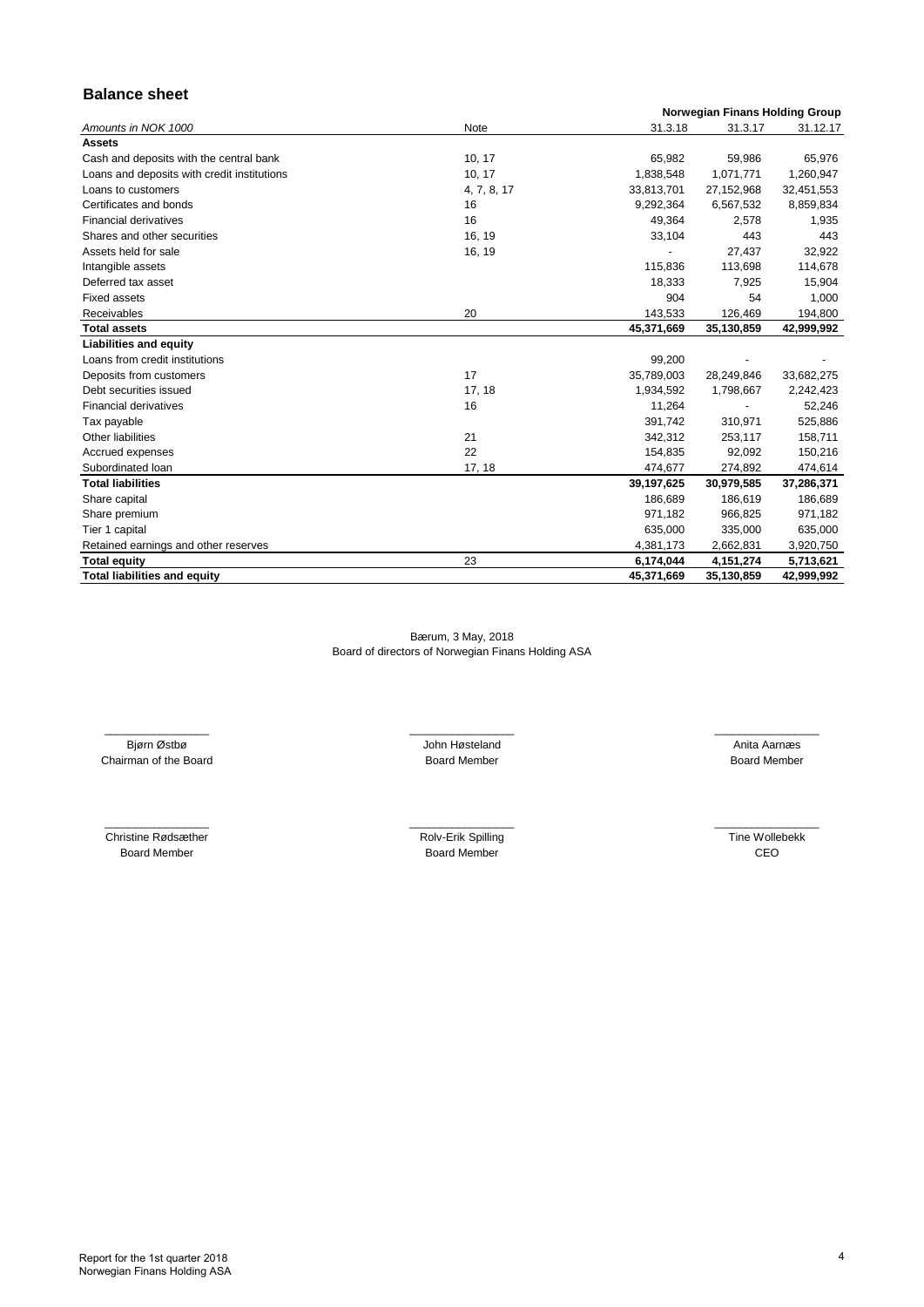# **Cash flow statement**

|                                                                     | Norwegian Finans Holding Group |                          |              |  |  |
|---------------------------------------------------------------------|--------------------------------|--------------------------|--------------|--|--|
| Amounts in NOK 1000                                                 | Q1 2018                        | Q1 2017                  | 2017         |  |  |
| Profit / loss before tax                                            | 410,611                        | 328,462                  | 1,605,165    |  |  |
| Unrealized gain or losses on currency                               | 40,925                         | 7,018                    | 47,565       |  |  |
| Depreciations and amortizations                                     | 11,922                         | 11,375                   | 44,477       |  |  |
| Provision for loan losses                                           | 208,903                        | 177,224                  | 672,388      |  |  |
| Change in loans to customers                                        | $-1,571,050$                   | $-2,796,208$             | $-8,602,143$ |  |  |
| Change in deposits from customers                                   | 2,106,728                      | 3,826,073                | 9,258,502    |  |  |
| Change in certificates and bonds                                    | $-432,530$                     | $-2,103,329$             | $-4,395,632$ |  |  |
| Change in assets held for sale, before tax                          |                                | $-2,691$                 | 8,176        |  |  |
| Change in receivables, deferred tax asset and financial derivatives | 3,635                          | $-34,728$                | $-105,003$   |  |  |
| Change in loans from credit institutions                            | 99,200                         |                          |              |  |  |
| Change in tax payable, accrued expenses and other liabilities       | 13,094                         | 111,866                  | 342,744      |  |  |
| Net cash flow from operating activities                             | 891,438                        | -474,939                 | $-1,123,760$ |  |  |
|                                                                     |                                |                          |              |  |  |
| Payment for acquisition of intangible assets                        | $-12,984$                      | $-11,843$                | $-55,381$    |  |  |
| Payment for acquisition of tangible assets                          |                                |                          | $-1,050$     |  |  |
| Net cash flow from investment activities                            | $-12,984$                      | $-11,843$                | $-56,431$    |  |  |
| Paid-in share capital and share premium                             |                                | 491,359                  | 495,786      |  |  |
| Change in write-downs under IFRS 9                                  | 54,567                         |                          |              |  |  |
| Issued debt securities                                              |                                |                          | 1,299,320    |  |  |
| Repayment of debt securities                                        | $-307,832$                     | $-25,306$                | $-880,870$   |  |  |
| Issued subordinated loan                                            |                                |                          | 199,699      |  |  |
| Other changes in subordinated loan                                  | 63                             | $-23$                    |              |  |  |
| <b>Issued Tier 1 capital</b>                                        |                                |                          | 299,250      |  |  |
| Paid interest Tier 1 capital                                        | $-6,980$                       | $-3,824$                 | $-21,858$    |  |  |
| Change in shares and other securities                               | 260                            | $\overline{\phantom{a}}$ |              |  |  |
| Net cash flow from financing activities                             | $-259,921$                     | 462,206                  | 1,391,327    |  |  |
|                                                                     |                                |                          |              |  |  |
| Currency effect on cash and cash equivalents                        | $-40,925$                      | $-7,018$                 | $-47,565$    |  |  |
| Net cash flow for the period                                        | 577,608                        | $-31,594$                | 163,571      |  |  |
| Cash and cash equivalents at the start of the period                | 1,326,922                      | 1,163,351                | 1,163,351    |  |  |
| Cash and cash equivalents at the end of the period                  | 1,904,530                      | 1,131,756                | 1,326,922    |  |  |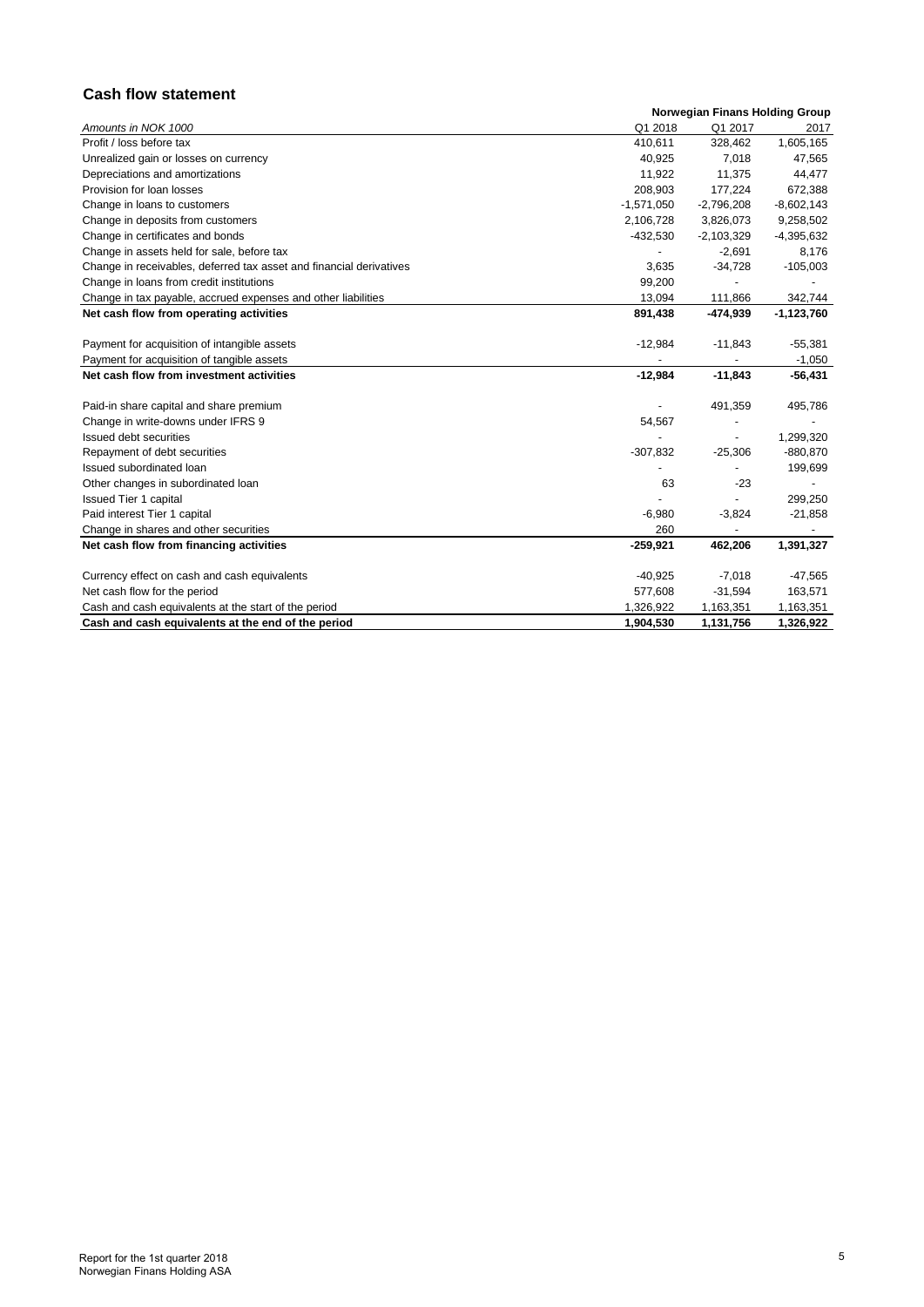# **Changes in equity**

## **Norwegian Finans Holding Group**

|                                                              |               |                          |                          | Retained               |              |
|--------------------------------------------------------------|---------------|--------------------------|--------------------------|------------------------|--------------|
|                                                              |               | Share                    | Tier 1                   | earnings and           |              |
| Amounts in NOK 1000                                          | Share capital | premium                  |                          | capital other reserves | Total equity |
| <b>Balance 31.12.17</b>                                      | 186.689       | 971.182                  | 635.000                  | 3,920,750              | 5,713,621    |
| This period's profit                                         |               |                          |                          | 410.611                | 410,611      |
| Items that may be reclassified to profit and loss, after tax | ۰             | $\overline{\phantom{0}}$ | $\overline{\phantom{0}}$ |                        |              |
| Comprehensive income for the period                          |               |                          |                          | 410.611                | 410,611      |
| Paid interest Tier 1 capital                                 | $\sim$        |                          |                          | $-6.980$               | $-6,980$     |
| Andre endringer egenkapital                                  |               |                          |                          | 2.224                  | 2.224        |
| Change in write-downs under IFRS 9                           |               |                          |                          | 54.567                 | 54,567       |
| <b>Balance 31.3.18</b>                                       | 186.689       | 971,182                  | 635.000                  | 4,381,173              | 6.174.044    |

| Amounts in NOK 1000                                          |                          |          |                          |           |           |
|--------------------------------------------------------------|--------------------------|----------|--------------------------|-----------|-----------|
| <b>Balance 31.12.16</b>                                      | 180.105                  | 481.980  | 335,000                  | 2,338,191 | 3,335,276 |
| This period's profit                                         | $\overline{\phantom{0}}$ |          | $\overline{\phantom{a}}$ | 325.791   | 325.791   |
| Items that may be reclassified to profit and loss, after tax | $\overline{\phantom{a}}$ | -        | $\overline{\phantom{a}}$ | 2.671     | 2,671     |
| Comprehensive income for the period                          |                          |          |                          | 328.462   | 328,462   |
| Paid interest Tier 1 capital                                 | $\overline{\phantom{a}}$ |          |                          | $-3,823$  | $-3.823$  |
| Capital increase                                             | 6.515                    | 493.485  | $\overline{\phantom{a}}$ |           | 500.000   |
| Share issue expenses                                         | $\overline{\phantom{a}}$ | $-8.640$ |                          |           | $-8.640$  |
| <b>Balance 31.3.17</b>                                       | 186.619                  | 966.825  | 335,000                  | 2,662,831 | 4,151,274 |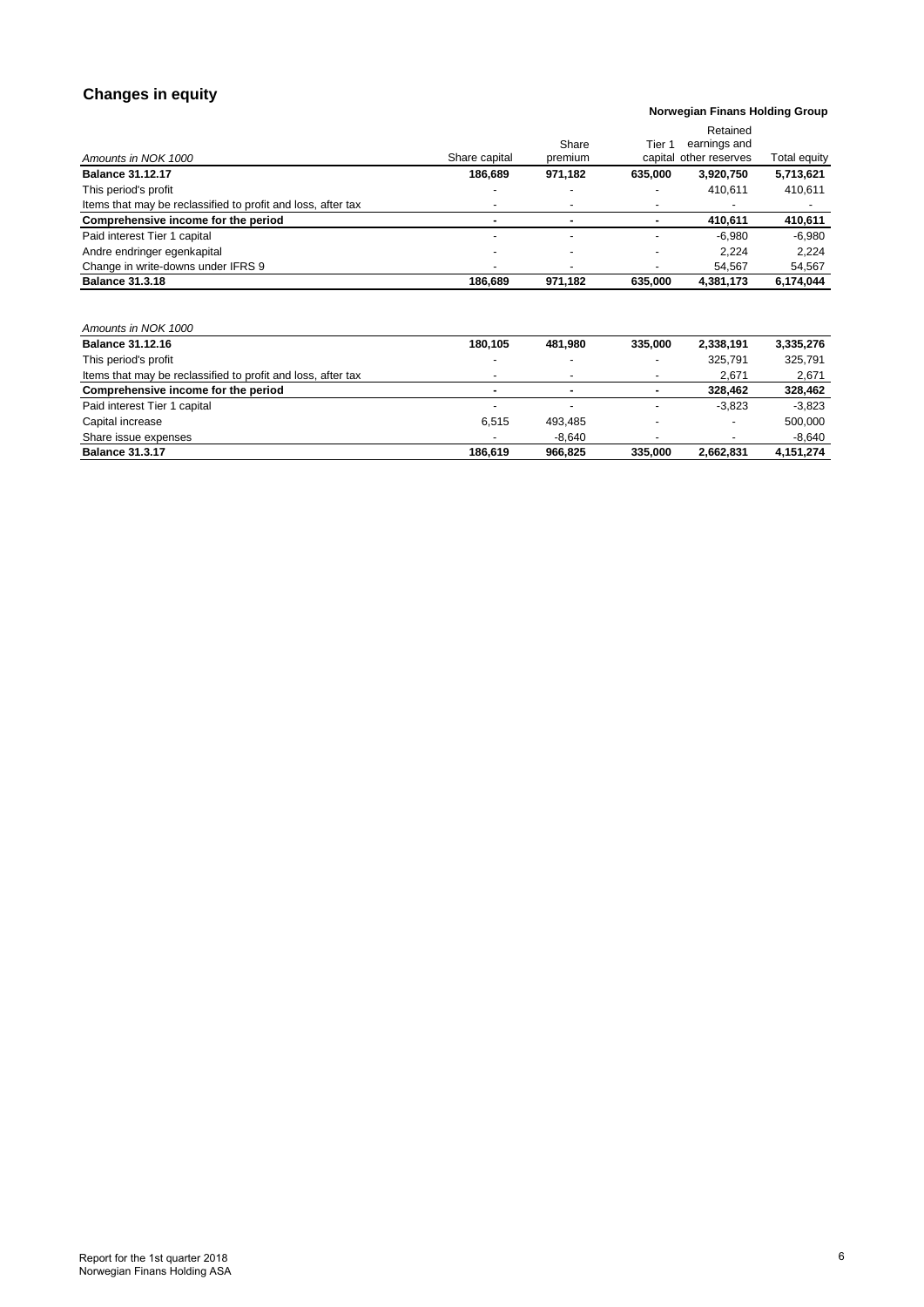#### **Note 1. General accounting principles**

The interim report for the first quarter 2018 is prepared according to International Financial Reporting Standards as adopted by the European Union, hereunder *IAS 34 Interim Financial Reporting* . The interim report for the first quarter 2018 is prepared using the same accounting principles and calculation methods as described in the Annual Report 2017, and should be read in conjunction with this.

#### **Accounting standards which have been implemented in 2018**

*IFRS 9 - Financial Instruments*

IASB has published the final version of IFRS 9 *Financial Instruments* , which will replace IAS 39 *Financial Instruments – Recognition and Measurement* . IFRS 9 introduces changes to the rules for the classification and measurement of financial instruments, impairment of financial assets and hedge accounting. The standard is effective for annual reporting periods beginning on 1 January 2018 or later. Earlier application is permitted. The standard must be applied retrospectively, except for hedge accounting. Restatement of comparative figures is not required. The standard was approved by the EU in the 4th quarter of 2016.

The rules for classification and measurement of financial assets under IFRS 9 are more principle-based than the rules under IAS 39. Under IFRS 9, financial assets are assessed based on the entity's business model and the asset's cash flows. The bank has made an assessment of the balance sheet with regards to classification and measurement of financial assets. The bank has reclassified *Assets held for sale* to *Shares and other securities* . The classification and measurement of the bank's financial liabilities have not been affected by the transition to IFRS 9.

*Assets held for sale* , which consist of the bank's ownership interest in Visa Norge FLI, was under IAS 39 classified at fair value through other comprehensive income (with reclassification). The asset was held for sale, and will after the implementation of IFRS 9 be classified at fair value through profit or loss. For further details, see note 3.

IFRS 9 requires write-downs on loans to be calculated using different assumptions about future development of credit losses. The bank has made calculations of losses under IFRS 9 based on a base, upper and lower scenario. The calculations at 31.12.17 show an after-tax reduction of write-downs of NOK 55 million after tax compared to write-downs under IAS 39. The decreased in write-downs has been booked as a change in equity as per 1.1.2018, and increases *Loans to customers* .

In connection with the introduction of IFRS 9, an amendment to *IAS 1, par. 82 (a)* was made that applies to accounting periods beginning on or after 1 January 2018. According to this change, interest income calculated using the effective interest rate method (financial assets measured at amortized cost or at fair value through comprehensive income) shall be presented separately in the income statement. The bank has classified *Cash and deposits with the central bank* , *Loans and deposits with credit institutions* and *Loans to customers* at amortized cost. Interest income calculated using the effective interest method is presented separately in the income statement. Comparative figures are presented accordingly.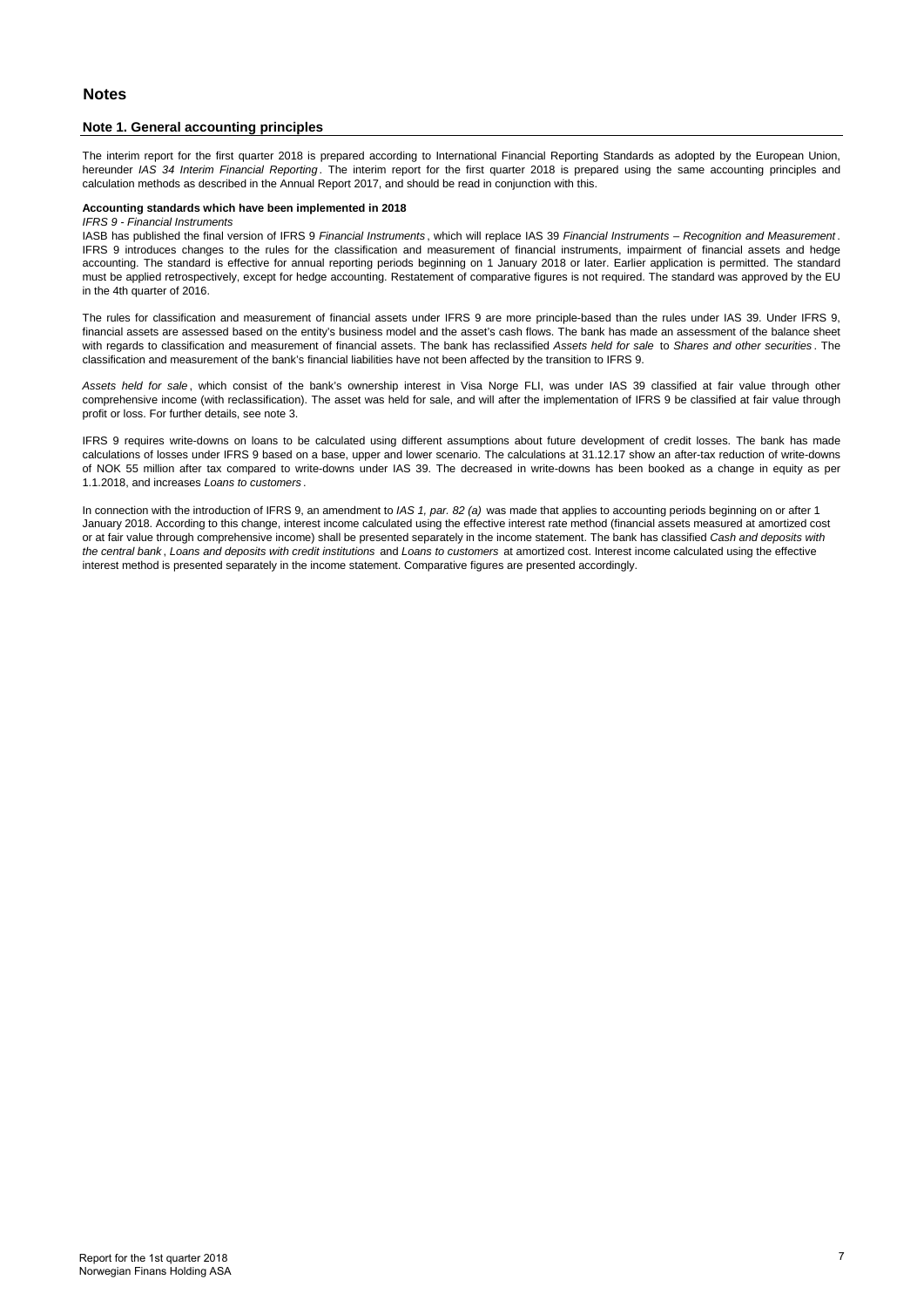## **Note 2. Segments**

The profit and loss and balance sheet presentation for segments are based on internal financial reporting as it is reported to group management. The figures are based on Bank Norwegian's governance model and accounting principles.

Profit and loss account Q1 2018

| Amounts in NOK 1000                                               | Norway                    | Sweden                 | Denmark                | Finland                | Other                 | Total                   |
|-------------------------------------------------------------------|---------------------------|------------------------|------------------------|------------------------|-----------------------|-------------------------|
| Net interest income                                               | 501,904                   | 176,261                | 109,669                | 240.705                | $\overline{2}$        | 1,028,540               |
| Net other operating income                                        | 38,661                    | 10,672                 | 617                    | $-9,496$               | -83                   | 40,371                  |
| <b>Total income</b>                                               | 540,565                   | 186,933                | 110,286                | 231,208                | -81                   | 1,068,911               |
| Total operating expenses<br>Provision for loan losses             | 139,322<br>55,423         | 75,069<br>59,346       | 38,918<br>47,191       | 59,261<br>46,942       | 608<br>$\blacksquare$ | 312,570<br>208,903      |
| Profit on ordinary activities before tax                          | 345,820                   | 52,518                 | 24,177                 | 125,005                | -689                  | 547,439                 |
| Tax charge                                                        | 86,607                    | 13,130                 | 6,044                  | 31,251                 | $-204$                | 136,827                 |
| Profit on ordinary activities after tax                           | 259,213                   | 39,389                 | 18,133                 | 93,754                 | -484                  | 410,611                 |
|                                                                   |                           |                        |                        |                        |                       |                         |
| Other comprehensive income                                        |                           |                        |                        |                        |                       |                         |
| Comprehensive income for the period                               | 259,213                   | 39,389                 | 18,133                 | 93,754                 | -484                  | 410,611                 |
|                                                                   |                           |                        |                        |                        |                       |                         |
| Balance sheet 31.3.18                                             |                           |                        |                        |                        |                       |                         |
| Amounts in NOK 1000<br>Loans to customers                         | Norway<br>17,195,567      | Sweden<br>5,554,064    | Denmark<br>3,311,670   | Finland<br>7,752,364   | Other                 | Total<br>33,813,665     |
| Other assets                                                      | 6,855,525                 | 1,993,666              | 1,057,104              | 1,638,229              | 13,479                | 11,558,003              |
| <b>Total assets</b>                                               | 24,051,092                | 7,547,730              | 4,368,774              | 9,390,593              | 13,479                | 45,371,668              |
|                                                                   |                           |                        |                        |                        |                       |                         |
| Deposits from customers                                           | 18,573,609                | 5,800,286              | 3,337,984              | 8,077,088              |                       | 35,788,967              |
| Other liabilities and equity                                      | 5,477,483                 | 1,747,444              | 1,030,789              | 1,313,505              | 13,479                | 9,582,701               |
| <b>Total liabilities and equity</b>                               | 24,051,092                | 7,547,730              | 4,368,774              | 9,390,593              | 13,479                | 45,371,668              |
|                                                                   |                           |                        |                        |                        |                       |                         |
|                                                                   |                           |                        |                        |                        |                       |                         |
| Profit and loss account Q1 2017                                   |                           |                        |                        |                        |                       |                         |
| Amounts in NOK 1000                                               | Norway                    | Sweden                 | Denmark                | Finland                | Other                 | Total                   |
| Net interest income<br>Net other operating income                 | 468,428<br>32,487         | 161,450<br>12,801      | 60,395<br>879          | 135,387<br>$-1,804$    | 40<br>$-105$          | 825,702<br>44,258       |
| <b>Total income</b>                                               | 500,916                   | 174,251                | 61,275                 | 133,583                | -64                   | 869,960                 |
| Total operating expenses                                          | 123,380                   | 56,573                 | 41,019                 | 36,564                 | 800                   | 258.336                 |
| Provision for loan losses                                         | 70,385                    | 49,113                 | 31,377                 | 26,349                 |                       | 177,224                 |
| Profit on ordinary activities before tax                          | 307,150                   | 68,565                 | -11,121                | 70,671                 | $-865$                | 434,400                 |
| Tax charge                                                        | 76,788                    | 17,141                 | $-2,780$               | 17,668                 | $-207$                | 108,609                 |
| Profit on ordinary activities after tax                           | 230,363                   | 51,424                 | $-8,341$               | 53,003                 | $-657$                | 325,791                 |
|                                                                   |                           |                        |                        |                        |                       |                         |
|                                                                   |                           |                        |                        |                        |                       | 2,671                   |
| Other comprehensive income                                        | 2,671                     |                        |                        |                        |                       |                         |
| Comprehensive income for the period                               | 233,034                   | 51,424                 | $-8,341$               | 53,003                 | -657                  | 328,462                 |
|                                                                   |                           |                        |                        |                        |                       |                         |
| Balance sheet 31.3.17                                             |                           |                        |                        |                        |                       |                         |
| Amounts in NOK 1000                                               | Norway                    | Sweden                 | Denmark                | Finland                | Other                 | Total                   |
| Loans to customers<br>Other assets                                | 15, 141, 165<br>6,058,819 | 5,507,688<br>686,407   | 2,046,659<br>1,003,888 | 4,457,456<br>219,000   | 9,778                 | 27,152,968<br>7,977,892 |
| <b>Total assets</b>                                               | 21,199,984                | 6,194,095              | 3,050,547              | 4,676,456              | 9,778                 | 35,130,859              |
|                                                                   |                           |                        |                        |                        |                       |                         |
| Deposits from customers                                           | 16,565,752                | 5,458,927              | 2,880,879              | 3,344,289              |                       | 28,249,846              |
| Other liabilities and equity                                      | 4,634,232                 | 735,168                | 169,668                | 1,332,167              | 9,778                 | 6,881,013               |
| <b>Total liabilities and equity</b>                               | 21,199,984                | 6,194,095              | 3,050,547              | 4,676,456              | 9,778                 | 35,130,859              |
|                                                                   |                           |                        |                        |                        |                       |                         |
|                                                                   |                           |                        |                        |                        |                       |                         |
| Profit and loss account 2017                                      |                           |                        |                        | Finland                |                       |                         |
| Amounts in NOK 1000<br>Net interest income                        | Norway                    | Sweden                 | Denmark                |                        | Other<br>45           | Total                   |
| Net other operating income                                        | 1,947,738<br>128,393      | 662,788<br>60,055      | 320,989<br>3,864       | 738,913<br>4,414       | $-362$                | 3,670,472<br>196,726    |
| <b>Total income</b>                                               | 2,076,131                 | 722,843                | 324,853                | 743,327                | $-317$                | 3,866,837               |
| Total operating expenses                                          | 508,491                   | 248,391                | 136,989                | 174,317                | 3,016                 | 1,068,188               |
| Provision for loan losses                                         | 192,354                   | 147,436                | 151,982                | 180,617                |                       | 672,388                 |
| Profit on ordinary activities before tax                          | 1,375,286                 | 327,017                | 35,882                 | 388,393                | $-3,333$              | 2,123,245               |
| Tax charge                                                        | 336,358                   | 84,575                 | 7,532                  | 98,531                 | $-801$                | 526,995                 |
| Profit on ordinary activities after tax                           | 1,038,928                 | 242,442                | 28,350                 | 289,862                | $-2,532$              | 1,597,050               |
|                                                                   |                           |                        |                        |                        |                       |                         |
| Other comprehensive income<br>Comprehensive income for the period | 8,115<br>1,047,043        | 242,442                |                        | 289,862                | -2,532                | 8,115<br>1,605,165      |
|                                                                   |                           |                        | 28,350                 |                        |                       |                         |
| Balance 31.12.17                                                  |                           |                        |                        |                        |                       |                         |
| Amounts in NOK 1000                                               | Norway                    | Sweden                 | Denmark                | Finland                | Other                 | Total                   |
| Loans to customers                                                | 16,561,731                | 5,718,448              | 3,121,962              | 7,049,412              |                       | 32,451,553              |
| Other assets                                                      | 6,462,719                 | 1,937,559              | 926,098                | 1,210,522              | 11,541                | 10,548,439              |
| <b>Total assets</b>                                               | 23,024,450                | 7,656,007              | 4,048,060              | 8,259,934              | 11,541                | 42,999,992              |
|                                                                   |                           |                        |                        |                        |                       |                         |
| Deposits from customers<br>Other liabilities and equity           | 17,909,435<br>5,115,048   | 5,875,474<br>1,780,534 | 3,313,982<br>734,078   | 6,583,384<br>1,676,550 | 11,541                | 33,682,275<br>9,317,751 |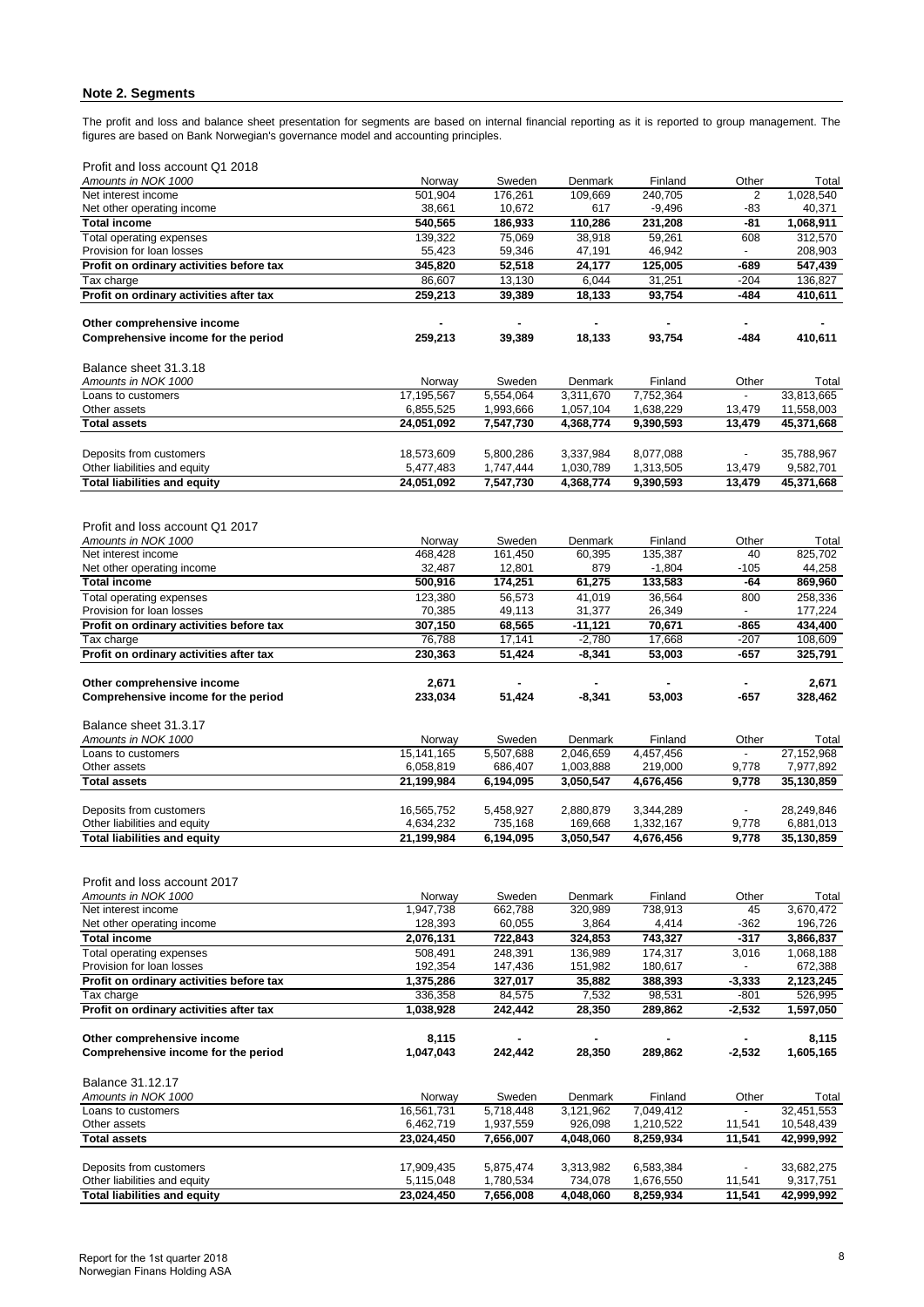## **Note 3. IFRS 9**

## **Note 3.1. Change in balance sheet items**

| Change in balance sheet items               | <b>IAS 39</b>  |            |                | IFRS 9     |  |  |
|---------------------------------------------|----------------|------------|----------------|------------|--|--|
|                                             |                | Book value |                | Book value |  |  |
| Financial assets                            | Category       | 31.12.17   | Category       | 1.1.18     |  |  |
| Cash and deposits with sentral banks        | Amortised cost | 65.976     | Amortised cost | 65.976     |  |  |
| Loans and deposits with credit institutions | Amortised cost | 1.260.947  | Amortised cost | 1,260,947  |  |  |
| Loans to customers                          | Amortised cost | 32.451.553 | Amortised cost | 32.524.311 |  |  |
| Certificates and bonds                      | Fair value     | 8.859.834  | Fair value     | 8.859.834  |  |  |
| <b>Financial derivatives</b>                | Fair value     | 1.935      | Fair value     | 1.935      |  |  |
| Shares and other securities                 | Fair value     | 443        | Fair value     | 33.365     |  |  |
| Assets held for sale*                       | Fair value**   | 32.922     | Fair value     |            |  |  |

\* Will be reclassified to *Shares and other securites* under IFRS 9.

\*\* Fair value through other comprehensive income.

| The table below shows reclassification of balance sheet items and new expected credit loss. |               | Reclass-                 | New model<br>for expected |            |
|---------------------------------------------------------------------------------------------|---------------|--------------------------|---------------------------|------------|
|                                                                                             | <b>IAS 39</b> | ification                | credit loss               | IFRS 9     |
| Loans to customers                                                                          |               |                          |                           |            |
| Balance 31.12.17                                                                            | 32,451,553    |                          |                           |            |
| Change in expected credit loss                                                              |               | $\overline{\phantom{a}}$ | 72,758                    |            |
| <b>Balance 1.1.18</b>                                                                       | -             |                          |                           | 32,524,311 |
|                                                                                             |               |                          | New model                 |            |
|                                                                                             |               | Reclass-                 | for expected              |            |
|                                                                                             | <b>IAS 39</b> | ification                | credit loss               | IFRS 9     |
| Shares and other securities                                                                 |               |                          |                           |            |
| <b>Balance 31.12.17</b>                                                                     | 443           |                          |                           |            |
| Reclassification                                                                            |               | 32,922                   |                           |            |
| <b>Balance 1.1.18</b>                                                                       | -             |                          |                           | 33,365     |
|                                                                                             |               |                          | New model                 |            |
|                                                                                             |               | Reclass-                 | for expected              |            |
|                                                                                             | <b>IAS 39</b> | ification                | credit loss               | IFRS 9     |
| Assets held for sale                                                                        |               |                          |                           |            |
| Balance 31.12.17                                                                            | 32,922        |                          |                           |            |
| Reclassification                                                                            |               | $-32,922$                |                           |            |
| <b>Balance 1.1.18</b>                                                                       |               |                          |                           |            |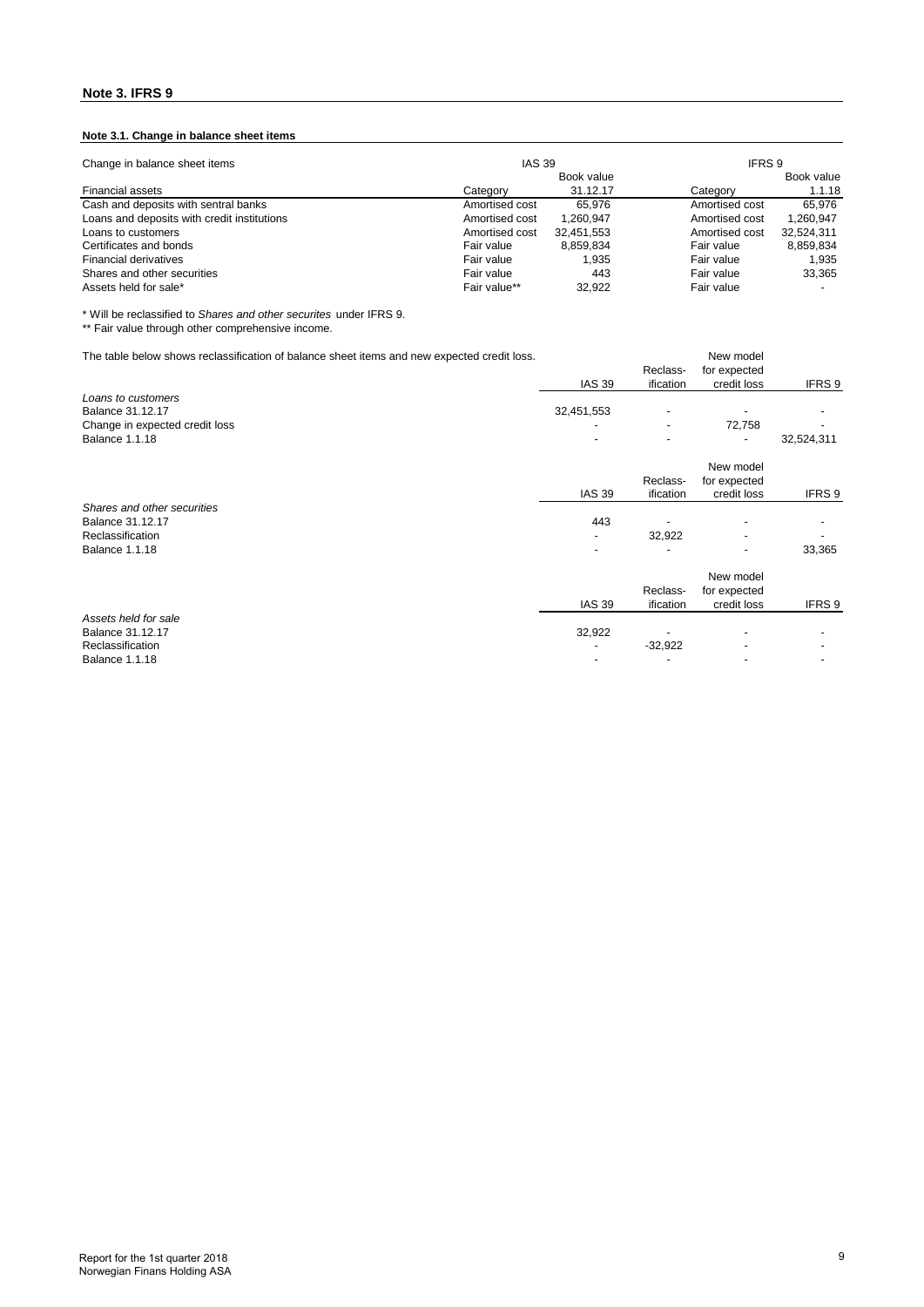#### **Note 3.2. Economical variables used to measure expected credit loss**

The bank has chosen to disclose the three most important modeling variables in each individual country. The variables differ between countries. The following macro-economic variables are used in the models: real interest rate in absolute terms, 3-month interbank rate, unemployment level in thousands, hourly pay in NOK, aggregated monthly consumption for the entire population measured in millions in local currency, and unemployment rate in percentage of the total labor force. The data is modeled accross three scenarios: a base, an upper and a lower case for expected credit loss. The model is based on the NiGEM-model developed by UK's Institute of Economic and Social Research.

The following weights has been used across all portfolios per 31.3.18:

- Base scenario for expected credit loss: 40%
	- Upper scenario for expected credit loss: 30%
	- Lower scenario for expected credit loss: 30%

| Norway         |                         |             | 2019     | 2020     | 2021     | 2022     | 2023     |
|----------------|-------------------------|-------------|----------|----------|----------|----------|----------|
|                |                         | <b>Base</b> | 1.54 %   | 2.07%    | 2.72%    | 3.26 %   | 3.26 %   |
|                | 3-month interbank rate  | Upper       | 1.29%    | 1.82%    | 2.47%    | 3.01 %   | 3.01%    |
|                |                         | Lower       | 2.20 %   | 2.59%    | 3.18%    | 3.58%    | 3.74%    |
|                |                         | Base        | 415      | 427      | 441      | 456      | 471      |
|                | Hourly pay in NOK       | Upper       | 430      | 447      | 465      | 484      | 503      |
|                |                         | Lower       | 406      | 417      | 428      | 440      | 452      |
|                |                         | Base        | $-0.84%$ | $-0.31%$ | 0.07%    | 0.31%    | 0.14%    |
|                | Real interest rate      | Upper       | $-1.24%$ | $-0.71%$ | $-0.33%$ | $-0.09%$ | $-0.26%$ |
|                |                         | Lower       | 0.54%    | 0.59%    | 0.89%    | 1.41 %   | 0.97%    |
|                |                         |             |          |          |          |          |          |
| <b>Sweden</b>  |                         |             | 2019     | 2020     | 2021     | 2022     | 2023     |
|                |                         | <b>Base</b> | 0.23%    | 0.94%    | 1.62%    | 2.23%    | 2.82%    |
|                | 3-month interbank rate  | Upper       | $-0.03%$ | 0.44%    | 0.93%    | 1.33 %   | 1.73%    |
|                |                         | Lower       | 0.63%    | 1.62%    | 2.58%    | 3.46 %   | 4.34 %   |
|                | Unemployment level in   | Base        | 359      | 363      | 372      | 383      | 389      |
|                | thousands               | Upper       | 317      | 320      | 326      | 331      | 345      |
|                |                         | Lower       | 393      | 399      | 409      | 423      | 431      |
|                |                         | Base        | 177,366  | 181,963  | 186,156  | 190,161  | 194,175  |
|                | Consumption in millions | Upper       | 181,261  | 186,836  | 191,867  | 196,431  | 200,816  |
|                |                         | Lower       | 172,372  | 175,024  | 177,541  | 180,192  | 183,626  |
| Denmark        |                         |             | 2019     | 2020     | 2021     | 2022     | 2023     |
|                |                         | Base        | 0.45%    | 0.97%    | 1.48%    | 2.00%    | 2.50%    |
|                | 3-month interbank rate  | Upper       | 0.98%    | 1.38 %   | 1.86 %   | 2.32 %   | 2.79%    |
|                |                         | Lower       | 0.11%    | 0.60%    | 1.18%    | 1.75 %   | 2.29%    |
|                |                         | Base        | 79,163   | 80,691   | 82,242   | 83,808   | 85,407   |
|                | Consumption in millions | Upper       | 83,220   | 85,820   | 88,284   | 90,701   | 93,115   |
|                |                         | Lower       | 74,788   | 75,349   | 76,221   | 77,138   | 78,091   |
|                |                         | Base        | 5.62%    | 5.74 %   | 5.71%    | 5.66%    | 5.65%    |
|                | Unemployment percentage | Upper       | 4.73%    | 4.95%    | 5.09%    | 5.34 %   | 5.44 %   |
|                |                         | Lower       | 6.64%    | 6.44 %   | 6.19%    | 5.97 %   | 5.89%    |
|                |                         |             |          |          |          |          |          |
| <b>Finland</b> |                         |             | 2019     | 2020     | 2021     | 2022     | 2023     |
|                |                         | Base        | 0.34%    | 0.88%    | 1.34 %   | 1.81%    | 2.27 %   |
|                | 3-month interbank rate  | Upper       | 0.83%    | 1.27 %   | 1.67%    | 2.08%    | 2.52%    |
|                |                         | Lower       | $-0.08%$ | 0.33%    | 0.88%    | 1.39 %   | 1.90%    |
|                |                         | Base        | 9,402    | 9,517    | 9,635    | 9,762    | 9,896    |
|                | Consumption in millions | Upper       | 9,891    | 10,131   | 10,343   | 10,551   | 10,759   |
|                |                         | Lower       | 8,930    | 8,934    | 8,974    | 9,033    | 9,106    |
|                |                         | Base        | 7.86%    | 7.65%    | 7.58%    | 7.48%    | 7.36%    |
|                | Unemployment percentage | Upper       | 5.34 %   | 5.96%    | 6.40%    | 6.45%    | 6.72%    |
|                |                         | Lower       | 10.40 %  | 9.64%    | 8.67%    | 8.39 %   | 7.89%    |
|                |                         |             |          |          |          |          |          |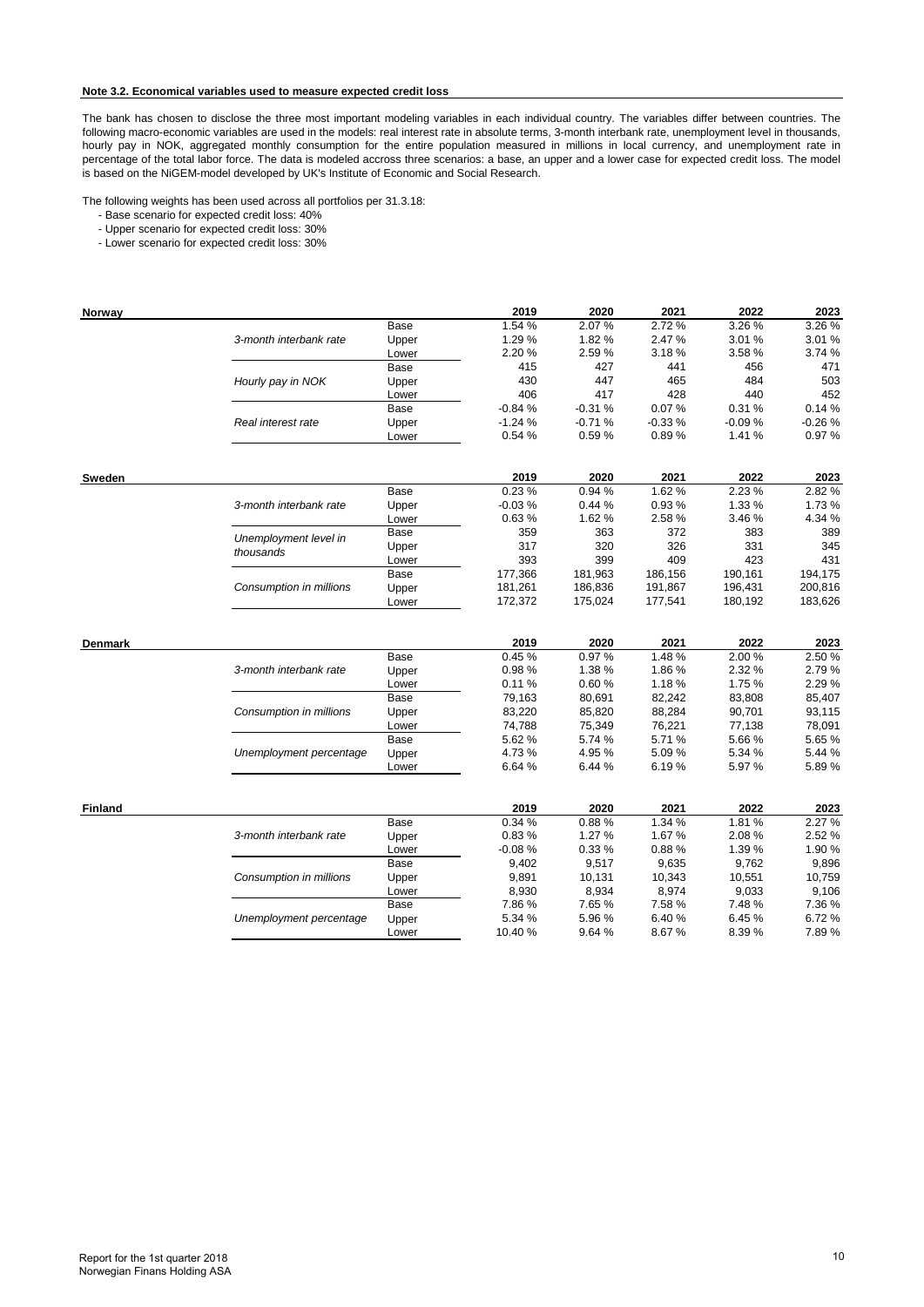#### **Note 3.3. Significant increase in credit risk**

Probability of default (PD) is an experience-based probability that a commitment is in breach for more than 90 days in the next twelve months. The tables below show the different trigger levels that need to be in place for a commitment to be classified in Stage 2 due to a significant increase in credit risk. A significant increase in credit risk is assessed on the basis of several criteria, including late payment beyond 30 days after maturity. The most important factor for the assessment is a comparison between the original probability of default and the probability of default at the reporting date. Each product has its own threshold values when one considers an increase to be significant. Products with absolute low application PDs therefore lead to high trigger requirements, as they are relative and come from a low level.

|                | Original       | Instalment | Original     | Credit card |
|----------------|----------------|------------|--------------|-------------|
| Norway         | PD             | loans      | <b>PD</b>    | loans       |
|                | $<=5\%$        | 700 %      | $<=2\%$      | $900\%$     |
|                | $>5\%$ , 10%]  | 30 %       | $>2\%$       | $0\%$       |
|                | >10%           | 20 %       |              |             |
|                | Original       | Instalment | Original     | Credit card |
| Sweden         | PD             | loans      | <b>PD</b>    | loans       |
|                | $<=20\%$       | 30 %       | $<=2\%$      | 900 %       |
|                | >20%           | 10 %       | $>2\%$ , 5%] | 40 %        |
|                |                |            | $>5\%$       | 0%          |
|                | Original       | Instalment | Original     | Credit card |
| <b>Denmark</b> | <b>PD</b>      | loans      | <b>PD</b>    | loans       |
|                | $<=20\%$       | 300 %      | $<=50\%$     | 80%         |
|                | $>20\%$ , 40%] | 100 %      | $>50\%$      | $0\%$       |
|                | >40%           | 20 %       |              |             |
|                | Original       | Instalment | Original     | Credit card |
| <b>Finland</b> | PD             | loans      | PD           | loans       |
|                | $<=20%$        | 200 %      | $<=30\%$     | 200 %       |
|                | $>20\%$ , 40%  | 100 %      | $>30\%$      | 30 %        |
|                | >40%           | 40 %       |              |             |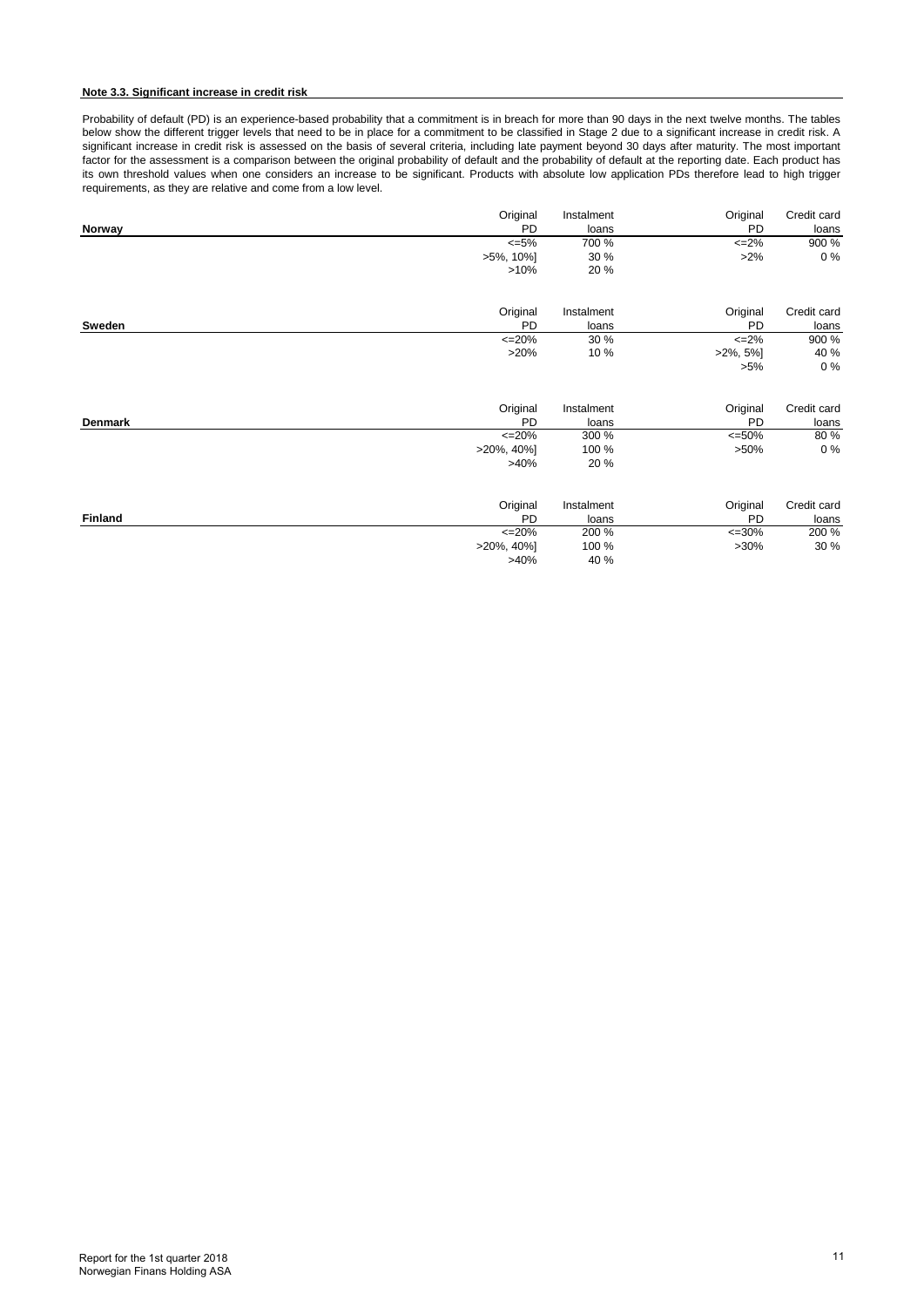## **Note 4. Loans to customers by customer groups**

|                           |             | Loan loss allowance |         |         |            |
|---------------------------|-------------|---------------------|---------|---------|------------|
| Amounts in NOK 1000       | Gross Ioans | Stage 1             | Stage 2 | Stage 3 | Total      |
| Instalment Ioans Norway   | 11.968.818  | 44.135              | 33.445  | 234.987 | 11,656,252 |
| Credit card loans Norway  | 5.613.301   | 6.560               | 6.479   | 58,556  | 5.541.706  |
| Instalment Ioans Sweden   | 3.898.236   | 37.500              | 90.069  | 91,553  | 3,679,113  |
| Credit card loans Sweden  | 1,935,512   | 8.691               | 27.015  | 27.675  | 1,872,132  |
| Instalment Ioans Denmark  | 2.965.585   | 54.306              | 34,388  | 136,800 | 2,740,092  |
| Credit card loans Denmark | 650.880     | 14.197              | 11.427  | 53.727  | 571.529    |
| Instalment Ioans Finland  | 6.638.906   | 34.427              | 56.757  | 138.951 | 6,408,771  |
| Credit card loans Finland | 1.384.763   | 7.571               | 22.879  | 10.206  | 1,344,106  |
| <b>Total</b>              | 35.056.002  | 207.388             | 282.458 | 752.454 | 33,813,701 |

## **Note 5. Change in loan loss allowance**

#### **Instalment loans Norway**

| Loan loss allowance                                                  | Stage 1<br>12 months     | Stage 2<br>Lifetime<br>expected | Stage 3<br>Lifetime<br>expected |          |
|----------------------------------------------------------------------|--------------------------|---------------------------------|---------------------------------|----------|
| Amounts in NOK 1000                                                  | expected<br>credit loss  | credit loss                     | credit loss                     | Total    |
| Loan loss allowance as at 1.1.18                                     | 43.909                   | 31.966                          | 199.148                         | 275,022  |
| Transfers:                                                           |                          |                                 |                                 |          |
| Transfers between Stage 1 and Stage 2                                | $-3,375$                 | 15,208                          |                                 | 11,834   |
| Transfers between Stage 1 and Stage 3                                | $-134$                   |                                 | 128                             | -5       |
| Transfers between Stage 2 and Stage 1                                | 1,881                    | $-5,477$                        |                                 | $-3,596$ |
| Transfers between Stage 2 and Stage 3                                | $\overline{\phantom{a}}$ | $-10,549$                       | 28,741                          | 18,192   |
| Transfers between Stage 3 and Stage 2                                | $\overline{\phantom{a}}$ | 870                             | $-8,662$                        | $-7,793$ |
| Transfers between Stage 3 and Stage 1                                | 12                       | $\overline{\phantom{a}}$        | $-841$                          | $-829$   |
| Financial assets issued or purchased                                 | 4,042                    | 1,375                           |                                 | 5,417    |
| Financial assets derecognized in the period, including down payments | $-2,200$                 | 52                              | 16,473                          | 14,325   |
| Loan loss allowance as at 31.3.18                                    | 44,135                   | 33,445                          | 234,987                         | 312,567  |
| Loan loss provisions and quarantees                                  |                          |                                 |                                 |          |

The loan loss allowance is calculated based on the expected credit loss (ECL) using the 3-stage method as described in note 2.1 of the Annual Report 2017.

Migration out of one stage is calculated at opening date 1.1.2018, while migration into one stage is calculated at the closing date 31.3.2018.

| Amounts in NOK 1000                         | Stage 1                  | Stage 2    | Stage 3   | Total      |
|---------------------------------------------|--------------------------|------------|-----------|------------|
| Gross loans to customers as at 1.1.18       | 9.456.580                | 1.262.159  | 963.985   | 11.682.724 |
| Transfers:                                  |                          |            |           |            |
| Transfers between Stage 1 and Stage 2       | $-630.874$               | 631.130    |           | 255        |
| Transfers between Stage 1 and Stage 3       | $-22.411$                |            | 22.690    | 279        |
| Transfers between Stage 2 and Stage 1       | 348.469                  | $-369.060$ |           | $-20.591$  |
| Transfers between Stage 2 and Stage 3       | $\overline{\phantom{a}}$ | $-211.151$ | 211.533   | 382        |
| Transfers between Stage 3 and Stage 2       | $\overline{\phantom{a}}$ | 39.888     | $-48.831$ | $-8.943$   |
| Transfers between Stage 3 and Stage 1       | 2.188                    |            | $-4.391$  | $-2,203$   |
| New financial assets issued or purchased    | 819.608                  | 38.849     |           | 858,457    |
| Financial assets derecognized in the period | -443.671                 | $-66.527$  | $-31.343$ | $-541,541$ |
| Gross loans to customers as at 31.3.18      | 9,529,888                | 1,325,287  | 1.113.643 | 11,968,818 |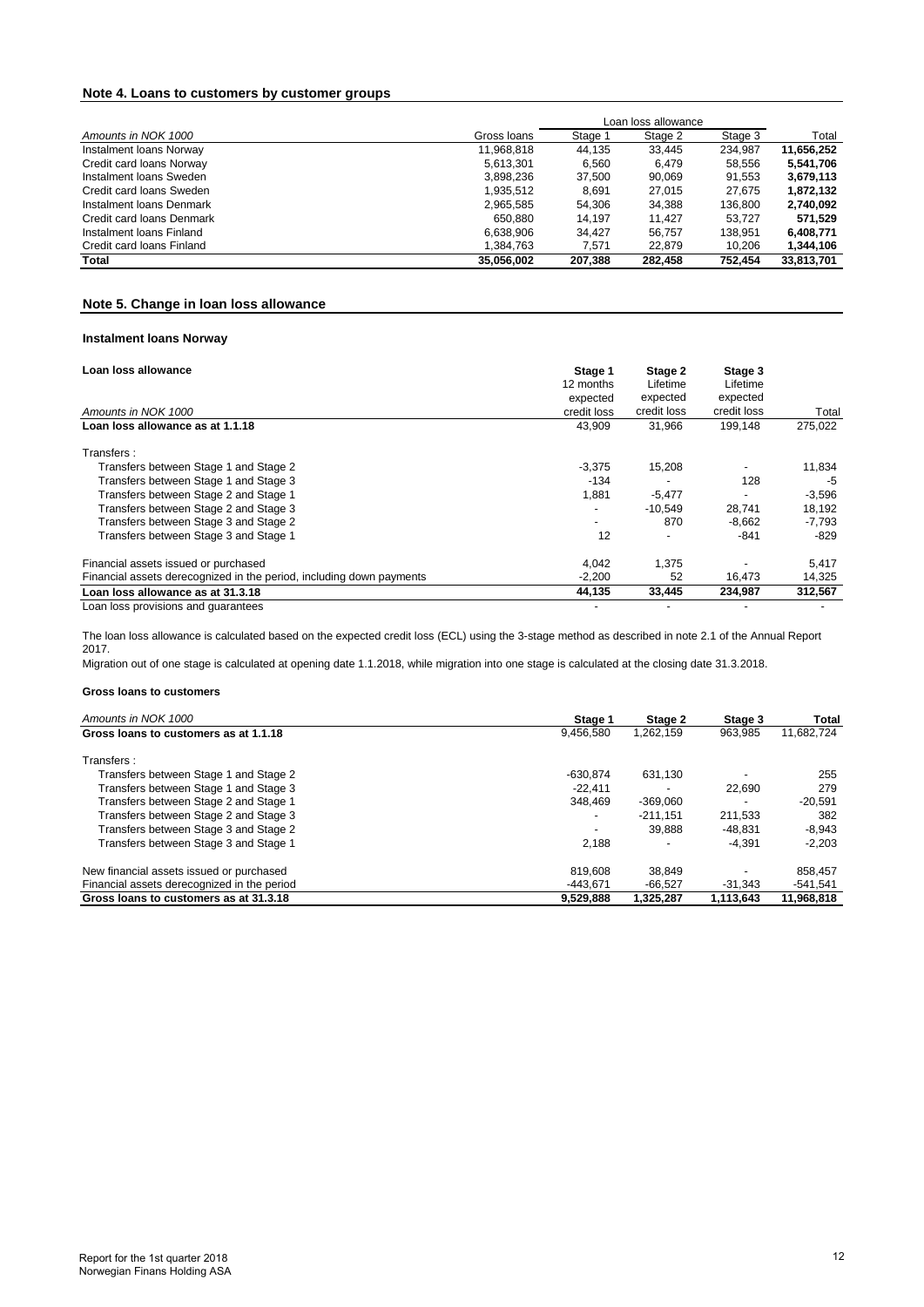### **Credit card loans Norway**

## **Loan loss allowance**

|                                                                      | Stage 1                  | Stage 2     | Stage 3<br>Lifetime<br>expected |          |
|----------------------------------------------------------------------|--------------------------|-------------|---------------------------------|----------|
|                                                                      | 12 months                | Lifetime    |                                 |          |
|                                                                      | expected                 | expected    |                                 |          |
| Amounts in NOK 1000                                                  | credit loss              | credit loss | credit loss                     | Total    |
| Loan loss allowance as at 1.1.18                                     | 6,290                    | 5,844       | 46,371                          | 58,506   |
| Transfers:                                                           |                          |             |                                 |          |
| Transfers between Stage 1 and Stage 2                                | $-326$                   | 3,464       |                                 | 3.139    |
| Transfers between Stage 1 and Stage 3                                | $-18$                    |             | 130                             | 112      |
| Transfers between Stage 2 and Stage 1                                | 265                      | $-2,137$    |                                 | $-1,872$ |
| Transfers between Stage 2 and Stage 3                                | $\overline{\phantom{a}}$ | $-859$      | 6,223                           | 5,364    |
| Transfers between Stage 3 and Stage 2                                | $\overline{\phantom{a}}$ | 88          | $-2,129$                        | $-2,041$ |
| Transfers between Stage 3 and Stage 1                                | 4                        |             | -498                            | $-494$   |
| Financial assets issued or purchased                                 | 485                      | 303         |                                 | 787      |
| Financial assets derecognized in the period, including down payments | $-139$                   | $-224$      | 8,458                           | 8,095    |
| Loan loss allowance as at 31.3.18                                    | 6,560                    | 6,479       | 58,556                          | 71,595   |
| Loan loss provisions and quarantees                                  |                          |             |                                 |          |

The loan loss allowance is calculated based on the expected credit loss (ECL) using the 3-stage method as described in note 2.1 of the Annual Report 2017.

Migration out of one stage is calculated at opening date 1.1.2018, while migration into one stage is calculated at the closing date 31.3.2018.

| Amounts in NOK 1000                         | Stage 1                  | Stage 2                  | Stage 3   | Total     |
|---------------------------------------------|--------------------------|--------------------------|-----------|-----------|
| Gross loans to customers as at 1.1.18       | 4.578.369                | 486.537                  | 263.105   | 5,328,011 |
| Transfers:                                  |                          |                          |           |           |
| Transfers between Stage 1 and Stage 2       | $-258.073$               | 294.913                  |           | 36.840    |
| Transfers between Stage 1 and Stage 3       | $-11.986$                | $\overline{\phantom{0}}$ | 12.214    | 228       |
| Transfers between Stage 2 and Stage 1       | 167.257                  | $-193.014$               |           | $-25,757$ |
| Transfers between Stage 2 and Stage 3       | $\overline{\phantom{a}}$ | $-71.625$                | 71.809    | 183       |
| Transfers between Stage 3 and Stage 2       | $\blacksquare$           | 7.945                    | $-17.840$ | $-9,895$  |
| Transfers between Stage 3 and Stage 1       | 643                      |                          | -4.448    | $-3,805$  |
| New financial assets issued or purchased    | 188.427                  | 18.330                   |           | 206.758   |
| Financial assets derecognized in the period | 94.189                   | $-11.222$                | $-2,229$  | 80,738    |
| Gross loans to customers as at 31.3.18      | 4.758.826                | 531.865                  | 322.610   | 5.613.301 |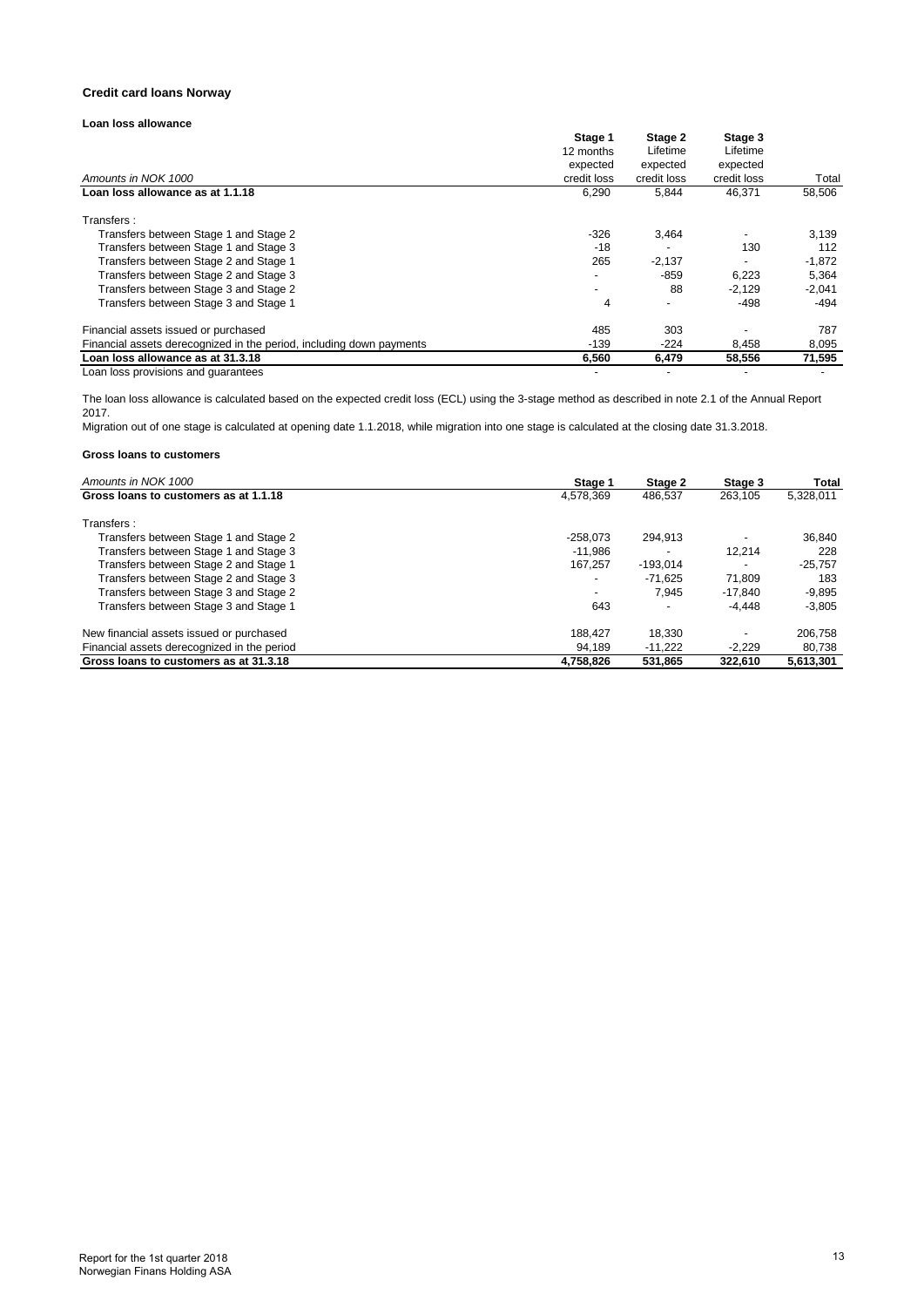## **Instalment loans Sweden**

| Loan loss allowance                                                  | Stage 1<br>12 months     | Stage 2<br>Lifetime | Stage 3<br>Lifetime      |          |
|----------------------------------------------------------------------|--------------------------|---------------------|--------------------------|----------|
|                                                                      | expected                 | expected            | expected                 |          |
| Amounts in NOK 1000                                                  | credit loss              | credit loss         | credit loss              | Total    |
| Loan loss allowance as at 1.1.18                                     | 46,937                   | 64.847              | 63.421                   | 175.205  |
| Transfers:                                                           |                          |                     |                          |          |
| Transfers between Stage 1 and Stage 2                                | $-9,773$                 | 19,555              |                          | 9,782    |
| Transfers between Stage 1 and Stage 3                                | $-277$                   |                     | $\overline{\phantom{0}}$ | $-277$   |
| Transfers between Stage 2 and Stage 1                                | 5,101                    | $-9,868$            |                          | $-4,767$ |
| Transfers between Stage 2 and Stage 3                                | $\overline{\phantom{a}}$ | $-8.756$            | 19.506                   | 10,750   |
| Transfers between Stage 3 and Stage 2                                | -                        | 894                 | $-2.275$                 | $-1,381$ |
| Transfers between Stage 3 and Stage 1                                | 12                       |                     | $-165$                   | $-152$   |
| Financial assets issued or purchased                                 | 7,134                    | 2,359               |                          | 9,493    |
| Financial assets derecognized in the period, including down payments | $-11,633$                | 21,037              | 11,067                   | 20,470   |
| Loan loss allowance as at 31.3.18                                    | 37,500                   | 90,069              | 91,554                   | 219,123  |
| Loan loss provisions and quarantees                                  |                          |                     |                          |          |

The loan loss allowance is calculated based on the expected credit loss (ECL) using the 3-stage method as described in note 2.1 of the Annual Report 2017.

Migration out of one stage is calculated at opening date 1.1.2018, while migration into one stage is calculated at the closing date 31.3.2018.

| Amounts in NOK 1000                         | Stage 1                  | Stage 2    | Stage 3   | Total      |
|---------------------------------------------|--------------------------|------------|-----------|------------|
| Gross loans to customers as at 1.1.18       | 2.209.495                | 1.177.009  | 312.262   | 3,698,766  |
| Transfers:                                  |                          |            |           |            |
| Transfers between Stage 1 and Stage 2       | $-391.720$               | 388.106    |           | $-3,615$   |
| Transfers between Stage 1 and Stage 3       | $-10.459$                |            | 10.962    | 503        |
| Transfers between Stage 2 and Stage 1       | 214.139                  | $-222.648$ |           | $-8,509$   |
| Transfers between Stage 2 and Stage 3       | $\overline{\phantom{a}}$ | $-118.642$ | 121.647   | 3.005      |
| Transfers between Stage 3 and Stage 2       | $\overline{\phantom{a}}$ | 14.647     | $-17.119$ | $-2.473$   |
| Transfers between Stage 3 and Stage 1       | 566                      |            | $-892$    | $-326$     |
| New financial assets issued or purchased    | 324.128                  | 44.367     |           | 368.496    |
| Financial assets derecognized in the period | $-698.646$               | 544.004    | $-2.969$  | $-157,611$ |
| Gross loans to customers as at 31.3.18      | 1.647.503                | 1.826.843  | 423.891   | 3.898.236  |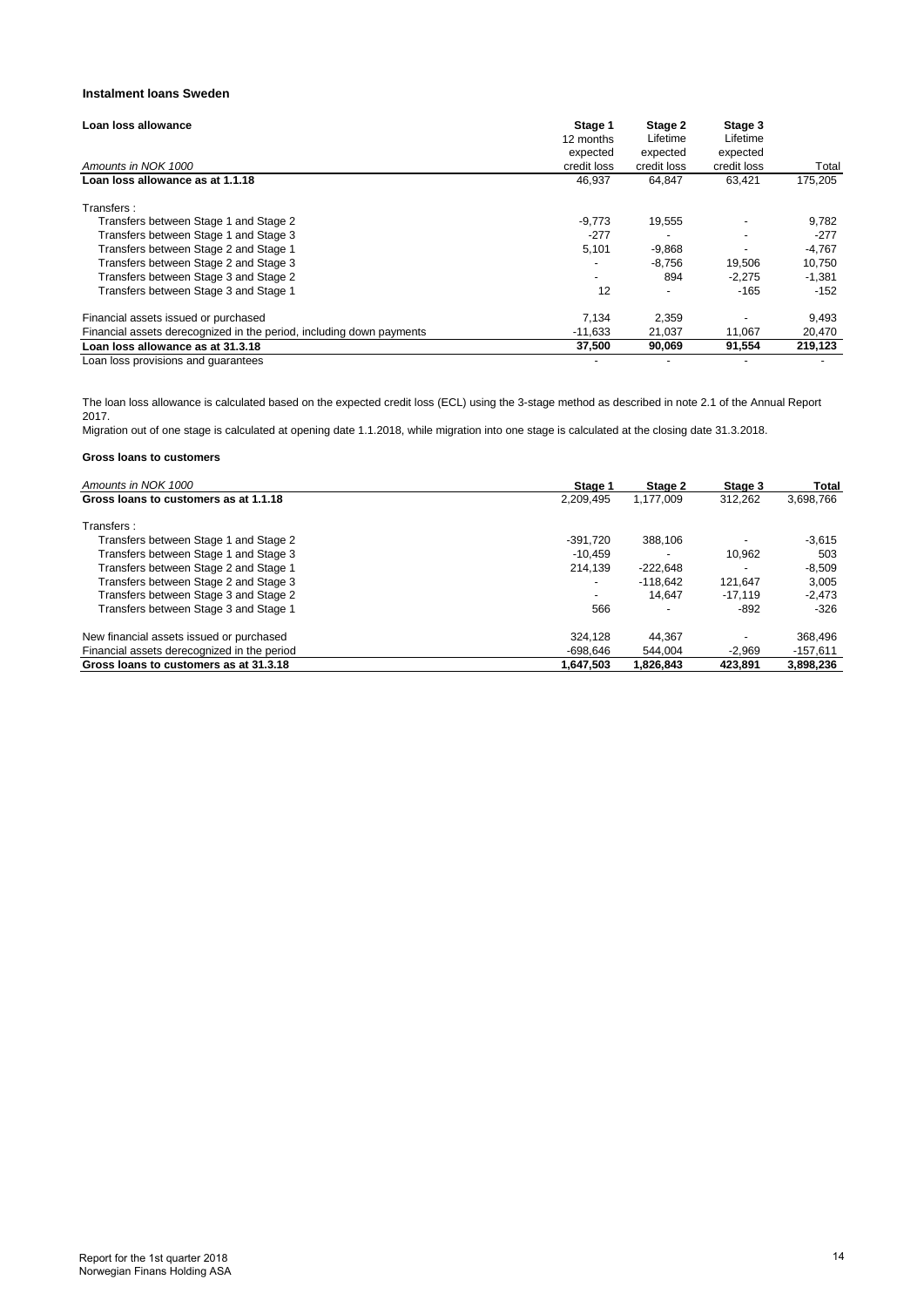### **Credit card loans Sweden**

## **Loan loss allowance**

|                                                                      | Stage 1                  | Stage 2     | Stage 3              |          |
|----------------------------------------------------------------------|--------------------------|-------------|----------------------|----------|
|                                                                      | 12 months                | Lifetime    | Lifetime<br>expected |          |
|                                                                      | expected                 | expected    |                      |          |
| Amounts in NOK 1000                                                  | credit loss              | credit loss | credit loss          | Total    |
| Loan loss allowance as at 1.1.18                                     | 8,279                    | 25,105      | 17,029               | 50,414   |
| Transfers:                                                           |                          |             |                      |          |
| Transfers between Stage 1 and Stage 2                                | $-452$                   | 11,225      |                      | 10,774   |
| Transfers between Stage 1 and Stage 3                                | $-10$                    |             |                      | $-10$    |
| Transfers between Stage 2 and Stage 1                                | 281                      | $-6,356$    |                      | $-6,075$ |
| Transfers between Stage 2 and Stage 3                                | $\overline{\phantom{a}}$ | $-2.639$    | 7,199                | 4,560    |
| Transfers between Stage 3 and Stage 2                                | $\overline{\phantom{a}}$ | 197         | $-614$               | $-417$   |
| Transfers between Stage 3 and Stage 1                                | $\overline{\phantom{0}}$ |             | $-19$                | $-19$    |
| Financial assets issued or purchased                                 | 765                      | 62          |                      | 827      |
| Financial assets derecognized in the period, including down payments | $-173$                   | $-580$      | 4,079                | 3,327    |
| Loan loss allowance as at 31.3.18                                    | 8,691                    | 27,015      | 27,675               | 63,381   |
| Loan loss provisions and quarantees                                  | ۰                        |             |                      |          |

The loan loss allowance is calculated based on the expected credit loss (ECL) using the 3-stage method as described in note 2.1 of the Annual Report 2017.

Migration out of one stage is calculated at opening date 1.1.2018, while migration into one stage is calculated at the closing date 31.3.2018.

| Amounts in NOK 1000                         | Stage 1                  | Stage 2                  | Stage 3  | Total     |
|---------------------------------------------|--------------------------|--------------------------|----------|-----------|
| Gross loans to customers as at 1.1.18       | 1.500.791                | 275.085                  | 64.310   | 1.840.185 |
| Transfers:                                  |                          |                          |          |           |
| Transfers between Stage 1 and Stage 2       | $-115.238$               | 127.928                  |          | 12.689    |
| Transfers between Stage 1 and Stage 3       | $-3.513$                 |                          | 3.715    | 202       |
| Transfers between Stage 2 and Stage 1       | 62.057                   | $-71.481$                |          | $-9.424$  |
| Transfers between Stage 2 and Stage 3       | $\overline{\phantom{a}}$ | $-30.776$                | 31.424   | 649       |
| Transfers between Stage 3 and Stage 2       |                          | 1.808                    | $-2.951$ | $-1.143$  |
| Transfers between Stage 3 and Stage 1       | 18                       | $\overline{\phantom{0}}$ | $-92$    | $-74$     |
| New financial assets issued or purchased    | 90.602                   | 3.151                    |          | 93.754    |
| Financial assets derecognized in the period | 3.444                    | $-4.639$                 | $-131$   | $-1,325$  |
| Gross loans to customers as at 31.3.18      | 1.538.160                | 301.077                  | 96.275   | 1.935.512 |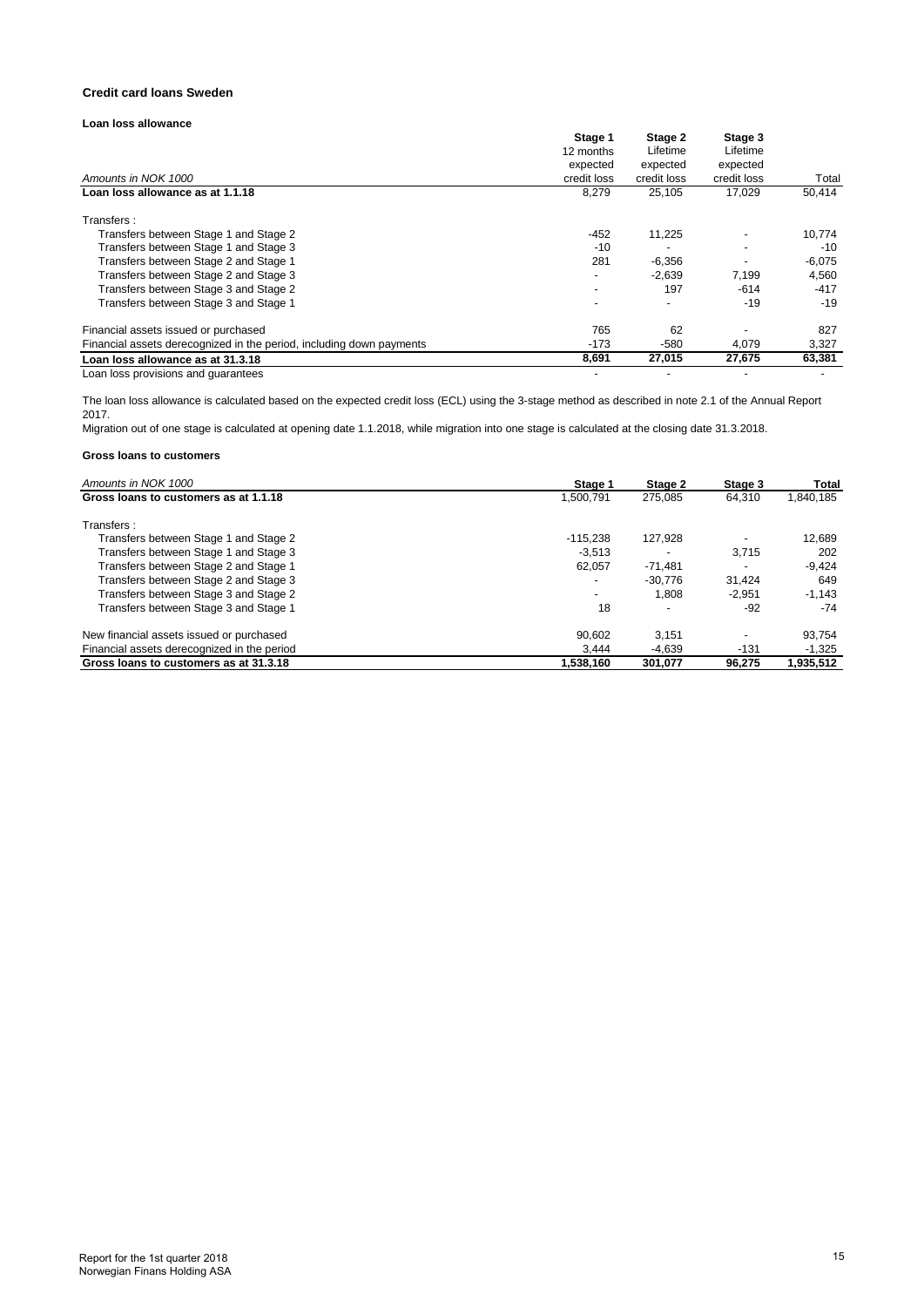## **Instalment loans Denmark**

| Loan loss allowance                                                  | Stage 1<br>12 months<br>expected | Stage 2<br>Lifetime<br>expected | Stage 3<br>Lifetime<br>expected |          |
|----------------------------------------------------------------------|----------------------------------|---------------------------------|---------------------------------|----------|
| Amounts in NOK 1000                                                  | credit loss                      | credit loss                     | credit loss                     | Total    |
| Loan loss allowance as at 1.1.18                                     | 47.774                           | 21.554                          | 116.654                         | 185.982  |
| Transfers :                                                          |                                  |                                 |                                 |          |
| Transfers between Stage 1 and Stage 2                                | $-4,202$                         | 25,385                          |                                 | 21.184   |
| Transfers between Stage 1 and Stage 3                                | -84                              |                                 | 497                             | 413      |
| Transfers between Stage 2 and Stage 1                                | 1,210                            | $-4,376$                        | $\overline{\phantom{a}}$        | $-3,166$ |
| Transfers between Stage 2 and Stage 3                                | -                                | $-10.198$                       | 25,466                          | 15,268   |
| Transfers between Stage 3 and Stage 2                                | $\overline{\phantom{0}}$         | 540                             | $-3,124$                        | $-2,585$ |
| Transfers between Stage 3 and Stage 1                                | 6                                |                                 | $-185$                          | $-179$   |
| Financial assets issued or purchased                                 | 6.795                            | 1.566                           |                                 | 8,360    |
| Financial assets derecognized in the period, including down payments | 2,807                            | $-82$                           | $-2,509$                        | 216      |
| Loan loss allowance as at 31.3.18                                    | 54,306                           | 34,388                          | 136,800                         | 225,493  |
| Loan loss provisions and guarantees                                  |                                  |                                 |                                 |          |

The loan loss allowance is calculated based on the expected credit loss (ECL) using the 3-stage method as described in note 2.1 of the Annual Report 2017.

Migration out of one stage is calculated at opening date 1.1.2018, while migration into one stage is calculated at the closing date 31.3.2018.

| Amounts in NOK 1000                         | Stage 1                  | Stage 2   | Stage 3                  | Total     |
|---------------------------------------------|--------------------------|-----------|--------------------------|-----------|
| Gross loans to customers as at 1.1.18       | 2.314.486                | 127.969   | 219.524                  | 2.661.978 |
| Transfers:                                  |                          |           |                          |           |
| Transfers between Stage 1 and Stage 2       | $-125.037$               | 130.425   | $\overline{\phantom{a}}$ | 5,389     |
| Transfers between Stage 1 and Stage 3       | $-905$                   |           | 921                      | 15        |
| Transfers between Stage 2 and Stage 1       | 31.225                   | $-31.756$ | $\overline{\phantom{a}}$ | $-531$    |
| Transfers between Stage 2 and Stage 3       | $\overline{\phantom{a}}$ | $-46.811$ | 47.203                   | 392       |
| Transfers between Stage 3 and Stage 2       | $\overline{\phantom{0}}$ | 4.518     | $-5.957$                 | $-1.439$  |
| Transfers between Stage 3 and Stage 1       | 79                       |           | $-349$                   | $-271$    |
| New financial assets issued or purchased    | 253.451                  | 9.031     |                          | 262.482   |
| Financial assets derecognized in the period | 47,194                   | $-5,070$  | -4.555                   | 37,569    |
| Gross loans to customers as at 31.3.18      | 2.520.494                | 188.305   | 256.786                  | 2.965.585 |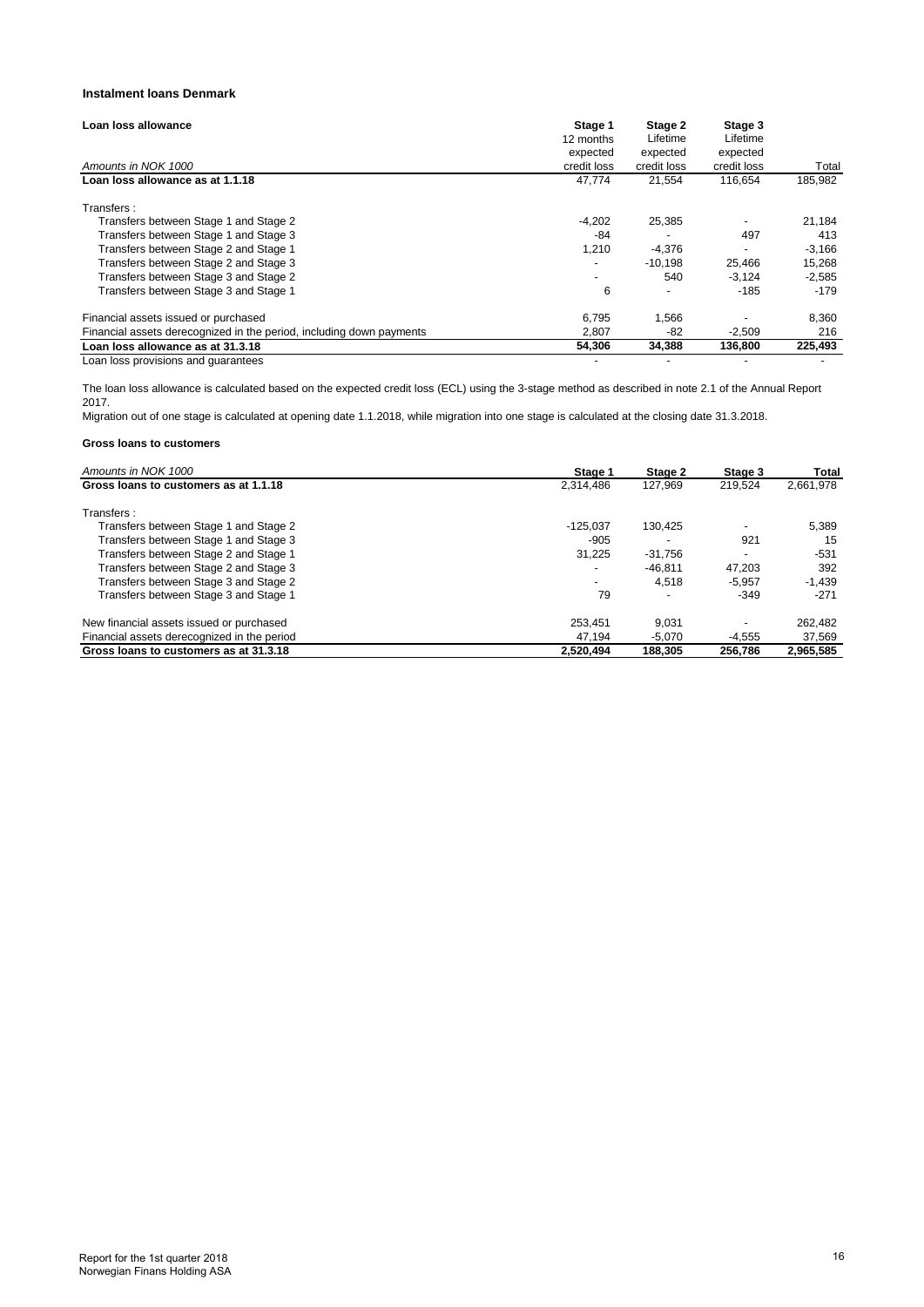### **Credit card loans Denmark**

## **Loan loss allowance**

|                                                                      | Stage 1                  | Stage 2     | Stage 3              |          |
|----------------------------------------------------------------------|--------------------------|-------------|----------------------|----------|
|                                                                      | 12 months                | Lifetime    | Lifetime<br>expected |          |
|                                                                      | expected                 | expected    |                      |          |
| Amounts in NOK 1000                                                  | credit loss              | credit loss | credit loss          | Total    |
| Loan loss allowance as at 1.1.18                                     | 8,971                    | 14.405      | 49,099               | 72,475   |
| Transfers:                                                           |                          |             |                      |          |
| Transfers between Stage 1 and Stage 2                                | $-289$                   | 3,855       |                      | 3,566    |
| Transfers between Stage 1 and Stage 3                                | $\overline{\phantom{0}}$ |             |                      |          |
| Transfers between Stage 2 and Stage 1                                | 883                      | $-6,081$    |                      | $-5,199$ |
| Transfers between Stage 2 and Stage 3                                | $\overline{\phantom{a}}$ | $-2.335$    | 6,399                | 4,064    |
| Transfers between Stage 3 and Stage 2                                | $\overline{\phantom{a}}$ | 896         | $-1.469$             | $-573$   |
| Transfers between Stage 3 and Stage 1                                | $\overline{\phantom{0}}$ |             |                      |          |
| Financial assets issued or purchased                                 | 8,157                    | 342         |                      | 8,499    |
| Financial assets derecognized in the period, including down payments | $-3,524$                 | 345         | $-302$               | $-3,481$ |
| Loan loss allowance as at 31.3.18                                    | 14,197                   | 11,427      | 53,727               | 79,351   |
| Loan loss provisions and quarantees                                  |                          |             |                      |          |

The loan loss allowance is calculated based on the expected credit loss (ECL) using the 3-stage method as described in note 2.1 of the Annual Report 2017.

Migration out of one stage is calculated at opening date 1.1.2018, while migration into one stage is calculated at the closing date 31.3.2018.

| Amounts in NOK 1000                         | Stage 1                  | Stage 2   | Stage 3  | Total    |
|---------------------------------------------|--------------------------|-----------|----------|----------|
| Gross loans to customers as at 1.1.18       | 440.558                  | 51.674    | 121.080  | 613,312  |
| Transfers:                                  |                          |           |          |          |
| Transfers between Stage 1 and Stage 2       | $-30.013$                | 32.140    |          | 2,126    |
| Transfers between Stage 1 and Stage 3       | $\overline{\phantom{a}}$ |           |          |          |
| Transfers between Stage 2 and Stage 1       | 17.070                   | $-13.864$ |          | 3.206    |
| Transfers between Stage 2 and Stage 3       | $\overline{\phantom{a}}$ | $-15.122$ | 15.331   | 209      |
| Transfers between Stage 3 and Stage 2       | $\overline{\phantom{a}}$ | 1.745     | $-3.679$ | $-1,933$ |
| Transfers between Stage 3 and Stage 1       | $\overline{\phantom{0}}$ |           |          |          |
| New financial assets issued or purchased    | 16.164                   | 770       |          | 16.933   |
| Financial assets derecognized in the period | 19.687                   | $-2.245$  | $-415$   | 17,027   |
| Gross loans to customers as at 31.3.18      | 463.465                  | 55.098    | 132.317  | 650.880  |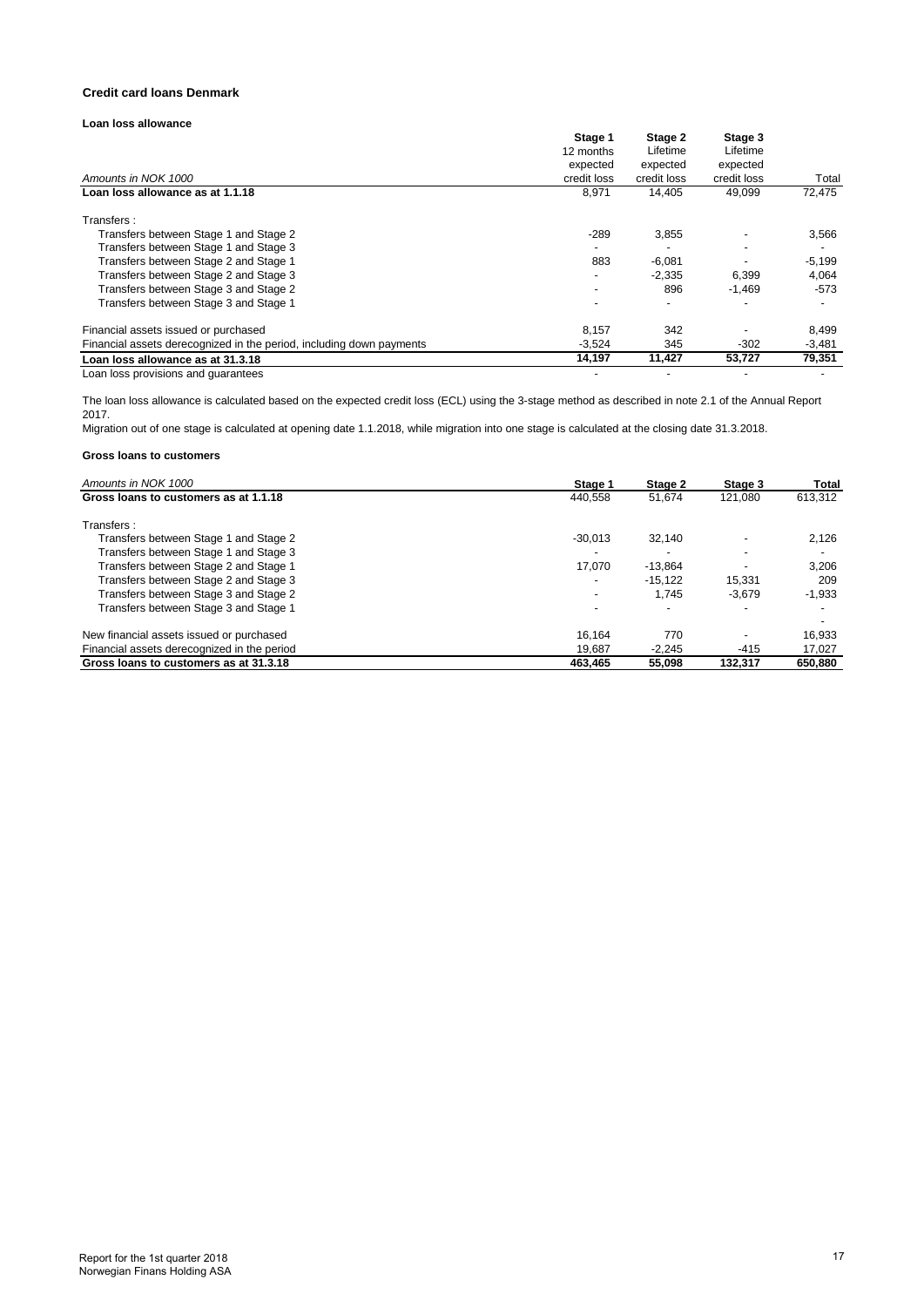## **Instalment loans Finland**

| Loan loss allowance                                                  | Stage 1<br>12 months<br>expected | Stage 2<br>Lifetime<br>expected | Stage 3<br>Lifetime<br>expected |          |
|----------------------------------------------------------------------|----------------------------------|---------------------------------|---------------------------------|----------|
| Amounts in NOK 1000                                                  | credit loss                      | credit loss                     | credit loss                     | Total    |
| Loan loss allowance as at 1.1.18                                     | 32,389                           | 49.959                          | 106,143                         | 188,491  |
| Transfers :                                                          |                                  |                                 |                                 |          |
| Transfers between Stage 1 and Stage 2                                | $-3,868$                         | 26,441                          |                                 | 22,572   |
| Transfers between Stage 1 and Stage 3                                | -79                              |                                 | 379                             | 300      |
| Transfers between Stage 2 and Stage 1                                | 1,620                            | $-8,903$                        |                                 | $-7,283$ |
| Transfers between Stage 2 and Stage 3                                | $\overline{\phantom{a}}$         | $-14.050$                       | 37.534                          | 23,484   |
| Transfers between Stage 3 and Stage 2                                | $\overline{\phantom{a}}$         | 1.579                           | $-3,932$                        | $-2,353$ |
| Transfers between Stage 3 and Stage 1                                |                                  |                                 | $-16$                           | $-15$    |
| Financial assets issued or purchased                                 | 4.089                            | 1,263                           |                                 | 5,353    |
| Financial assets derecognized in the period, including down payments | 276                              | 468                             | $-1,157$                        | $-413$   |
| Loan loss allowance as at 31.3.18                                    | 34,427                           | 56,757                          | 138,951                         | 230,135  |
| Loan loss provisions and guarantees                                  |                                  |                                 |                                 |          |

The loan loss allowance is calculated based on the expected credit loss (ECL) using the 3-stage method as described in note 2.1 of the Annual Report 2017.

Migration out of one stage is calculated at opening date 1.1.2018, while migration into one stage is calculated at the closing date 31.3.2018.

| Amounts in NOK 1000                         | Stage 1                  | Stage 2    | Stage 3   | Total     |
|---------------------------------------------|--------------------------|------------|-----------|-----------|
| Gross loans to customers as at 1.1.18       | 4.557.790                | 861.928    | 532.203   | 5.951.921 |
| Transfers:                                  |                          |            |           |           |
| Transfers between Stage 1 and Stage 2       | $-437.440$               | 452.847    |           | 15.408    |
| Transfers between Stage 1 and Stage 3       | $-1.574$                 |            | 1.629     | 55        |
| Transfers between Stage 2 and Stage 1       | 196.050                  | $-197.986$ |           | $-1.936$  |
| Transfers between Stage 2 and Stage 3       | $\overline{\phantom{a}}$ | $-177.914$ | 180.989   | 3.075     |
| Transfers between Stage 3 and Stage 2       | $\overline{\phantom{a}}$ | 16.184     | $-21.232$ | $-5.048$  |
| Transfers between Stage 3 and Stage 1       | 130                      |            | -98       | 33        |
| New financial assets issued or purchased    | 609.006                  | 26.384     |           | 635,390   |
| Financial assets derecognized in the period | 66.382                   | $-23.815$  | $-2,558$  | 40,009    |
| Gross loans to customers as at 31.3.18      | 4.990.345                | 957.628    | 690.933   | 6.638.906 |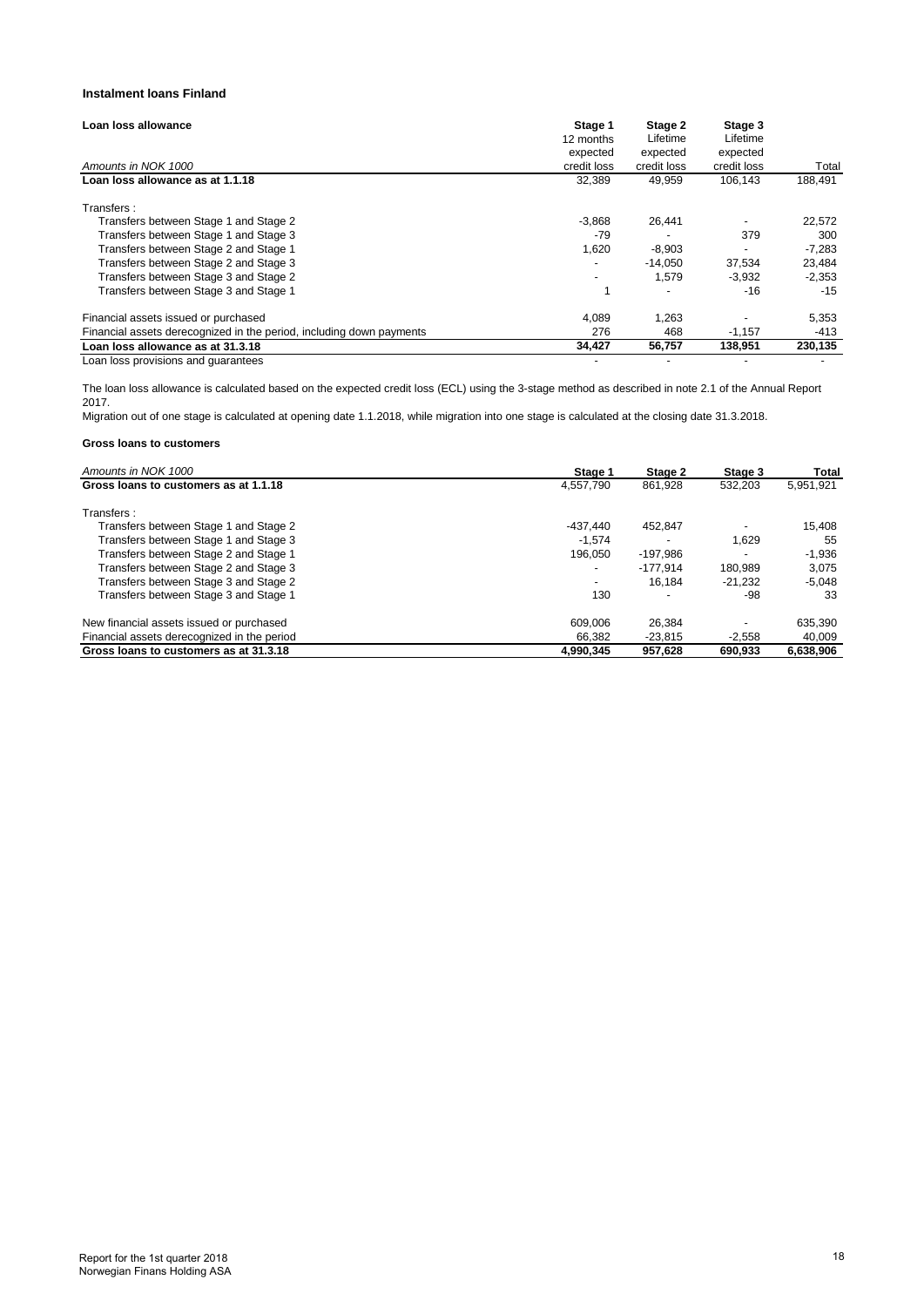### **Credit card loans Finland**

## **Loan loss allowance**

|                                                                      | Stage 1                  | Stage 2     | Stage 3     |          |
|----------------------------------------------------------------------|--------------------------|-------------|-------------|----------|
|                                                                      | 12 months                | Lifetime    | Lifetime    |          |
|                                                                      | expected                 | expected    | expected    |          |
| Amounts in NOK 1000                                                  | credit loss              | credit loss | credit loss | Total    |
| Loan loss allowance as at 1.1.18                                     | 6,919                    | 21.706      | 7,688       | 36,314   |
| Transfers:                                                           |                          |             |             |          |
| Transfers between Stage 1 and Stage 2                                | $-1,072$                 | 5,589       |             | 4,517    |
| Transfers between Stage 1 and Stage 3                                | -8                       |             | 4           | -5       |
| Transfers between Stage 2 and Stage 1                                | 404                      | $-3,113$    |             | $-2,709$ |
| Transfers between Stage 2 and Stage 3                                | $\overline{\phantom{a}}$ | $-1.638$    | 3,095       | 1,457    |
| Transfers between Stage 3 and Stage 2                                | $\overline{\phantom{a}}$ | 45          | $-284$      | $-239$   |
| Transfers between Stage 3 and Stage 1                                | $\overline{2}$           |             | $-25$       | $-23$    |
| Financial assets issued or purchased                                 | 1,488                    | 525         |             | 2,013    |
| Financial assets derecognized in the period, including down payments | $-161$                   | $-235$      | $-272$      | $-669$   |
| Loan loss allowance as at 31.3.18                                    | 7,571                    | 22,879      | 10,206      | 40,657   |
| Loan loss provisions and quarantees                                  |                          |             |             |          |

The loan loss allowance is calculated based on the expected credit loss (ECL) using the 3-stage method as described in note 2.1 of the Annual Report 2017.

Migration out of one stage is calculated at opening date 1.1.2018, while migration into one stage is calculated at the closing date 31.3.2018.

| Amounts in NOK 1000                         | Stage 1                  | Stage 2   | Stage 3  | Total     |
|---------------------------------------------|--------------------------|-----------|----------|-----------|
| Gross loans to customers as at 1.1.18       | 649.139                  | 466.658   | 93.518   | 1,209,315 |
| Transfers:                                  |                          |           |          |           |
| Transfers between Stage 1 and Stage 2       | $-107.693$               | 128.906   |          | 21,213    |
| Transfers between Stage 1 and Stage 3       | $-145$                   |           | 149      | 3         |
| Transfers between Stage 2 and Stage 1       | 45.199                   | $-47.180$ |          | $-1.981$  |
| Transfers between Stage 2 and Stage 3       | $\overline{\phantom{a}}$ | $-34.575$ | 34.808   | 234       |
| Transfers between Stage 3 and Stage 2       | $\blacksquare$           | 2.494     | $-3.794$ | $-1.300$  |
| Transfers between Stage 3 and Stage 1       | 162                      |           | $-410$   | $-247$    |
| New financial assets issued or purchased    | 74.775                   | 10.739    |          | 85.514    |
| Financial assets derecognized in the period | 83.048                   | $-10.561$ | -476     | 72,012    |
| Gross loans to customers as at 31.3.18      | 744.485                  | 516.481   | 123.796  | 1.384.763 |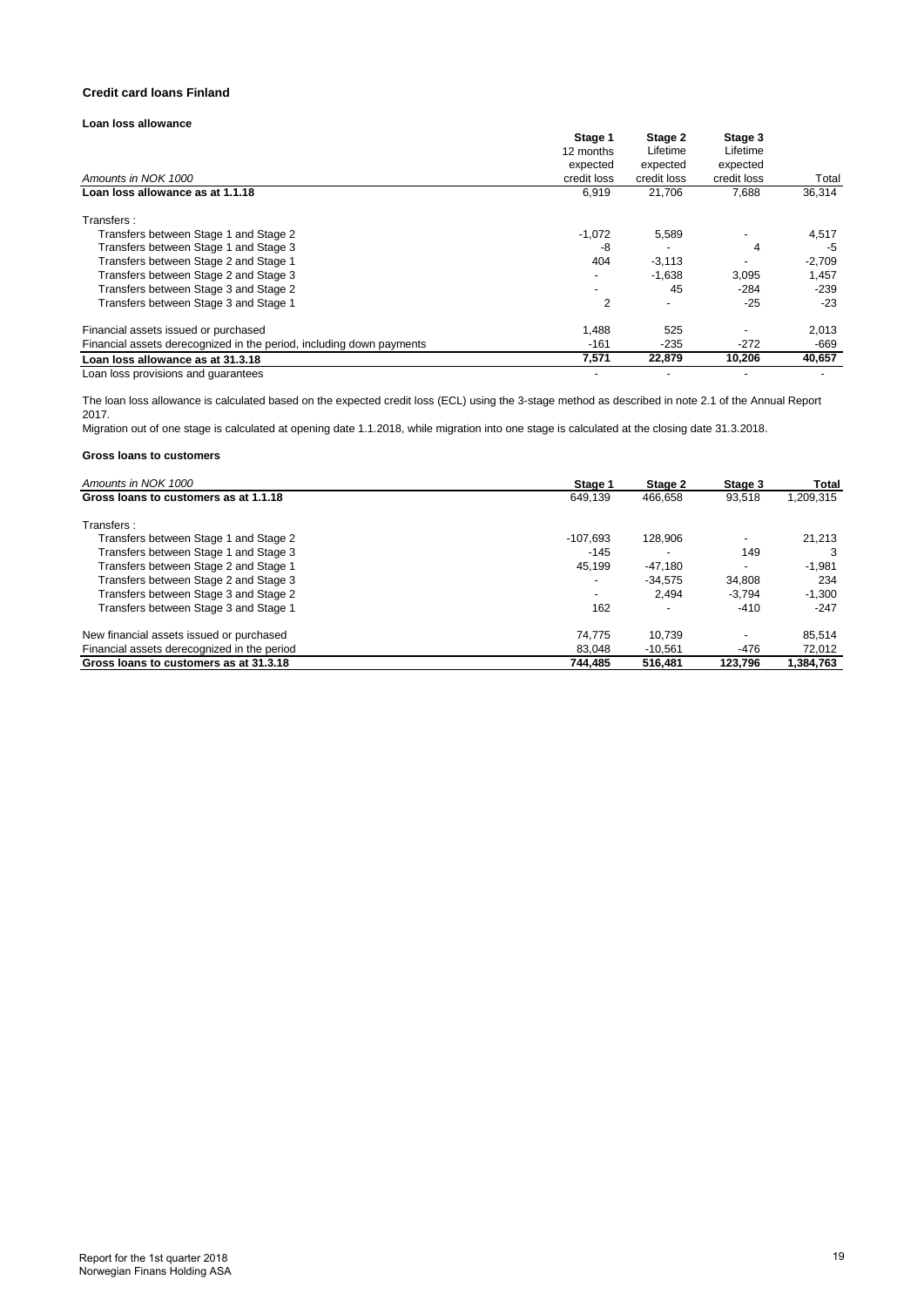## **Note 6. Loan loss provisions and guarantees**

The bank has no guarantees as of 31.3.18.

| Amounts in NOK 1000                                                                                      | Q1 2018 | Q1 2017 | 2017    |
|----------------------------------------------------------------------------------------------------------|---------|---------|---------|
| Realized losses in the period                                                                            | 8.003   | 5.316   | 16.325  |
| Individual write-downs on loans including gains/losses from sale of NPL portfolios                       |         | 40.947  | 172.838 |
| Write-downs - lifetime expected credit loss (stage 3)                                                    | 148.512 |         |         |
| Net individual write-downs on loans                                                                      | 156.514 | 46.263  | 189.163 |
| The period's change in write-downs on groups of loans including gains/losses from sale of NPL portfolios |         | 130.961 | 483.226 |
| Write-downs - 12 months expected credit loss (stage 1)                                                   | 5.382   |         |         |
| Write-downs - lifetime expected credit loss (stage 2)                                                    | 47.006  |         |         |
| Write-downs on loans                                                                                     | 208.903 | 177.224 | 672.388 |

#### **Note 7. Loans to customers by geographical region**

| Gross loans by geographical regions        |            |            |            |
|--------------------------------------------|------------|------------|------------|
| Amounts in NOK 1000                        | Q1 2018    | Q1 2017    | 2017       |
| Oslo                                       | 2,382,086  | 2,055,947  | 2,217,645  |
| Akershus                                   | 2,271,574  | 2,029,563  | 2,275,307  |
| Hordaland                                  | 1.916.372  | 1.678.044  | 1,844,523  |
| Rogaland                                   | 1,506,699  | 1,341,596  | 1,471,591  |
| Østfold                                    | 1,084,727  | 979,109    | 1,049,798  |
| <b>Buskerud</b>                            | 951.822    | 858,350    | 926,473    |
| Sør-Trøndelag                              | 918,237    | 811,728    | 882,450    |
| Nordland                                   | 873,541    | 793,398    | 849,312    |
| Vestfold                                   | 830,246    | 760,524    | 802,016    |
| Møre og Romsdal                            | 755,603    | 682,063    | 736,414    |
| Troms                                      | 650,686    | 578.240    | 631,545    |
| <b>Hedmark</b>                             | 590,291    | 545,345    | 576,889    |
| Oppland                                    | 545,633    | 499,381    | 529,419    |
| Telemark                                   | 525,642    | 475,514    | 514,713    |
| Vest-Agder                                 | 454.373    | 396,417    | 435,170    |
| Nord-Trøndelag                             | 364,122    | 327,411    | 357,415    |
| Finnmark                                   | 344,910    | 312,709    | 339,327    |
| Aust-Agder                                 | 318.878    | 285,806    | 314,901    |
| Sogn og Fjordane                           | 225,095    | 207,913    | 220,432    |
| Svalbard                                   | 3,962      | 3,081      | 3,725      |
| Customer does not have a Norwegian address | 65,264     | 37,526     | 59,824     |
| <b>Total Norway</b>                        | 17,579,764 | 15,659,666 | 17,038,890 |
| Sweden                                     | 5,836,567  | 5,809,084  | 5,898,925  |
| Denmark                                    | 3,616,514  | 2,140,343  | 3,345,537  |
| Finland                                    | 8,023,156  | 4,552,753  | 7,308,352  |
| Gross loans to customers                   | 35,056,002 | 28,161,846 | 33,591,704 |

#### **Note 8. Default and loss on loans**

| Amounts in NOK 1000                                    | Q1 2018    | Q1 2017    | 2017         |
|--------------------------------------------------------|------------|------------|--------------|
|                                                        |            |            |              |
| Gross defaulted loans                                  |            | 2.068.721  | 2,615,145    |
| Gross loans stage 3                                    | 3,160,250  |            |              |
| Individual write-downs on loans                        |            | $-242.656$ | $-126.838$   |
| Write-downs - lifetime expected credit loss (stage 3)  | $-752.454$ |            |              |
| Write-downs - lifetime expected credit loss (stage 2)  | $-282.458$ |            |              |
| Write-downs - 12 months expected credit loss (stage 1) | $-207.388$ |            |              |
| Write-downs on groups of loans                         |            | -766.222   | $-1,013,313$ |
| <b>Net defaulted loans</b>                             | 1,917,949  | 1,059,842  | 1,474,994    |
|                                                        |            |            |              |
| Defaulted loans which are performing                   | 673.571    | 496.025    | 569.246      |
|                                                        |            |            |              |

Defaulted loans comprise of loans which are more than 90 days overdue according to payment schedule.

#### **Note 9. Liquidity risk**

The liquidity risk is the risk that the bank is not capable of covering all its financial obligations as they fall due. The liquidity risk is evaluated as low at the time of this report, since a large portion of the bank's assets consists of easily transferable securities. The asset side is financed by core deposits from the retail market, debt securities and subordinated capital. The bank manages its liquidity position by short-term cash flow forecasts and liquidity due date summaries.

The Liquidity Coverage Ratio (LCR) is defined as the bank's liquid assets relative to net liquidity output 30 days forward in time in any given stress situation. At 31.03.2018 the liquidity reserve (LCR) on total level for the bank was 212%. The bank has significant positions in Norwegian, Swedish and Danish kroner in addition to Euro. At 31.3.18 the LCR was 345% in Norwegian kroner, 127% in Swedish kroner, 216% Danish kroner and 143% in Euro. The legal requirement for liquidity reserve at total level and for significant currencies is 100% at 31.3.18, except for Norwegian kroner where the legal requirement is 50%.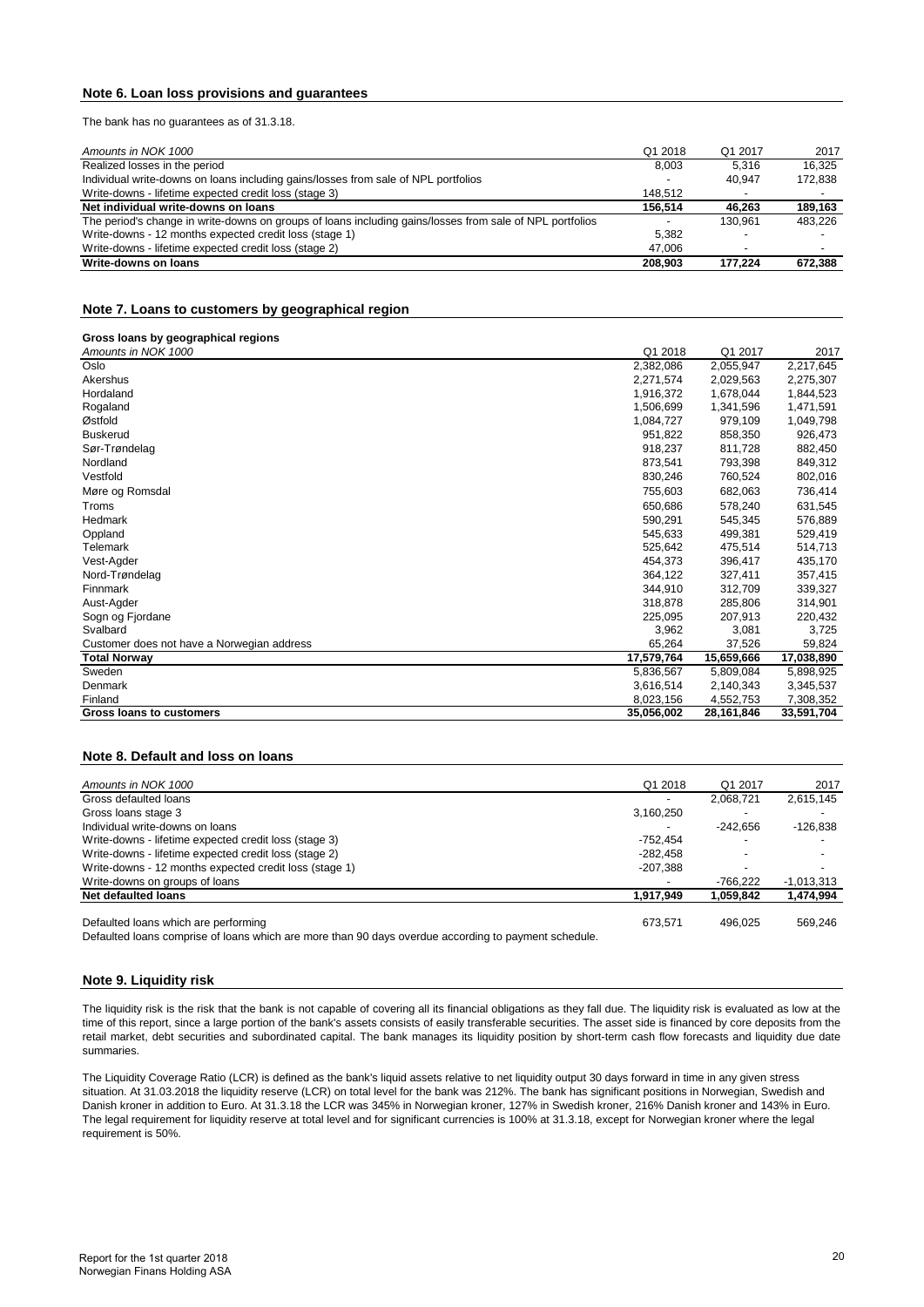## **Note 10. Loans and deposits with credit institutions and central banks**

| Amounts in NOK 1000                                                                                    | Q1 2018   | Q1 2017   | 2017      |
|--------------------------------------------------------------------------------------------------------|-----------|-----------|-----------|
| Loans and deposits with credit institutions and central banks without agreed maturity or notice period | 1.904.530 | 1,131,757 | 1,326,922 |
| Loans and deposits with credit institutions and central banks                                          | 1.904.530 | 1.131.757 | 1,326,922 |
|                                                                                                        |           |           |           |
| Specification of currencies                                                                            |           |           |           |
| Amounts in NOK 1000                                                                                    | Q1 2018   | Q1 2017   | 2017      |
| <b>NOK</b>                                                                                             | 881.162   | 541.450   | 542.600   |
| <b>SEK</b>                                                                                             | 507.640   | 413.924   | 444.840   |
| <b>DKK</b>                                                                                             | 235.489   | 132.595   | 197.700   |
| <b>EUR</b>                                                                                             | 280.239   | 43.787    | 141,782   |
| Loans and deposits with credit institutions and central banks                                          | 1,904,530 | 1,131,757 | 1,326,922 |
| Average interest rate                                                                                  | $0.22 \%$ | 0.21%     | $0.22 \%$ |

Average interest rate is calculated as interest amount in percentage of average volume for the current period.

## **Note 11. Net interest income**

| Amounts in NOK 1000                                                 | Q1 2018   | Q1 2017 | 2017      |
|---------------------------------------------------------------------|-----------|---------|-----------|
| Interest income from cash and deposits at central banks             | 87        | 74      | 304       |
| Interest income from loans to and deposits with credit institutions | 761       | 523     | 2.705     |
| Interest income from consumer loans                                 | 854,490   | 703.696 | 3,102,438 |
| Interest income from overdraft accounts                             |           | 79      | 79        |
| Interest income from credit cards                                   | 290.936   | 206.859 | 967,465   |
| Interest income from sales financing                                | 726       | 1,476   | 4,571     |
| Interest income, amortised cost                                     | 1,147,000 | 912,707 | 4,077,561 |
| Interest and other income from certificates and bonds               | 23,474    | 20,328  | 91,939    |
| Other interest and other interest related income                    | 732       | 1.013   | 3,183     |
| Other interest income                                               | 24,206    | 21,341  | 95,122    |
| Interest expense from deposits from credit institutions             | 227       | 9       | 135       |
| Interest expense from deposits from customers                       | 124.780   | 93.138  | 433,959   |
| Interest expense on debt securities issued                          | 7.577     | 8.317   | 34,346    |
| Interest expense on subordinated loan                               | 4.793     | 2.698   | 15,530    |
| Other interest and other interest related expenses                  | 5,290     | 4,185   | 18,241    |
| Interest expense                                                    | 142,666   | 108,347 | 502,211   |
| Net interest income                                                 | 1,028,540 | 825.702 | 3,670,472 |

## **Note 12. Net other operating income**

| Total commission and bank services expenses         | 65.992  | 42.149  | 211,092 |
|-----------------------------------------------------|---------|---------|---------|
| Other fees and commission and bank services expense | 6.867   | 5.672   | 22.249  |
| Insurance services                                  | 25.224  | 16.287  | 78.620  |
| Payment services                                    | 33.901  | 20.191  | 110.223 |
| Total commission and bank services income           | 119.839 | 80.892  | 399,998 |
| Other fees and commission and bank services income  | 13.220  | 9.724   | 47,589  |
| Insurance services                                  | 33.243  | 20.886  | 87.522  |
| Payment services                                    | 73.376  | 50.282  | 264.887 |
| Amounts in NOK 1000                                 | Q1 2018 | Q1 2017 | 2017    |

## **Note 13. Net gains on financial instruments**

| Amounts in NOK 1000                      | Q1 2018    | Q1 2017                  | 2017       |
|------------------------------------------|------------|--------------------------|------------|
| Net gains on certificates and bonds      | $-9.705$   | 1.790                    | $-17.251$  |
| Net gains on FX-forwards                 | 121.679    | $-4.419$                 | $-140.821$ |
| Net currency effects                     | $-125.189$ | 8.145                    | 165.530    |
| Net gains on shares and other securities | $-260$     | $\overline{\phantom{a}}$ |            |
| Total                                    | $-13.476$  | 5.516                    | 7.458      |

## **Note 14. General administrative expenses**

| Amounts in NOK 1000           | Q1 2018 | Q1 2017 | 2017    |
|-------------------------------|---------|---------|---------|
| Sales and marketing           | 214.808 | 173.965 | 730.783 |
| IT operations                 | 18.968  | 22.477  | 81.940  |
| External services fees        | 23,630  | 9.704   | 51,995  |
| Other administrative expenses | 9.488   | 9.833   | 41.568  |
| Total                         | 266.894 | 215.979 | 906.286 |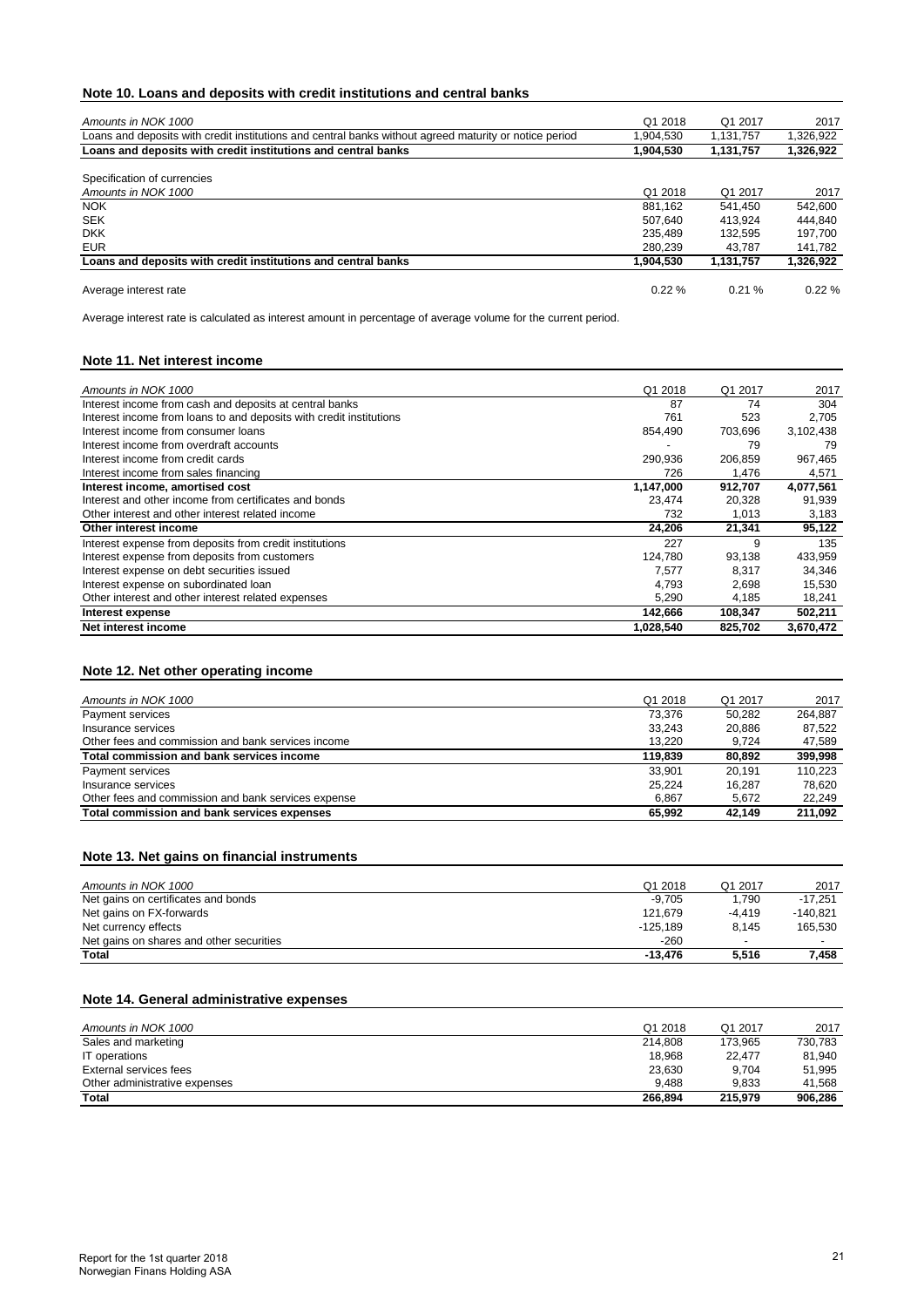## **Note 15. Other operating expenses**

| Amounts in NOK 1000                        | Q1 2018 | Q1 2017 | 2017   |
|--------------------------------------------|---------|---------|--------|
| Credit information                         | 8,909   | 7.512   | 28,190 |
| Auditor                                    | 357     | 772     | 2,364  |
| Rental of premises                         | 572     | 570     | 2,309  |
| Insurance                                  | 127     | 127     | 517    |
| Machinery, fixtures and transport vehicles | 135     | 94      | 528    |
| Other operating expenses                   | 2,168   | 2.515   | 11.576 |
| <b>Total</b>                               | 12.268  | 11.589  | 45.484 |
|                                            |         |         |        |

## **Note 16. Financial instruments at fair value**

Financial instruments at fair value is measured at different levels.

#### **Level 1 Valuation based on quoted prices in an active market**

Financial instruments in level 1 are determined based on quoted prices in active markets for identical financial instruments available on the balance sheet date.

#### **Level 2 Valuation based on observable market data**

Financial instruments in level 2 are determined based on inputs other than quoted prices, but where prices are observable either directly or indirectly. These include quoted prices in markets that are not active.

#### **Level 3 Valuation based on observable market data**

When valuation can not be determined in level 1 or 2, valuation methods based on non-observable market data are used.

#### **Financial instruments at fair value**

|                                           | Q1 2018                  |           |         |           |  |
|-------------------------------------------|--------------------------|-----------|---------|-----------|--|
| Amounts in NOK 1000                       | Level <sup>1</sup>       | Level 2   | Level 3 | Total     |  |
| Certificates and bonds                    | $\overline{\phantom{a}}$ | 9,292,364 |         | 9,292,364 |  |
| <b>Financial derivatives</b>              | $\overline{\phantom{a}}$ | 49.364    |         | 49.364    |  |
| Shares and other securities               |                          |           | 33.104  | 33.104    |  |
| Total financial assets at fair value      |                          | 9.341.728 | 33.104  | 9,374,833 |  |
| <b>Financial derivatives</b>              |                          | 11.264    |         | 11.264    |  |
| Total financial liabilities at fair value |                          | 11.264    |         | 11.264    |  |

|                                           | Q1 2017                  |                          |                          |           |
|-------------------------------------------|--------------------------|--------------------------|--------------------------|-----------|
| Amounts in NOK 1000                       | Level 1                  | Level 2                  | Level 3                  | Total     |
| Certificates and bonds                    |                          | 6,567,532                | $\overline{\phantom{0}}$ | 6,567,532 |
| <b>Financial derivatives</b>              | $\overline{\phantom{a}}$ | 2.578                    | $\overline{\phantom{a}}$ | 2.578     |
| Shares and other securities               |                          |                          | 443                      | 443       |
| Financial assets held for sale            | $\overline{\phantom{a}}$ | $\overline{\phantom{a}}$ | 27.437                   | 27.437    |
| Total financial assets at fair value      |                          | 6.570.110                | 27.880                   | 6.597.990 |
| <b>Financial derivatives</b>              |                          |                          | $\overline{\phantom{0}}$ |           |
| Total financial liabilities at fair value | $\overline{\phantom{a}}$ |                          |                          |           |

|                                           | 2017                     |                          |         |           |
|-------------------------------------------|--------------------------|--------------------------|---------|-----------|
| Amounts in NOK 1000                       | Level 1                  | Level 2                  | Level 3 | Total     |
| Certificates and bonds                    | -                        | 8,859,834                |         | 8,859,834 |
| <b>Financial derivatives</b>              | -                        | 1,935                    |         | 1.935     |
| Shares and other securities               | $\overline{\phantom{a}}$ |                          | 443     | 443       |
| Financial assets held for sale            | -                        | $\overline{\phantom{a}}$ | 32.922  | 32.922    |
| Total financial assets at fair value      | ٠                        | 8.861.770                | 33.365  | 8,895,135 |
| <b>Financial derivatives</b>              |                          | 52.246                   |         | 52,246    |
| Total financial liabilities at fair value |                          | 52.246                   |         | 52.246    |

#### **Change in instruments classified at level 3**

| Shares                   | Financial                |         |
|--------------------------|--------------------------|---------|
| and other                | assets held              |         |
| securities               | for sale                 | Total   |
| 443                      | 32,922                   | 33,365  |
|                          |                          |         |
| $\overline{\phantom{a}}$ | $\overline{\phantom{0}}$ |         |
| $\overline{\phantom{a}}$ |                          |         |
| 32,922                   | $-32,922$                |         |
| $-260$                   |                          | $-260$  |
| 33,104                   | ۰                        | 33,104  |
|                          |                          | Q1 2018 |

#### **Valuation method**

*Ownership in Visa Norge FLI*

Ownership in Visa Norge FLI is considered to be a financial asset and is classified as *Share and other securities* . The fair value of the asset is estimated at NOK 32.7 million as of 31.3.18. The calculation is based on input from Visa Norge.

#### *Shares in BankID Norge AS*

Bank Norwegian AS was at 12.8.14 issued 280 shares in BankID Norge AS based on the bank's share of participation in the BankID association. Value of shares are estimated at the going rate at the time granted.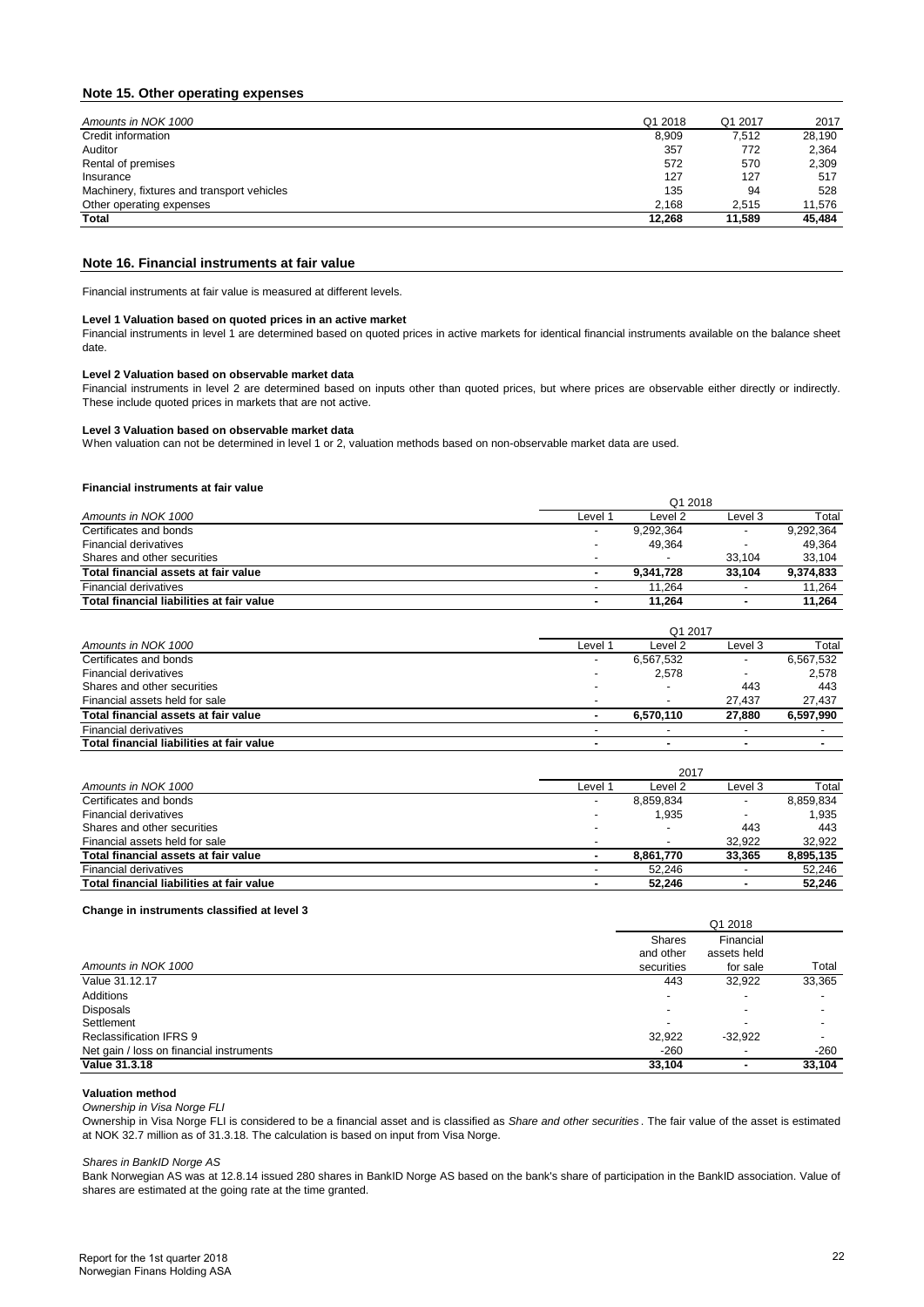## **Note 17. Fair value of financial instruments at amortized cost**

Financial instruments at amortized cost are valued at originally determined cash flows, adjusted for any impairment losses. Amortized cost will not always give values that match the market's assessment of the same instruments. This may be due to different perceptions of market conditions, risk and return requirements.

*Loans and deposits with central banks and credit institutions and deposits from customers* Fair value is estimated to conform with amortized cost.

*Loans to customers*

Loans to customers are exposed to market competition. This means that the potential added value of the loan portfolio will not be maintained over time. Further, individual and group provisions for loan losses are provided for on an ongoing basis. The fair value of loans to customers is therefore considered to conform to the amortized cost.

*Debt securities issued and subordinated loan*

The fair value of debt securities issued and subordinated loan are based on observable market data where available.

#### **Fair value of financial instruments at amortized cost**

|                                             | Q1 2018    |            | Q1 2017    |            | 2017       |            |
|---------------------------------------------|------------|------------|------------|------------|------------|------------|
| Amounts in NOK 1000                         | Book value | Fair value | Book value | Fair value | Book value | Fair value |
| Cash and deposits with the central bank     | 65,982     | 65.982     | 59.986     | 59.986     | 65.976     | 65.976     |
| Loans and deposits with credit institutions | 1.838.548  | 1.838.548  | 1.071.771  | 1.071.771  | 1.260.947  | 1.260.947  |
| Loans to customers                          | 33,813,701 | 33,813,701 | 27,152,968 | 27,152,968 | 32,451,553 | 32,451,553 |
| <b>Total financial assets</b>               | 35.718.231 | 35,718,231 | 28.284.724 | 28,284,724 | 33.778.475 | 33,778,475 |
| Deposits from customers                     | 35,789,003 | 35,789,003 | 28.249.846 | 28.249.846 | 33.682.275 | 33,682,275 |
| Debt securities issued                      | 1.934.592  | 1.934.744  | 1.798.667  | 1.801.568  | 2.242.423  | 2,301,855  |
| Subordinated loan                           | 474.677    | 477.020    | 274.892    | 277.240    | 474.614    | 478,360    |
| <b>Total financial liabilities</b>          | 38.198.272 | 38.200.767 | 30.323.405 | 30.328.653 | 36.399.313 | 36.462.490 |

### **Note 18. Debt securities issued and subordinated loan**

| Debt securities issued                 |           |        |           |             |                |
|----------------------------------------|-----------|--------|-----------|-------------|----------------|
| Amounts in NOK 1000                    |           |        | Q1 2018   | Q1 2017     | 2017           |
| Bonds, nominal value                   |           |        | 1,932,041 | 1.795.000   | 2,239,800      |
| Value adjustments and currency effects |           |        | $-1.171$  | 292         | $-1.580$       |
| Accrued interest                       |           |        | 3,722     | 3,376       | 4,203          |
| <b>Total debt securities issued</b>    |           |        | 1,934,592 | 1,798,667   | 2,242,423      |
|                                        |           |        |           | Other       |                |
| Change in debt securities issued       |           |        |           | changes and |                |
|                                        | Balance   |        | Overdue / | currency    | <b>Balance</b> |
| Amounts in NOK 1000                    | 31.3.18   | Issued | redeemed  | effects     | 31.12.17       |
| Bonds, nominal value                   | 1,932,041 | -      | 277.000   | 30.759      | 2,239,800      |
| Value adjustments and currency effects | $-1.171$  | ٠      |           | 409         | $-1.580$       |
| Accrued interest                       | 3,722     |        |           | $-481$      | 4,203          |
| <b>Total debt securities issued</b>    | 1,934,592 | ۰      | 277.000   | 30.687      | 2,242,423      |

|                                        |                |                          |                          | Other       |          |
|----------------------------------------|----------------|--------------------------|--------------------------|-------------|----------|
|                                        |                |                          |                          | changes and |          |
|                                        | <b>Balance</b> |                          | Overdue /                | currency    | Balance  |
| Amounts in NOK 1000                    | 31.3.17        | <b>Issued</b>            | redeemed                 | effects     | 31.12.16 |
| Bonds, nominal value                   | 1,795,000      | -                        | $-25.000$                |             | 820,000  |
| Value adjustments and currency effects | 292            | -                        |                          | 33          | 259      |
| Accrued interest                       | 3.376          | $\overline{\phantom{a}}$ | $\overline{\phantom{0}}$ | $-339$      | 3.714    |
| Total debt securities issued           | 1.798.667      | ۰                        | $-25.000$                | -306        | 823,973. |

| Change in subordinated loan      |          |                          |                          | Other<br>changes and |          |
|----------------------------------|----------|--------------------------|--------------------------|----------------------|----------|
|                                  | Balance  |                          | Overdue /                | currency             | Balance  |
| Amounts in NOK 1000              | 31.3.18  | Issued                   | redeemed                 | effects              | 31.12.17 |
| Subordinated Ioan, nominal value | 475.000  | -                        | $\overline{\phantom{0}}$ |                      | 475.000  |
| Value adjustments                | $-1.174$ | -                        | $\overline{\phantom{0}}$ | 38                   | $-1.212$ |
| Accrued interest                 | 852      | -                        | $\overline{\phantom{a}}$ | 26                   | 826      |
| <b>Total subordinated loan</b>   | 474.677  | $\overline{\phantom{a}}$ | ۰                        | 63                   | 474.614  |

|                                  |                |               |                          | Other<br>changes and |          |
|----------------------------------|----------------|---------------|--------------------------|----------------------|----------|
|                                  | <b>Balance</b> |               | Overdue /                | currency             | Balance  |
| Amounts in NOK 1000              | 31.3.17        | <b>Issued</b> | redeemed                 | effects              | 31.12.16 |
| Subordinated Ioan, nominal value | 275,000        | -             |                          |                      | 275.000  |
| Value adjustments                | $-562$         | -             |                          | 19                   | $-581$   |
| Accrued interest                 | 454            | -             |                          | $-43$                | 496      |
| <b>Total subordinated loan</b>   | 274.892        |               | $\overline{\phantom{a}}$ | $-23$                | 274.915  |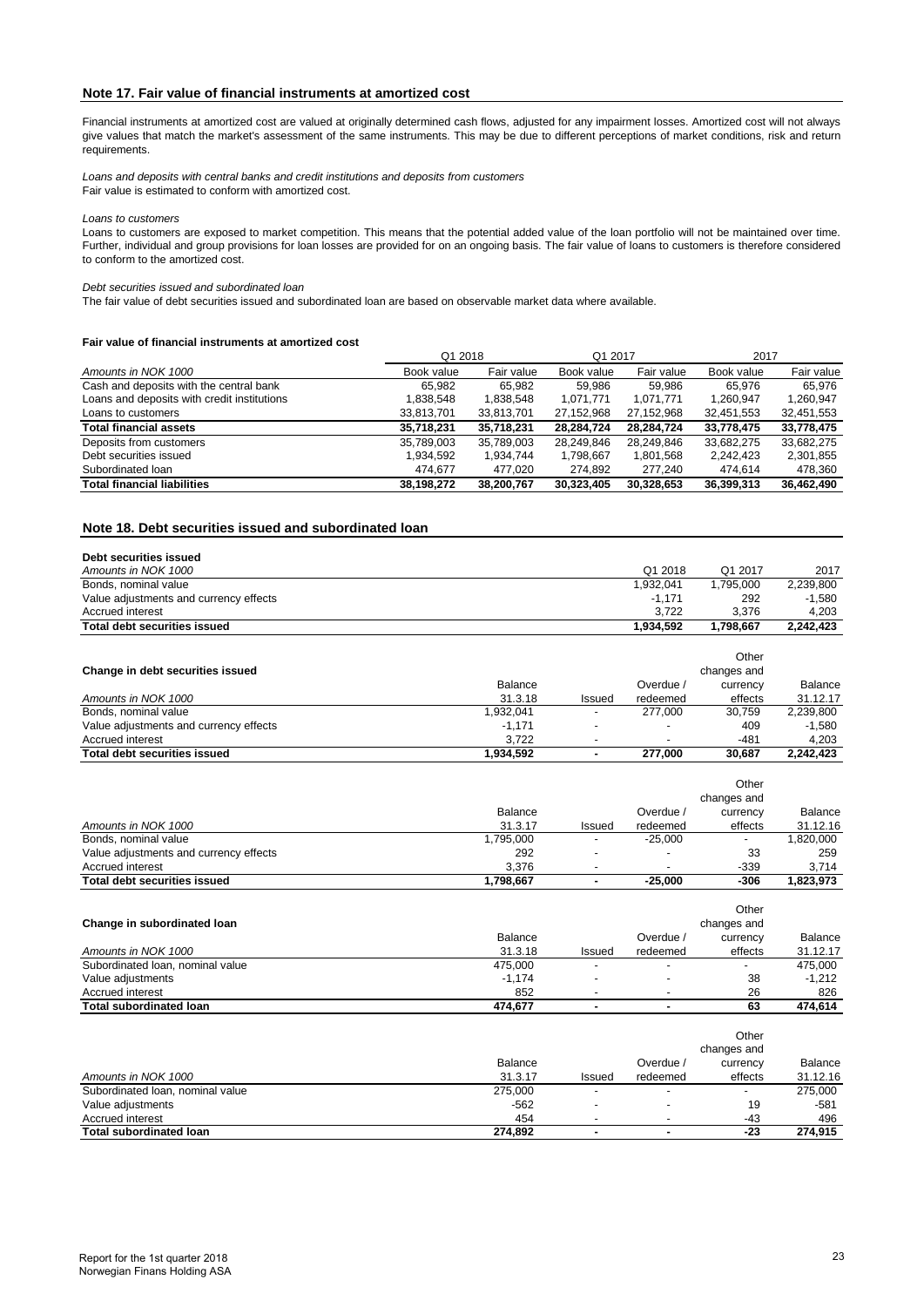## **Note 19. Financial assets held for sale**

The bank is a member of Visa Norge FLI ("Visa Norge"), being a shareholder of Visa Europe Ltd. On 2 November 2015, an agreement between Visa Europe Ltd. and Visa Inc. was announced where Visa Inc. acquires all shares in Visa Europe Ltd. This transaction consists of a cash consideration, convertible preference shares and a deferred cash consideration paid three years after completion of the transaction. The process was finalized in June 2016 and the bank has in this connection received its share of the cash consideration based on the bank's stake in Visa Norge. In 2018, the bank has reclassified *Assets held for sale* in accordance with IFRS 9 and changes in fair value are recognized through profit or loss.

#### **Note 20. Receivables**

| Amounts in NOK 1000      | Q1 2018 | Q1 2017 | 2017    |
|--------------------------|---------|---------|---------|
| Distribution commissions | 93,839  | 88,152  | 92,866  |
| Prepaid expenses         | 29,823  | 24.397  | 4.800   |
| Net collateral issued*   |         |         | 84.700  |
| Other receivables        | 19.871  | 13.920  | 12.434  |
| <b>Total</b>             | 143.533 | 126.469 | 194,800 |

\* The bank has not issued any collateral as at 31.3.18. The bank has received NOK 99.2 million in collateral from DNB which is classified as *Loans from credit institutions.*

#### **Note 21. Other liabilities**

| Amounts in NOK 1000                               | Q1 2018 | Q1 2017 | 2017    |
|---------------------------------------------------|---------|---------|---------|
| Payables to suppliers                             | 180.960 | 62.659  | 6.545   |
| Value added tax                                   | 8.149   | 2.770   | 8.412   |
| Social security tax                               | 1.862   | 1.507   | 2.467   |
| Tax withholdings                                  | 1.565   | 1.248   | 2.335   |
| Unsettled items related to certificates and bonds | 144.721 | 167.332 | 138,135 |
| Other liabilities                                 | 5.054   | 17.602  | 816     |
| <b>Total</b>                                      | 342.312 | 253.117 | 158.711 |

#### **Note 22. Accrued expenses**

| Amounts in NOK 1000      | Q1 2018 | Q1 2017 | 2017    |
|--------------------------|---------|---------|---------|
| Accrued not due expenses | 131.723 | 71.872  | 132.331 |
| <b>Bonus</b>             | 15,981  | 13.777  | 12,131  |
| Holiday pay              | 5,693   | 4.720   | 4.566   |
| Board remuneration       | 558     | 1.488   | 1.146   |
| Accrued fees             | 879     | 234     | 41      |
| <b>Total</b>             | 154.835 | 92.092  | 150.215 |

#### **Note 23. Capital adequacy**

| <b>Total capital</b>                                                         |            |            |            |
|------------------------------------------------------------------------------|------------|------------|------------|
| Amounts in NOK 1000                                                          | Q1 2018    | Q1 2017    | 2017       |
| Share capital                                                                | 186,689    | 186,619    | 186,689    |
| + Share premium                                                              | 971,182    | 966,825    | 971,182    |
| + Other reserves                                                             | 4,381,173  | 2,662,831  | 3,920,750  |
| - Deferred tax assets, intangible assets and additional valuation adjustment | 143,555    | 121,622    | 139,529    |
| <b>Common equity Tier 1</b>                                                  | 5,395,489  | 3,694,652  | 4,939,091  |
| + Additional Tier 1 capital                                                  | 635,000    | 335,000    | 635,000    |
| Tier 1 capital                                                               | 6,030,489  | 4,029,652  | 5,574,091  |
| + Tier 2 capital                                                             | 474,677    | 274,892    | 474,614    |
| <b>Total capital</b>                                                         | 6,505,166  | 4,304,544  | 6,048,706  |
| <b>Calculation basis</b><br><b>Credit risk</b>                               |            |            |            |
| Covered bonds                                                                | 244,438    | 138,014    | 232,981    |
| + Institutions                                                               | 1,107,902  | 818,357    | 907,574    |
| + Loans to customers                                                         | 22,990,088 | 18,995,307 | 22,472,413 |
| + Defaulted loans and other commitments                                      | 3,387,072  | 1,982,872  | 2,719,400  |
| <b>Operational risk</b>                                                      | 4,022,891  | 2,633,086  | 2,608,276  |
| <b>Total calculation basis</b>                                               | 31,752,392 | 24,567,636 | 28,940,644 |
|                                                                              |            |            |            |
| Common equity Tier 1 %                                                       | 16.99%     | 15.04 %    | 17.07 %    |
| Tier 1 capital %                                                             | 18.99 %    | 16.40 %    | 19.26 %    |
| Total capital %                                                              | 20.49 %    | 17.52 %    | 20.90 %    |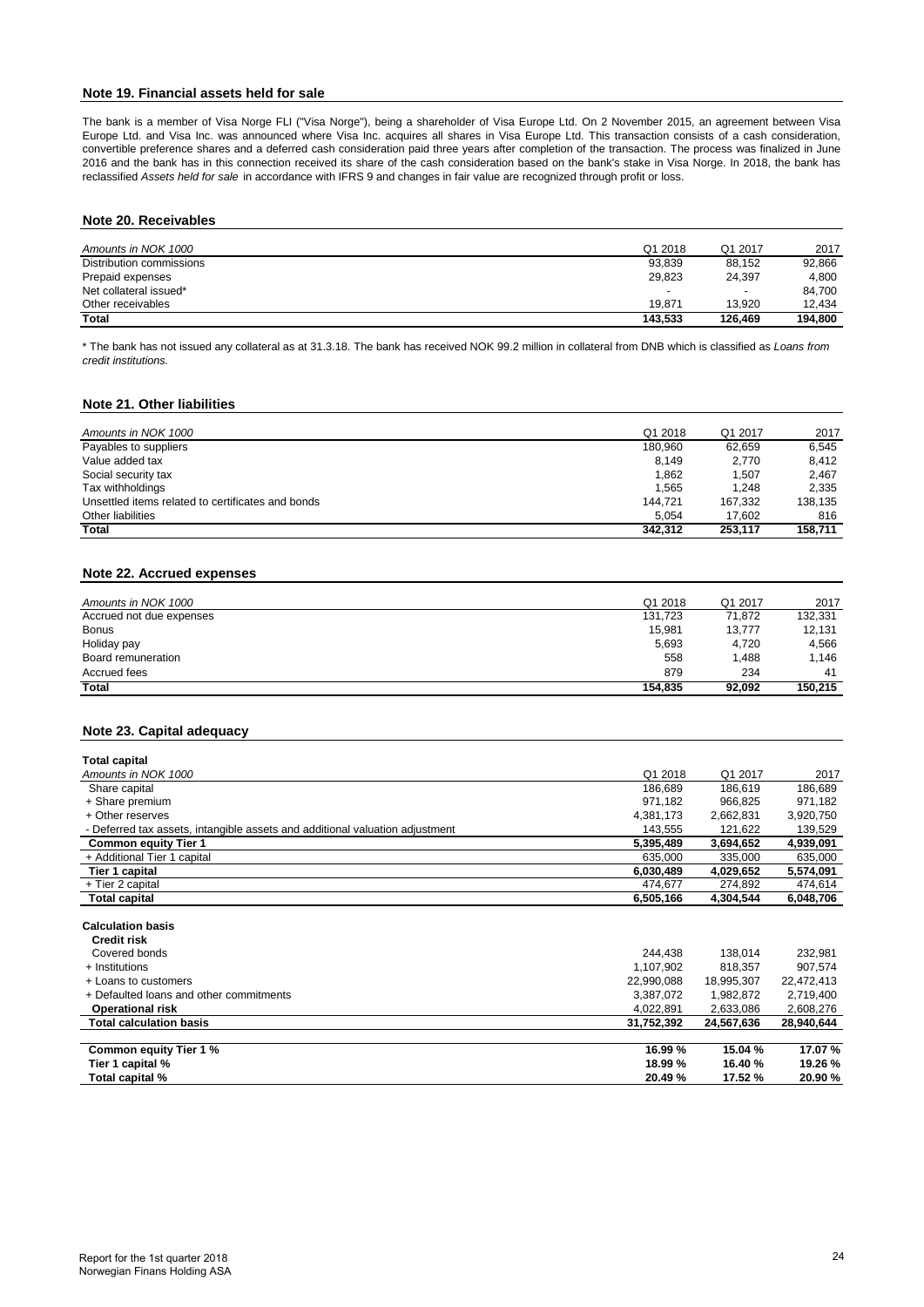#### **Note 24. Lease agreements**

The bank is sharing premises with Norwegian Air Shuttle ASA. A temporary lease agreement has been signed for Snarøyveien 36, Fornebu. The temporary lease agreement expires 28 October 2019. A lease agreement for the same address has been established with Akastor and Norwegian Property respectively, which expires in October 2021 with an option to extend the lease agreement for two more years. The annual rent totals NOK 2.5 million.

#### **Note 25. Related parties**

Bank Norwegian AS and Norwegian Air Shuttle ASA have since October 2007 had an agreement regarding the bank's use of the brand name Norwegian, IP-rights, and co-operation regarding the loyalty program and credit cards. Based on the bank's expansion into Sweden, Denmark and Finland, new agreements has been renegotiated. All accrued rights remain. The agreements will be renegotiated by 31.12.2020.

Norwegian Finans Holding ASA (org. number 991 281 924) owns 100% of Bank Norwegian AS (org. number 991 455 671).

#### **Note 26. Subsequent events**

There is no awareness of other events after the date of the balance sheet that may be of material significance to the accounts.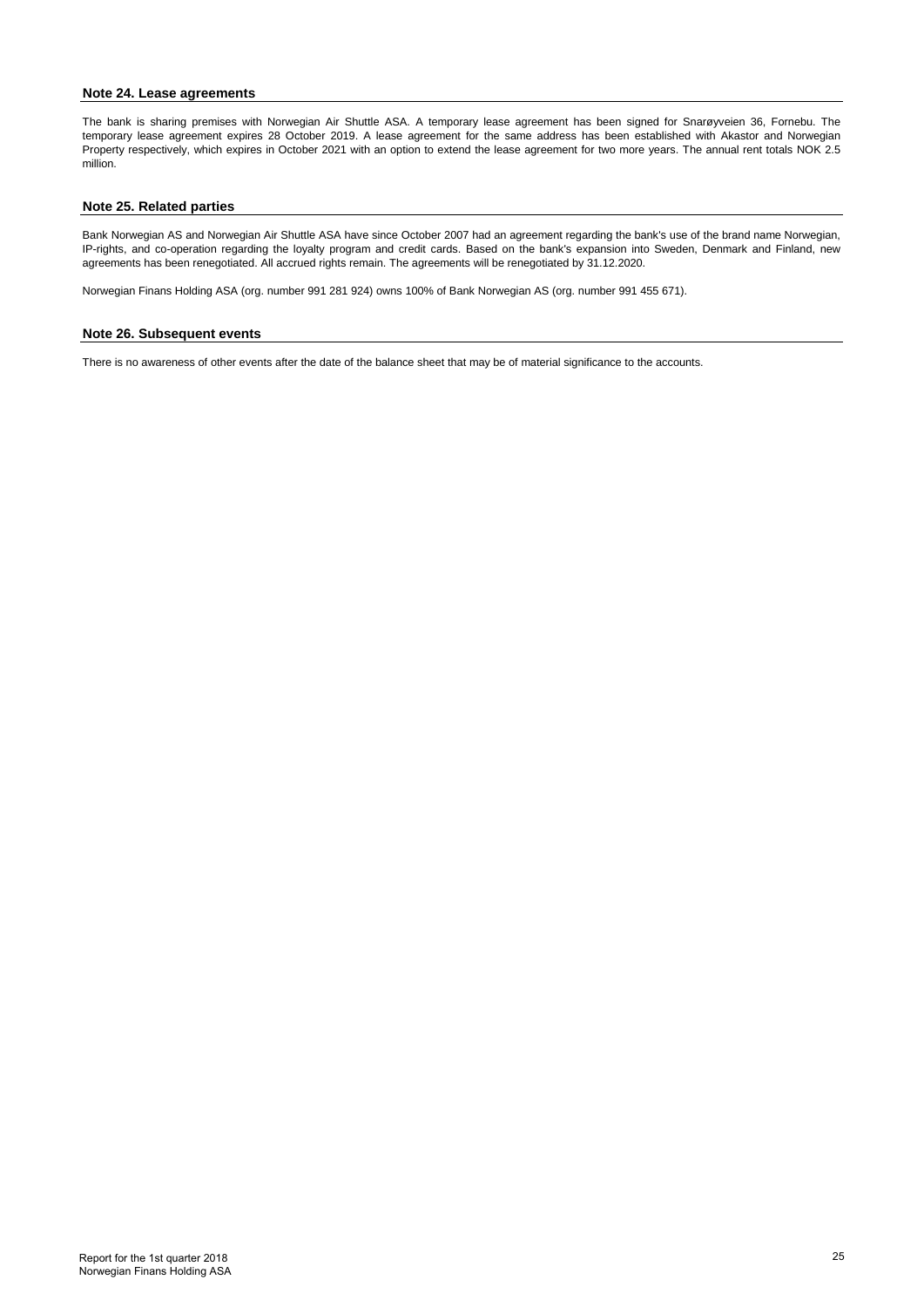## **Quarterly figures**

## **Profit and loss account**

|                                                |           |           |           | Norwegian Finans Holding Group |         |
|------------------------------------------------|-----------|-----------|-----------|--------------------------------|---------|
| Amounts in NOK 1000                            | Q1 2018   | Q4 2017   | Q3 2017   | Q <sub>2</sub> 2017            | Q1 2017 |
| Interest income, amortised cost                | 1,147,000 | 1,128,109 | 1,044,461 | 992,283                        | 912,707 |
| Other interest income                          | 24,206    | 24,272    | 25,331    | 24,177                         | 21,341  |
| Interest expenses                              | 142,666   | 137,510   | 132,140   | 124,215                        | 108,347 |
| Net interest income                            | 1,028,540 | 1,014,872 | 937,653   | 892,245                        | 825,702 |
| Commission and bank services income            | 119,839   | 120,963   | 104,415   | 93,728                         | 80,892  |
| Commission and bank services expenses          | 65,992    | 63,574    | 55,250    | 50,118                         | 42,149  |
| Net change in value on securities and currency | $-13,476$ | $-3,355$  | 685       | 4,612                          | 5,516   |
| Other income                                   |           |           |           |                                |         |
| Net other operating income                     | 40,371    | 54,034    | 49,850    | 48,222                         | 44,258  |
| <b>Total income</b>                            | 1,068,911 | 1,068,906 | 987,503   | 940,467                        | 869,960 |
| Personnel expenses                             | 21,485    | 20,501    | 18.711    | 16,351                         | 19,394  |
| General administrative expenses                | 266,894   | 245,239   | 229,649   | 215,419                        | 215,979 |
| Ordinary depreciation                          | 11,922    | 11,837    | 10,403    | 10,861                         | 11,375  |
| Other operating expenses                       | 12,268    | 12,053    | 11,008    | 10,835                         | 11,589  |
| <b>Total operating expenses</b>                | 312,570   | 289,630   | 269,771   | 253,466                        | 258,336 |
| Provision for loan losses                      | 208,903   | 199,109   | 140,862   | 155,193                        | 177,224 |
| Profit on ordinary activities before tax       | 547,439   | 580,168   | 576,870   | 531,808                        | 434,400 |
| Tax charge                                     | 136,859   | 140,383   | 144,424   | 132,779                        | 108,609 |
| Profit on ordinary activities after tax        | 410.579   | 439,784   | 432,446   | 399,029                        | 325,791 |

# **Comprehensive income**

| Q1 2018                  | Q4 2017 | Q3 2017 | Q <sub>2</sub> 2017 | Q1 2017                        |
|--------------------------|---------|---------|---------------------|--------------------------------|
| 410.579                  | 439.784 | 432.446 | 399.029             | 325,791                        |
| $\overline{\phantom{0}}$ | 3.081   | 1.466   | 937                 | 2.691                          |
| $\overline{\phantom{0}}$ | $-23$   | $-11$   | - 1                 | $-20$                          |
|                          | 3.058   | 1.455   | 930                 | 2,671                          |
| 410.579                  | 442.842 | 433.901 | 399.959             | 328,462                        |
|                          |         |         |                     | Norwegian Finans Holding Group |

## **Balance sheet**

|                                             |            |            |            | Norwegian Finans Holding Group |            |
|---------------------------------------------|------------|------------|------------|--------------------------------|------------|
| Amounts in NOK 1000                         | 31.3.18    | 31.12.17   | 30.9.17    | 30.6.17                        | 31.3.17    |
| <b>Assets</b>                               |            |            |            |                                |            |
| Cash and deposits with the central bank     | 65,982     | 65,976     | 61,979     | 61,981                         | 59,986     |
| Loans and deposits with credit institutions | 1,838,548  | 1,260,947  | 1,769,465  | 1,394,852                      | 1,071,771  |
| Loans to customers                          | 33,813,701 | 32,451,553 | 30,135,429 | 28,868,053                     | 27,152,968 |
| Certificates and bonds                      | 9,292,364  | 8,859,834  | 8,365,022  | 8,185,779                      | 6,567,532  |
| <b>Financial derivatives</b>                | 49,364     | 1,935      | 3,304      | 946                            | 2,578      |
| Shares and other securities                 | 33,104     | 443        | 443        | 443                            | 443        |
| Assets held for sale                        |            | 32,922     | 29,841     | 28,374                         | 27,437     |
| Intangible assets                           | 115,836    | 114,678    | 115,579    | 117,965                        | 113,698    |
| Deferred tax asset                          | 18,333     | 15,904     | 8,425      | 8,318                          | 7,925      |
| <b>Fixed assets</b>                         | 904        | 1,000      | 1,071      | 1,094                          | 54         |
| Receivables                                 | 143,533    | 194,800    | 123,584    | 131,124                        | 126,469    |
| <b>Total assets</b>                         | 45,371,669 | 42,999,992 | 40,614,141 | 38,798,929                     | 35,130,859 |
| <b>Liabilities and equity</b>               |            |            |            |                                |            |
| Loans from credit institutions              | 99,200     |            |            |                                |            |
| Deposits from customers                     | 35,789,003 | 33,682,275 | 31,988,426 | 30,922,923                     | 28,249,846 |
| Debt securities issued                      | 1,934,592  | 2,242,423  | 2,040,270  | 2,040,622                      | 1,798,667  |
| <b>Financial derivatives</b>                | 11,264     | 52,246     | 11,265     | 3,999                          |            |
| Tax payable                                 | 391,742    | 525,886    | 382,070    | 239,822                        | 310,971    |
| Other liabilities                           | 342,312    | 158,711    | 285,142    | 163,695                        | 253,117    |
| Accrued expenses                            | 154,835    | 150,216    | 154,636    | 101,988                        | 92,092     |
| Subordinated loan                           | 474,677    | 474,614    | 474,536    | 474,721                        | 274,892    |
| <b>Total liabilities</b>                    | 39,197,625 | 37,286,371 | 35,336,346 | 33,947,770                     | 30,979,585 |
| Share capital                               | 186,689    | 186,689    | 186,689    | 186,619                        | 186,619    |
| Share premium                               | 971,182    | 971,182    | 971,182    | 966,570                        | 966,825    |
| Tier 1 capital                              | 635,000    | 635,000    | 635,000    | 639,683                        | 335,000    |
| Retained earnings and other reserves        | 4,381,173  | 3,920,750  | 3,484,925  | 3,058,288                      | 2,662,831  |
| <b>Total equity</b>                         | 6,174,044  | 5,713,621  | 5,277,796  | 4,851,159                      | 4,151,274  |
| <b>Total liabilities and equity</b>         | 45,371,669 | 42,999,992 | 40,614,141 | 38,798,929                     | 35,130,859 |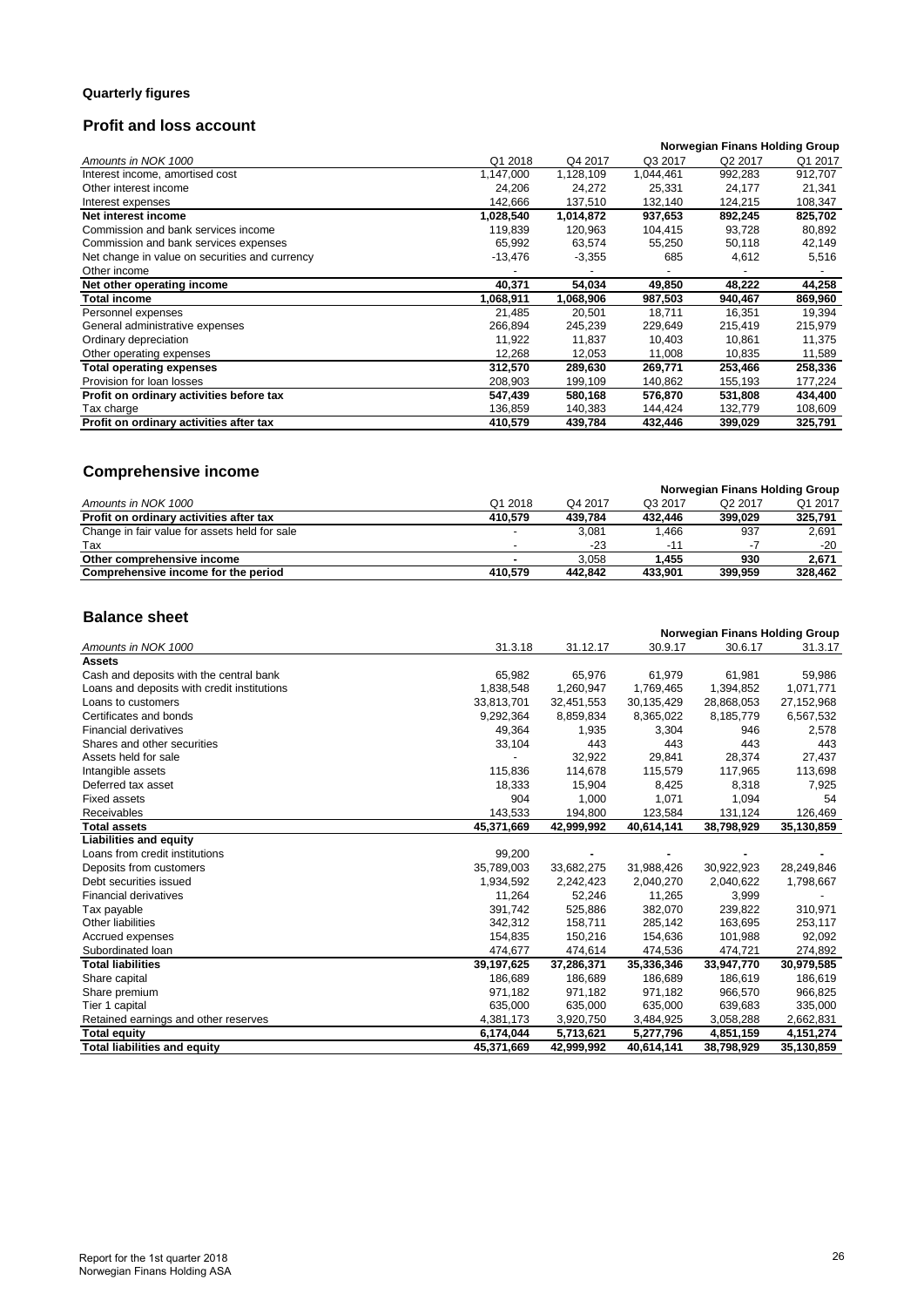# **Profit and loss account**

|                                          | Norwegian Finans Holding ASA |         |          |  |
|------------------------------------------|------------------------------|---------|----------|--|
| Amounts in NOK 1000                      | Q1 2018                      | Q1 2017 | 2017     |  |
| Interest income, amortised cost          |                              | 40      | 45       |  |
| Net interest income                      |                              | 40      | 45       |  |
| Commission and bank services expenses    | 83                           | 105     | 362      |  |
| Net other operating income               | -83                          | -105    | $-362$   |  |
| <b>Total income</b>                      | -81                          | -64     | $-317$   |  |
| Personnel expenses                       | 202                          | 317     | 1,004    |  |
| Other operating expenses                 | 406                          | 483     | 2,012    |  |
| <b>Total operating expenses</b>          | 608                          | 800     | 3,016    |  |
| Provision for loan losses                |                              |         |          |  |
| Profit on ordinary activities before tax | -689                         | -865    | $-3,333$ |  |
| Tax charge                               | $-172$                       | $-207$  | -833     |  |
| Profit on ordinary activities after tax  | -516                         | -657    | $-2,500$ |  |

## **Comprehensive income**

|                                         | Norwegian Finans Holding ASA |         |        |
|-----------------------------------------|------------------------------|---------|--------|
| Amounts in NOK 1000                     | Q1 2018                      | Q1 2017 | 2017   |
| Profit on ordinary activities after tax | -516                         | -657    | -2.500 |
| Comprehensive income for the period     | -516                         | -657    | -2,500 |

## **Balance sheet**

|                                             | Norwegian Finans Holding ASA |           |           |
|---------------------------------------------|------------------------------|-----------|-----------|
| Amounts in NOK 1000                         | 31.3.18                      | 31.3.17   | 31.12.17  |
| <b>Assets</b>                               |                              |           |           |
| Loans and deposits with credit institutions | 5,267                        | 4,443     | 6,794     |
| Ownership interests in group companies      | 1,150,000                    | 1,150,000 | 1,150,000 |
| Deferred tax asset                          | 7,175                        | 4,153     | 7,003     |
| Receivables                                 | 1,037                        | 1,182     |           |
| <b>Total assets</b>                         | 1,163,479                    | 1,159,778 | 1,163,797 |
| Liabilities and equity                      |                              |           |           |
| Other liabilities                           | 18                           | 38        | 22        |
| Accrued expenses                            | 1.373                        | 1,945     | 1,171     |
| <b>Total liabilities</b>                    | 1.391                        | 1.983     | 1,193     |
| Share capital                               | 186,689                      | 186,619   | 186,689   |
| Share premium                               | 971,182                      | 966,825   | 971,182   |
| Retained earnings and other reserves        | 4.217                        | 4,352     | 4,734     |
| <b>Total equity</b>                         | 1,162,088                    | 1,157,796 | 1,162,605 |
| <b>Total liabilities and equity</b>         | 1,163,479                    | 1,159,778 | 1,163,797 |

Bærum, 3 May, 2018 Board of directors of Norwegian Finans Holding ASA

\_\_\_\_\_\_\_\_\_\_\_\_\_\_\_\_\_ \_\_\_\_\_\_\_\_\_\_\_\_\_\_\_\_\_ \_\_\_\_\_\_\_\_\_\_\_\_\_\_\_\_\_ Bjørn Østbø **Green Anita Aarnæs Media Anita Aarnæs Media Anita Aarnæs Media Anita Aarnæs Anita Aarnæs Media Anita Aarnæs Media Anita Aarnæs Board Member (Board Member 1999) og det aarne de Board Member (Board Member 1999)** Chairman of the Board

Christine Rødsæther \_\_\_\_\_\_\_\_\_\_\_\_\_\_\_\_\_ \_\_\_\_\_\_\_\_\_\_\_\_\_\_\_\_\_ \_\_\_\_\_\_\_\_\_\_\_\_\_\_\_\_\_

Board Member **Board Member** CEO Rolv-Erik Spilling Tine Wollebekk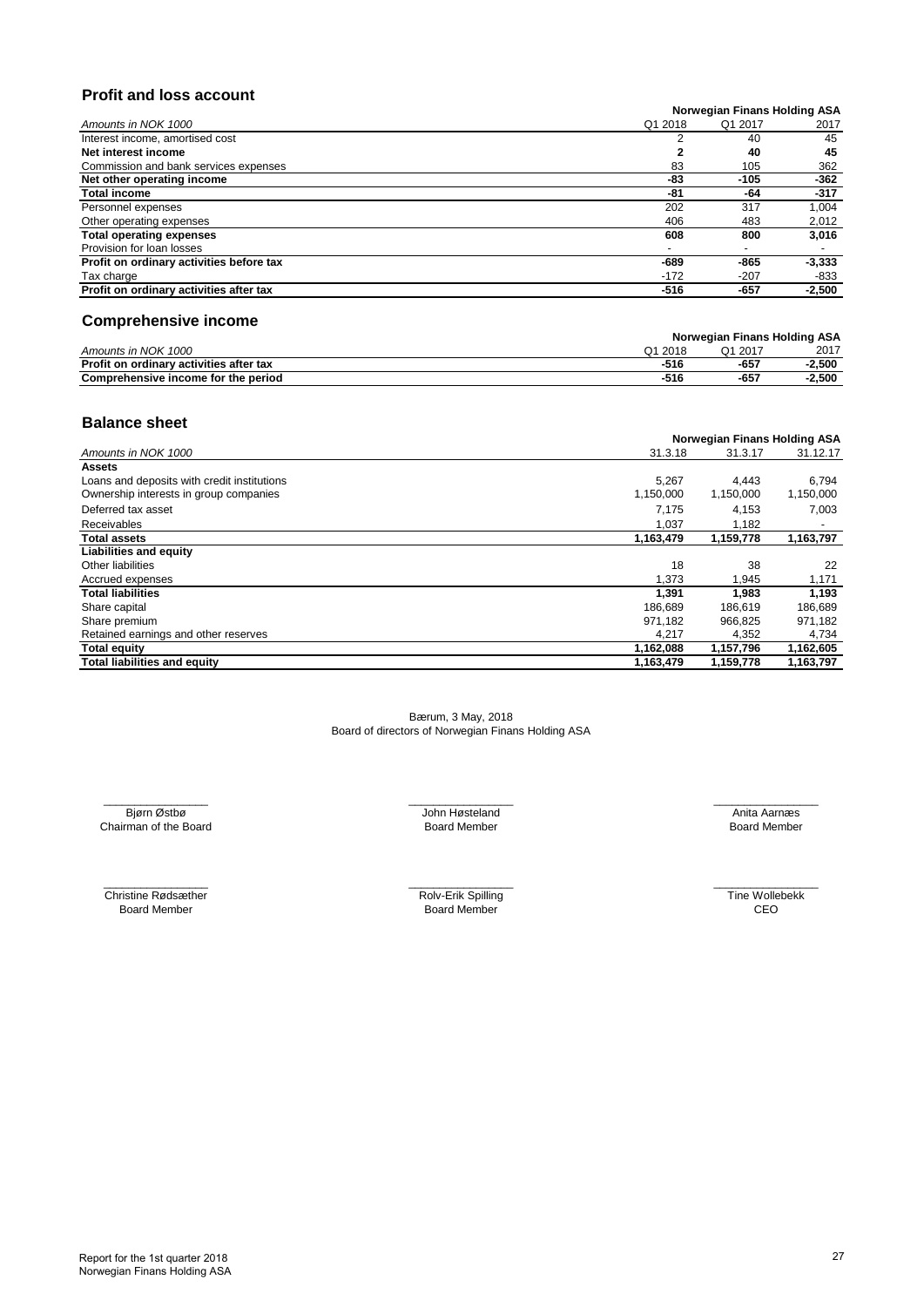## **Cash flow statement**

|                                                      |          | Norwegian Finans Holding ASA |            |  |  |
|------------------------------------------------------|----------|------------------------------|------------|--|--|
| Amounts in NOK 1000                                  | Q1 2018  | Q1 2017                      | 2017       |  |  |
| Profit / loss before tax                             | $-516$   | -657                         | $-2,500$   |  |  |
| Change in other accruals                             | $-1.209$ | 4.775                        | 3,107      |  |  |
| Change in short-term liabilities                     | 198      | 324                          | -466       |  |  |
| Net cash flow from operating activities              | $-1,527$ | 4,441                        | 141        |  |  |
| Net investment in group companies                    |          | $-500.000$                   | $-500.000$ |  |  |
| Net cash flows from investment activities            |          | $-500.000$                   | -500,000   |  |  |
| Paid-in equity                                       |          | 491.359                      | 498,011    |  |  |
| Net cash flow from financing activities              |          | 491.359                      | 498,011    |  |  |
| Net cash flow for the period                         | $-1,527$ | $-4.199$                     | $-1.849$   |  |  |
| Cash and cash equivalents at the start of the period | 6.794    | 8.643                        | 8,643      |  |  |
| Cash and cash equivalents at the end of the period   | 5,267    | 4,443                        | 6,794      |  |  |

## **Changes in equity**

|                                                              |               |                          |                          | Norwegian Finans Holding ASA           |                     |
|--------------------------------------------------------------|---------------|--------------------------|--------------------------|----------------------------------------|---------------------|
| Amounts in NOK 1000                                          | Share capital | Share<br>premium         | Tier                     | earnings and<br>capital other reserves | <b>Total equity</b> |
| <b>Balance 31.12.17</b>                                      | 186.689       | 971,182                  |                          | 4,734                                  | 1,162,605           |
| This period's profit                                         |               | ۰                        |                          | $-516$                                 | -516                |
| Items that may be reclassified to profit and loss, after tax |               | $\overline{\phantom{a}}$ | $\overline{\phantom{0}}$ |                                        |                     |
| Comprehensive income for the period                          |               | ۰                        |                          | $-516$                                 | $-516$              |
| <b>Balance 31.3.18</b>                                       | 186.688       | 971,182                  |                          | 4,217                                  | 1,162,088           |
| <b>Balance 31.12.16</b>                                      | 180.105       | 481,980                  |                          | 5,008                                  | 667,093             |
| This period's profit                                         |               |                          |                          | $-657$                                 | -657                |
| Comprehensive income for the period                          |               | ۰                        |                          | $-657$                                 | $-657$              |
| Capital increase                                             | 6.515         | 493.485                  |                          | ٠                                      | 500.000             |
| Share issue expenses                                         |               | $-8.641$                 |                          | $\overline{\phantom{0}}$               | $-8,641$            |
| <b>Balance 31.3.17</b>                                       | 186.619       | 966,825                  |                          | 4.352                                  | 1.157.796           |

## **Notes for Norwegian Finans Holding ASA**

#### **Note 1. General accounting principles**

The interim report for the first quarter 2018 is prepared according to International Financial Reporting Standards as adopted by the European Union, hereunder *IAS 34 Interim Financial Reporting* . The interim report for the first quarter 2018 is prepared using the same accounting principles and calculation methods as described in the Annual Report 2017, and should be read in conjunction with this.

Shares held by Norwegian Finans Holding ASA is 100 % of the shares in Bank Norwegian AS. The shares is recognised at cost, and eliminated in the group accounts.

IASB has published the final version of IFRS 9 *Financial Instruments* , which will replace IAS 39 *Financial Instruments – Recognition and Measurement* . IFRS 9 introduces changes to the rules for the classification and measurement of financial instruments, impairment of financial assets and hedge accounting. The standard is effective for annual reporting periods beginning on 1 January 2018 or later. Earlier application is permitted. The standard must be applied retrospectively, except for hedge accounting. Restatement of comparative figures is not required. The standard was approved by the EU in the 4th quarter of 2016.

In connection with the introduction of IFRS 9, an amendment to *IAS 1, par. 82 (a)* was made that applies to accounting periods beginning on or after 1 January 2018. According to this change, interest income calculated using the effective interest rate method (financial assets measured at amortized cost or at fair value through comprehensive income) shall be presented separately in the income statement. The bank has classified *Cash and deposits with the central bank* , *Loans and deposits with credit institutions* and *Loans to customers* at amortized cost. Interest income calculated using the effective interest method is presented separately in the income statement. Comparative figures are presented accordingly.